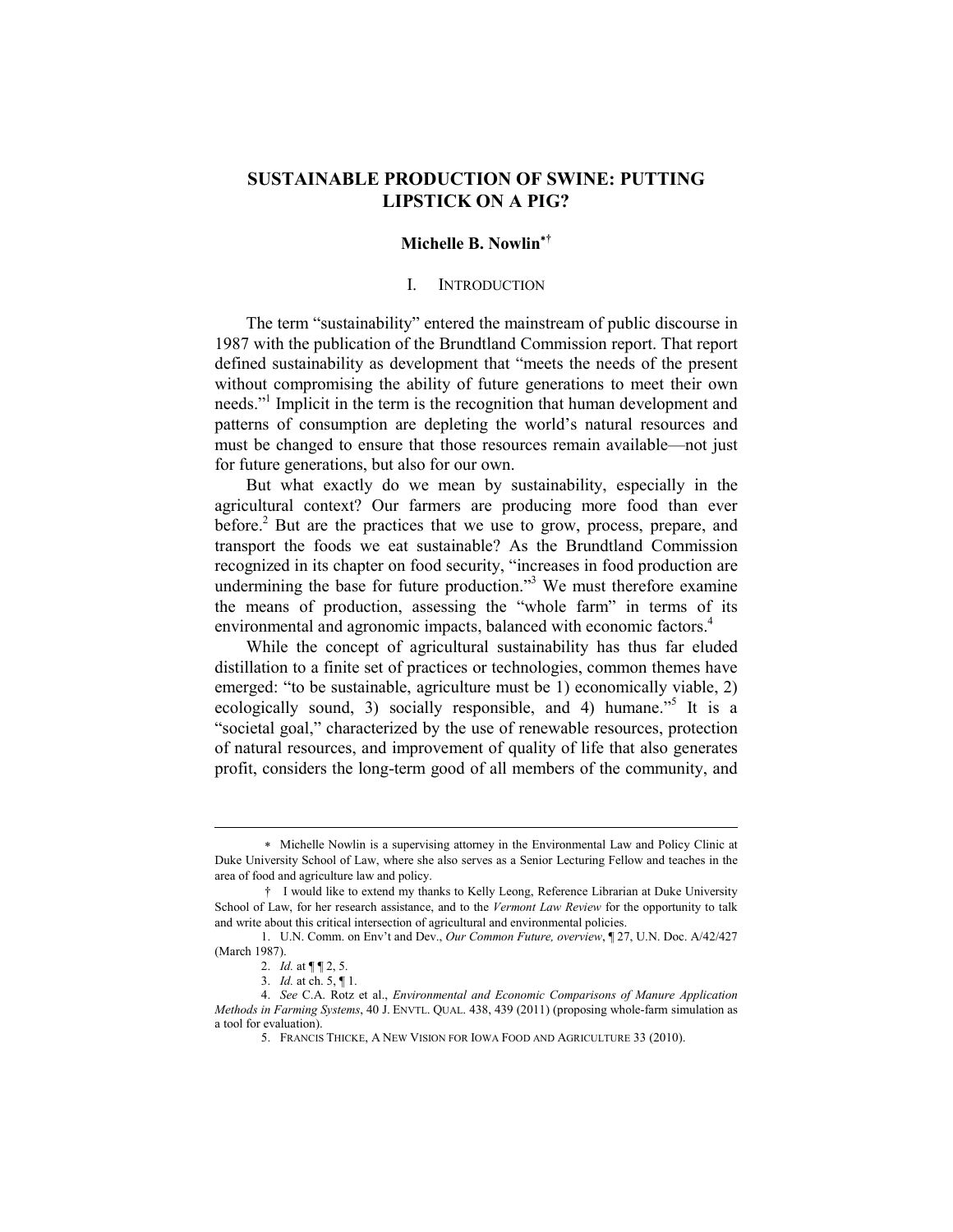produces nutritious and wholesome food.<sup>6</sup> It is a systems approach that explores the interconnections between individual farms and the broader ecosystem.<sup>7</sup> Even Congress has weighed in, directing the United States Department of Agriculture (USDA) to create a research program and guidelines for sustainable agriculture and defining the concept as:

> An integrated system of plant and animal production practices having a site-specific application that will, over the long-term—

- (A) satisfy human food and fiber needs;
- (B) enhance environmental quality and the natural resource

base upon which the agriculture economy depends;

- (C) make the most efficient use of nonrenewable resources and on-farm resources and integrate, where appropriate, natural biological cycles and controls;
- (D) sustain the economic viability of farm operations; and
- (E) enhance the quality of life for farmers and society as whole. $8$

 As noble as the goal of sustainability may be, it has led to surprising debates,<sup>9</sup> perhaps because it signals an intentional and stark rejection of the practices that characterize conventional production of agricultural products. These practices have been roundly criticized in popular media, and the meteoric popularity of local Farmers' Markets—many of which impose strict limits on the geographic radius within which the farm must be located, the size of farms eligible for membership, and the growing practices employed—has empowered the ranks of those who refused to "get big or get out" and challenged the conventional wisdom that farmers are price "takers" rather than price "makers."<sup>10</sup>

 This Article examines hog production through this lens. The first two parts of this article provide an overview of the production of hogs for food,

 <sup>6.</sup> *See, e.g.* John M. Gerber, *Principles of Agricultural Sustainability* (1990), http://www.umass.edu/umext/jgerber/principl.htm (discussing principles of agricultural sustainability).

 <sup>7.</sup> Sustainable Agric. Coal., *What is Sustainable Ag?,* SUSTAINABLEAGRICULTURE.NET, http://sustainableagriculture.net/about-us/what-is-sustainable-ag/ (last visited Apr. 7, 2013).

 <sup>8. 7</sup> U.S.C. § 3103(18) (2006).

 <sup>9.</sup> *See generally* H.R. 1094, 2011 Gen. Assemb., Reg. Sess. (N.C. 2012), *available at* http://www.ncleg.net/Sessions/2011/Bills/House/PDF/H1094v1.pdf (discussing removal of the word "sustainable" from the title of a bill); Under the Dome, *Don't Call it 'Sustainable'*, NEWSOBSERVER.COM (June 5, 2012), http://projects.newsobserver.com/under\_the\_dome/ dont\_call\_it\_sustainable; AGENDA 21, *available at http://agenda21conspiracy.com/* (referring to Agenda 21 and its principle of sustainability as a U.N. "blueprint for depopulation and total control").

 <sup>10.</sup> *See, e.g.*, FOOD, INC. (Magnolia Pictures 2008) (portraying conventional agricultural production in a negative light); MICHAEL POLLAN, THE OMNIVORE'S DILEMMA 10–11, 52 (2006) (discussing how the food industry has caused us to lose touch with the food we eat).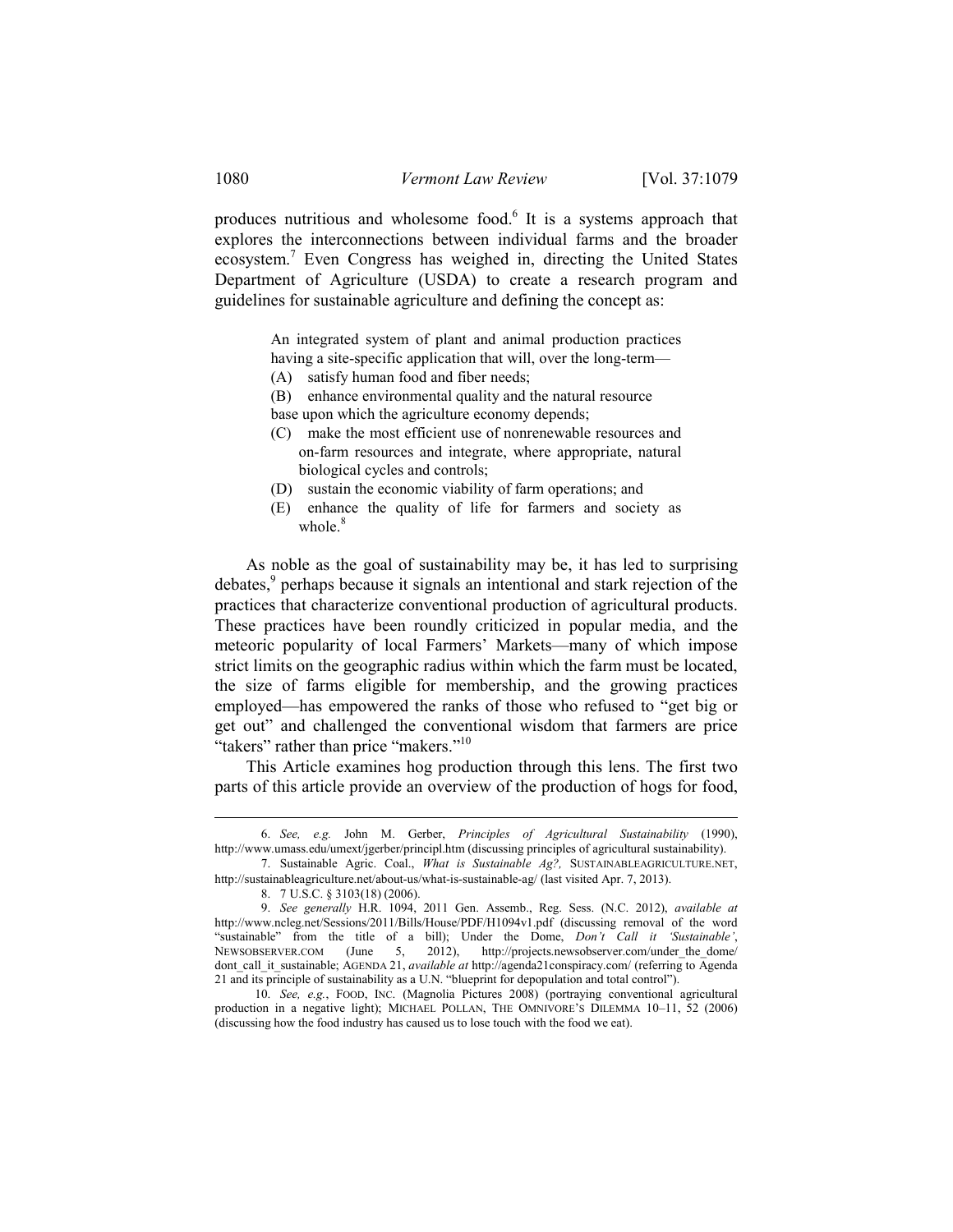from its history to the advent of production through Concentrated Animal Feeding Operations, or CAFOs. The third Part examines the question of the modern industry's sustainability through environmental, public health, and economic lenses, and concludes that the current model of production in CAFOs is unsustainable from any perspective. The fourth Part provides an overview of the legal structures that have failed to mitigate the industry's environmental impact. The fifth Part examines and compares two different paths that have emerged in an effort to put the production of hogs on a sustainable path: the use of advanced treatment technologies, and a counter movement back to small-scale production. The final Part of the Article offers a brief overview of policies and regulatory changes necessary to support a sustainable model of production.

## II. A BRIEF HISTORY OF PORK PRODUCTION IN THE UNITED STATES

 Hog farming has long been a part of the rural landscape in the United States. Hogs were first domesticated in China around 4900 B.C.; they were introduced to what is now Florida by Hernando de Soto in 1539, and to Jamestown by Sir Walter Raleigh in 1607.<sup>11</sup> It was common for farmers to keep a few hogs—they ate scraps from the table, leftovers from the harvest of crops, and foraged in the woods for acorns and nuts.<sup>12</sup> These free-ranging animals dropped their manure in the woods and on fallow pastures, and the relatively low numbers of animals across the landscape allowed the soil to absorb the nutrients. In the fall, the hogs were brought in for slaughter, earning the farmer some extra cash and some meat for the winter months.<sup>13</sup>

 The development of the refrigerated train car encouraged more concentrated and centralized production of swine, with hog production, slaughtering and processing concentrated in the upper mid-west, proximate to where the grain was grown.<sup>14</sup> Then, in 1971, Earl Butz became the Secretary of the USDA and ushered in a new era of agricultural policy that emphasized the production of commodity crops, advising farmers to "get big or get out."<sup>15</sup> This directive and the associated shift in federal funding priorities for agricultural production led to surplus production—and falling

 <sup>11.</sup> Mick Vann, *A History of Pigs in America*, AUSTIN CHRON., (April 10, 2009), http://www.austinchronicle.com/food/2009-04-10/764573/ (discussing the origins and history of pig farming in the United States).

 <sup>12.</sup> *See generally* Daniel W. Gade, *Hogs*, THE CAMBRIDGE WORLD HISTORY OF FOOD II.G.13 (Kenneth F. Kiple & Kreimhild C. Ornelas, eds., 2000), *available at* http://www.cambridge.org/us/books/kiple/ hogs.htm (discussing the history of pigs in America).

 <sup>13.</sup> *Id.*

 <sup>14.</sup> Vann, *supra* note 11.

 <sup>15.</sup> *See* Tom Philpott, *A Reflection on the Lasting Legacy of 1970s USDA Secretary Earl Butz*, GRIST.ORG (Feb. 8, 2008, 1:31 AM), http://grist.org/article/the-butz-stops-here/.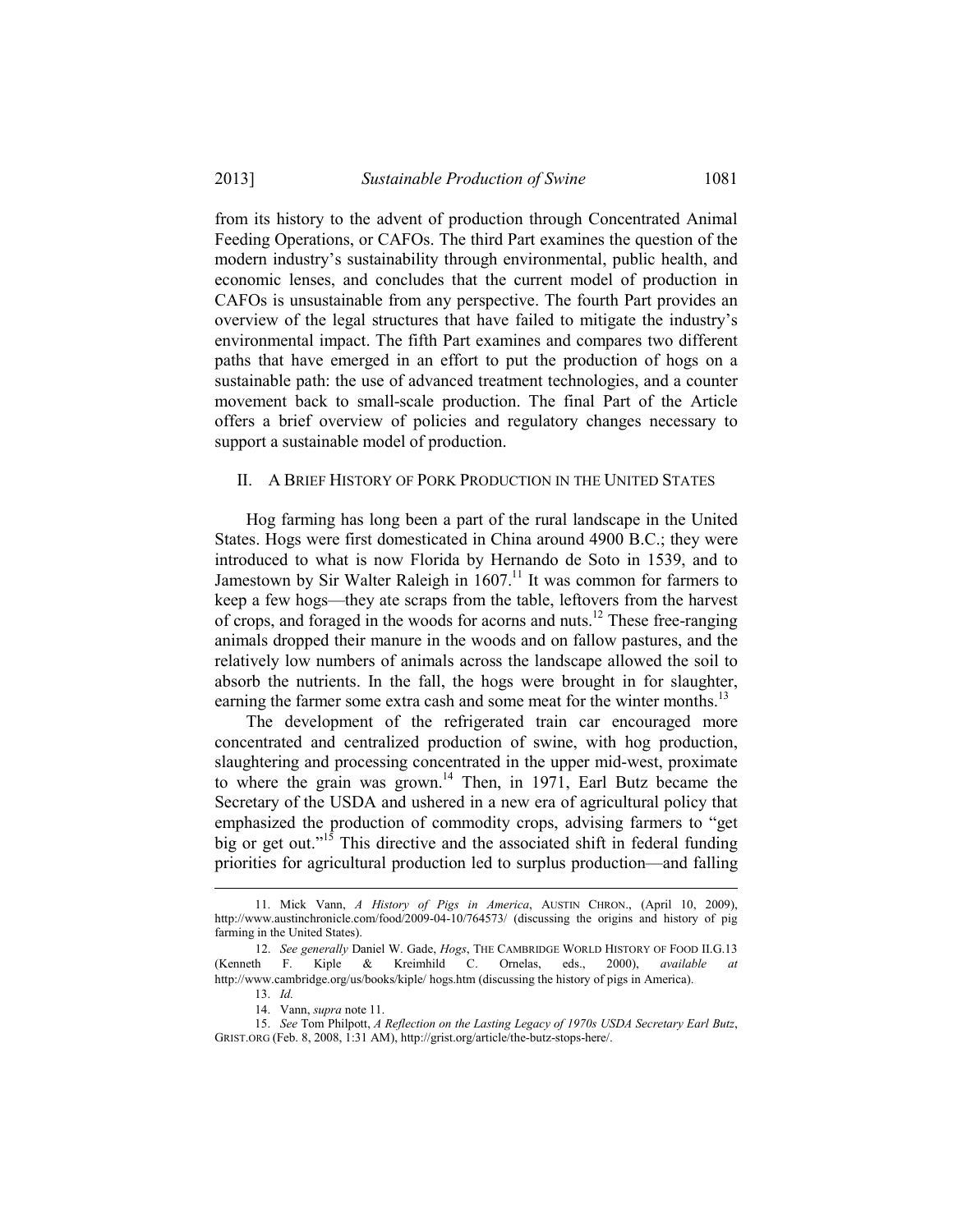prices—of commodity crops such as corn and soybeans.<sup>16</sup> Butz's policies "encourage[ed] the growth of corporate factory-farms and increase[ed] subsidised production of staples for export."<sup>17</sup>

 The abundance of cheap grain fueled changes in food production and animal production methods. The numbers of CAFOs—industrial-scale feedlots in which large numbers of animals are brought into enclosed areas for feeding and watering—exploded, and "[a]n increasingly consolidated meat industry learned to transform cheap grain into cheap—but highly profitable—burgers, chops, and chicken nuggets."18

 While most of the U.S. population was unaware of and unaffected by these changes, lawmakers in the Midwest were confronting demands to address nuisance conditions that these new production practices created. Concerns about insects, dust blowing off bare land, the dumping of manure into lakes, and the disposal of dead animals raised serious concerns.19 Testimony about the extent and magnitude of these problems led Congress to include CAFOs in its definition of "point source" under the federal Clean Water Act—the only industry to be singled out in the entire statute.<sup>20</sup>

 Since that time, the number of farms raising hogs has been in steady decline, although the number of hogs produced has continued to rise. "Between 1982 and 1997, the number of animal feeding operations in the United States decreased by 51 percent, while livestock production increased 10 percent. In some areas, even greater changes in concentration have occurred."21

 For example, in North Carolina, the number of hogs produced in the state jumped from 2.4 million in 1986 to more than 10 million in  $1998$ <sup>22</sup> when a moratorium was imposed on the construction of new hog farms and expansion of existing farms.<sup>23</sup> During that same time, the number of farming operations fell from 15,000 to  $5,800$ ,<sup>24</sup> and current reports indicate

 <sup>16.</sup> *Id.*

 <sup>17.</sup> Michael Carlson, *Earl Butz: US politician brought down by racist remark*, Obituary, THE GUARDIAN (Feb. 3, 2008), http://www.guardian.co.uk/world/2008/feb/04/usa.obituaries.

 <sup>18.</sup> Philpott, *supra* note 15.

 <sup>19.</sup> *See* Bills Amending the Federal Water Pollution Control Act and Other Pending Legislation relating to Water Pollution Control, Kansas City, MO, Serial no. 92-H11 (April 2, 1971).

 <sup>20. 33</sup> U.S.C. § 1362(14) (2006).

 <sup>21.</sup> AD HOC COMM. ON AIR EMISSIONS FROM ANIMAL FEEDING OPERATIONS *ET AL.*, AIR EMISSIONS FROM ANIMAL FEEDING OPERATIONS: CURRENT KNOWLEDGE, FUTURE NEEDS 17 (2003), *available at* http://www.nap.edu/catalog/10586.html (citation omitted).

 <sup>22.</sup> The number of farms with more than 1,000 hogs controlled nearly 98% of the inventory. *Hog Farming*, *North Carolina in the Global Economy*, DUKE UNIV. DEP'T OF SOCIOLOGY, http://www.soc.duke.edu/NC\_GlobalEconomy/hog/overview.shtml (last updated Aug. 23, 2007)

 <sup>23.</sup> H.R. 458, 1997 Gen. Assemb., Reg. Sess., (N.C. 1997), *amended by* H.R. 188, 1998 Gen. Assemb., Reg. Sess. (N.C. Sess. 1998).

 <sup>24.</sup> *North Carolina in the Global Economy*, *supra* note 22.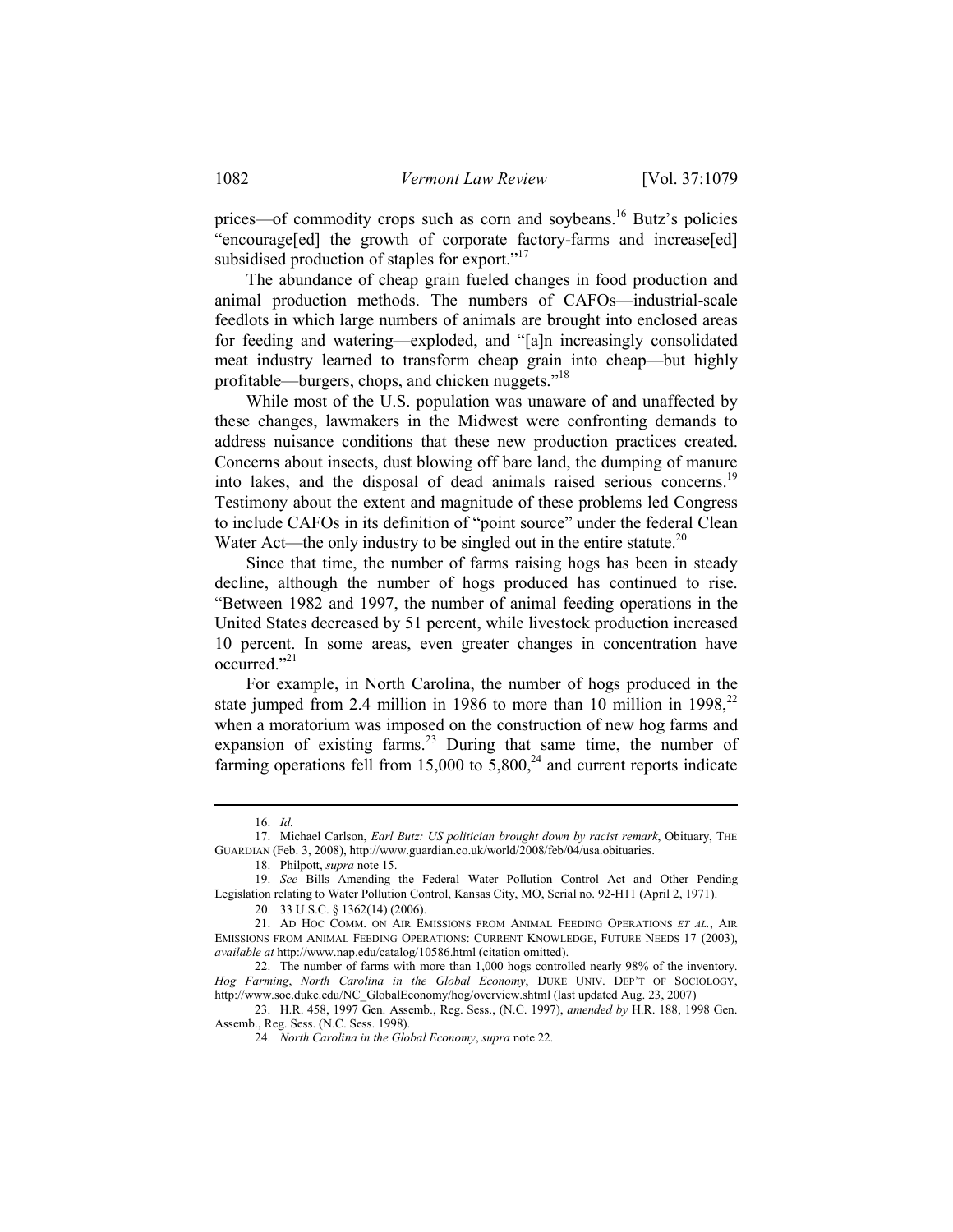that the number has declined even further, to fewer than  $2,500^{25}$ Nationwide, the trends in concentration have continued, with increases in the number of operations housing more than 5,000 hogs and declines in the number of operations housing fewer than  $5,000^{26}$ 

 Concomitant with concentration in animal production is concentration in manure production, an aspect of factory farming that has captured the public's and lawmakers' attention. As farms have become bigger and more specialized, animal production has become separate from crop production, severing the cycling of nutrients that took place on smaller diversified farms.<sup>27</sup> A farm with 10,000 hogs produces prodigious amounts of manure, $28$  and conventional waste management practices, in which the waste is mixed with water into a slurry and stored in open cesspools, make it messy and expensive to transport the manure to the farms on which crops are grown.29 An imbalance results: Nutrients are shipped to the animals in the form of feed, but the nutrients contained in the animals' excreta are maintained at the CAFO. Moreover, the storage and disposal of such large volumes of minimally treated manure creates tremendous problems for neighbors, and the measures required to raise animals in such confined quarters create public health problems of their own. The following section chronicles some of these concerns.

## III. WHAT IS A CAFO?

In the United States, most hogs raised for food are raised in  $CAFOs<sub>3</sub><sup>30</sup>$  a term employed in the federal Clean Water Act (CWA) to identify a specific type of food animal production facility that is subject to regulation as a "point source" under that title.<sup>31</sup> The CWA defines a "large" CAFO as a facility in which more than 1,000 "animal units" (i.e., 2,500 hogs each

 <sup>25.</sup> *Id.*

 <sup>26.</sup> USDA, NAT'L AGRIC. STATISTICS SERV. (NASS), OVERVIEW OF THE U.S. HOG INVENTORY 1 (2009), a*vailable at* http://usda01.library.cornell.edu/usda/current/hogview/hogview-10- 30-2009.pdf.

 <sup>27.</sup> Ellen K. Silbergeld et al., *One Reservoir: Redefining the Community Origins of Antimicrobial-resistant Infections,* 92 MED. CLINICS N. AM 1391, 1392 (2008).

 <sup>28.</sup> *Id.* at 1399.

 <sup>29.</sup> *Id.*

 <sup>30.</sup> AD HOC COMM., *supra* note 21, at 31. Many types of food animals are raised in CAFOs in the United States, including hogs, poultry, sheep, cattle and cows. In other countries, other types of animals—including dogs and horses—are raised in CAFOs. *See* HAL HERZOG, SOME WE LOVE, SOME WE HATE, SOME WE EAT: WHY IT'S SO HARD TO THINK STRAIGHT ABOUT ANIMALS 186 (2011) (discussing dog meat).

 <sup>31. 33</sup> U.S.C. § 1362(14).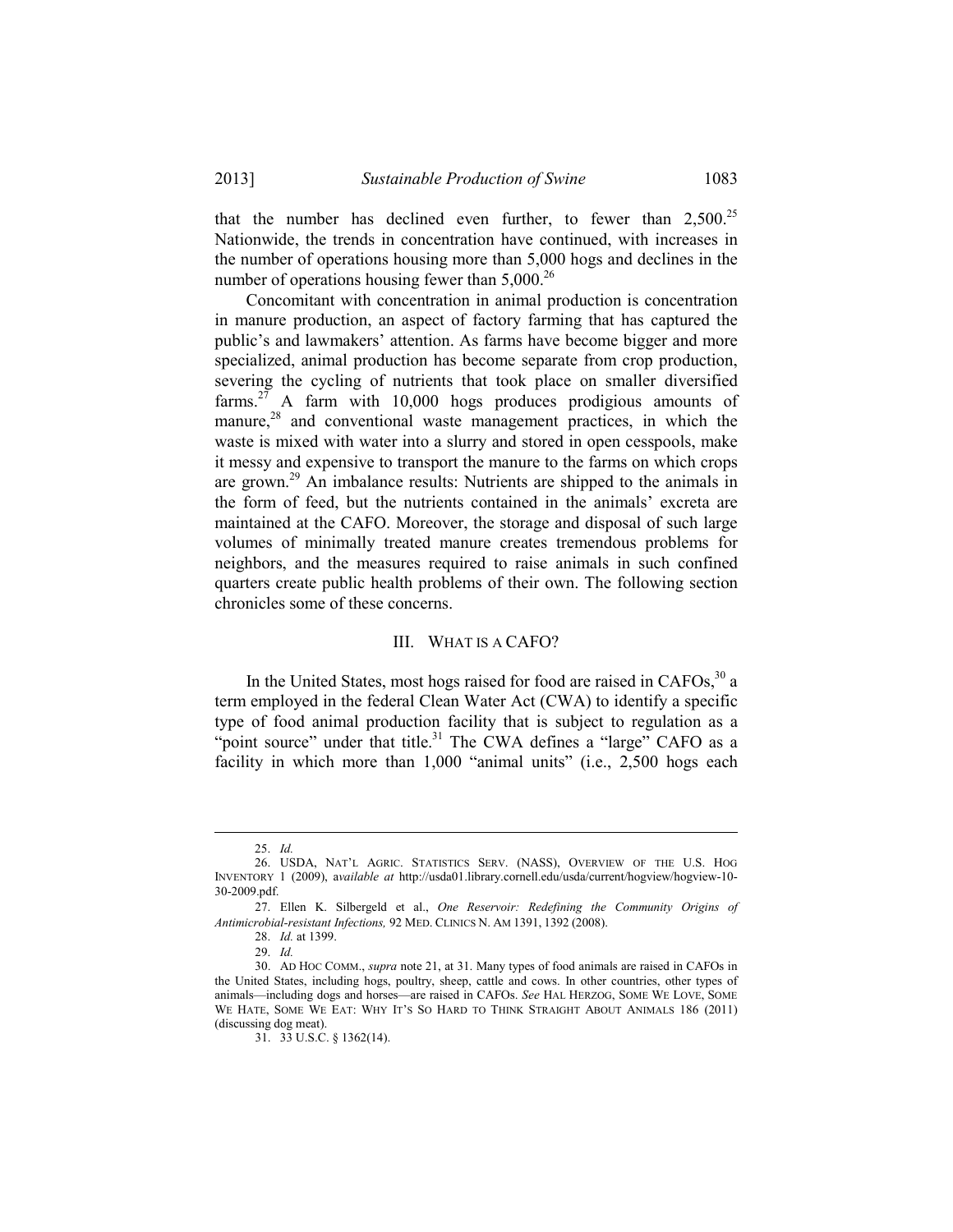weighing more than fifty-five pounds) $32$  are confined, and fed or maintained, for a minimum of forty-five days within a twelve-month period, and at which crops are not sustained in the confinement area.<sup>33</sup> The legal definition refers only to the size of the operation and does not include the practices employed to manage, treat or dispose of the waste produced by the animals.

 In lay terms, the term CAFO refers to a livestock operation in which animals are bred and raised in confinement, usually in long metal buildings that hold up to 800–1,200 growing pigs.<sup>34</sup> A typical farm will have two to six (or even more) stocked buildings.<sup>35</sup> The living quarters are tight: the pigs are allotted seven to eight square feet of space each, and no bedding is provided. Typically, the animals spend the duration of their lives in the CAFO, with production practices aimed to facilitate rapid growth and shorten the time from birth to slaughter. Such practices extend from selective genetics<sup>36</sup> to the regular application of antibiotics to suppress disease and accelerate growth. $37$ 

 "In most modern commercial swine operations, pigs are raised in ventilated barns with slatted floors<sup>38</sup> made of concrete. The floors are slatted to allow manure and urine to fall and collect in large underground storage pits. In some collection systems, the manure is stored up to several months between cleanings; in "flush" systems, pumped water is used to remove collected manure several times per day.<sup>39</sup> The collected waste is transferred, via gravity of flush water, into "lagoons," open-air retention ponds several acres in size that store millions of gallons of waste.<sup>40</sup> Older lagoons are not lined, $41$  but current guidelines published by the Natural

 <sup>32. 40</sup> C.F.R. § 122.23(b)(4)(iv) (2012). The actual number of animals varies depending on species. For hogs, the number also varies depending on the animals' stage of growth. For example, for farrowing operations (nurseries), the regulatory limit for categorization as a "large" CAFO is 10,000 hogs each weighing less than 55 pounds. *Id.* § 122.23(b)(4)(v). *See* 40 C.F.R. § 122.23(b)(4)(i)–(xiii) (2012) (defining CAFO sizes for different types of animals).

 <sup>33. 40</sup> C.F.R. § 122.23(b)(1)(i)–(ii).

 <sup>34.</sup> AD HOC COMM., *supra* note 21, at 37.

 <sup>35.</sup> *Id.*

 <sup>36.</sup> *See, e.g.,* SMITHFIELD FOODS, INC., 2012 INTEGRATED REPORT (discussing genetics of hogs).

 <sup>37.</sup> Silbergeld, *supra* note 27, at 1394 (citing Charles P. Gerba & James E. Smith Jr., *Sources of pathogenic microorganisms and their fate during land application of wastes*, 34 J ENVTL QUALITY 42 (2005)).

 <sup>38.</sup> Smithfield Foods, Inc., *Our Commitments: Air Quality* (Dec. 31, 2012), http://smithfieldcommitments.com/core-reporting-areas/environment/compliance/air-quality/#callout-9. 39. *Id.*

 <sup>40.</sup> *Id.*

 <sup>41.</sup> These unlined lagoons are a significant contributor to groundwater contamination. *See* R.L. Huffman & P.W. Westerman*, Estimated Seepage Losses from Established Swine Waste Lagoons in the Lower Coastal Plain of North Carolina*, 38 TRANSACTIONS OF THE ASAE 449 (1995); P.W. Westerman *et al.*, *Swine-lagoon Seepage in Sandy Soil*, 38 TRANSACTIONS OF THE ASAE 1749, 1749 (1995).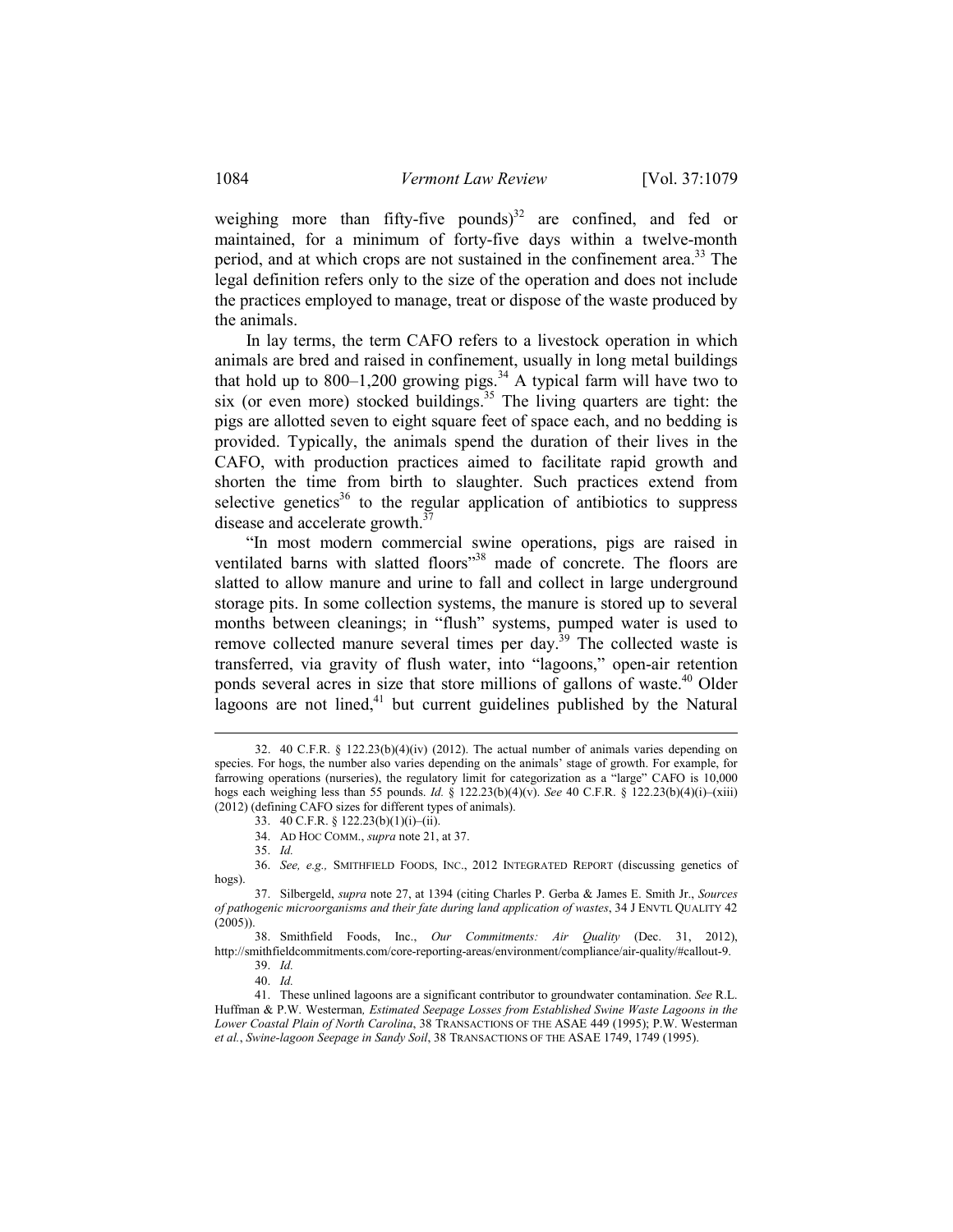Resources Conservation Service (NRCS) recommend lining them with compacted clay or other impervious material to minimize the seepage of waste into soil and groundwater.<sup>42</sup> The waste slurry is stored in the lagoons and contains high levels of nutrients, such as nitrogen, phosphorus, potassium, calcium, magnesium, and boron, along with metals such as copper and zinc.<sup>43</sup> As excreta, it also contains pathogens and bacteria.<sup>44</sup> The nutrient-rich liquid layer is siphoned off and sprayed onto pastures to fertilize crops—mainly hay in the southeast.45 Solids collect at the bottom of the lagoon and must be removed periodically.<sup>46</sup> Unlike human biosolids, there is no requirement that hog waste be treated before being applied to land. $47$ 

### IV. ARE CAFOS SUSTAINABLE?

 In the past two decades, CAFOs have come under increasing scrutiny due to their impacts on communities. In the eastern United States, this scrutiny has occasionally made headlines due to high profile events such as ruptures of waste storage lagoons; hurricanes that left hundreds of thousands of dead pigs in their wake; and eutrophication of coastal watersheds, which negatively affects fishing, recreational uses of the water, and biodiversity.48 In other areas, CAFOs have been implicated in the contamination of drinking water supplies and fresh produce.<sup>49</sup> The issue that

<sup>42.</sup> *See* USDA NAT'L RES. CONSERVATION SERV., WASTE TREATMENT LAGOON, 359, *available at* http://www.nrcs.usda.gov/wps/portal/nrcs/detailfull/national/technical/cp/ncps/ *available at* http://www.nrcs.usda.gov/wps/portal/nrcs/detailfull/national/technical/cp/ncps/ ?cid=nrcs143\_026849 (discussing ways to minimize seepage).

 <sup>43.</sup> *See, e.g.,* Ardeshir Adeli, et al., *Effect of Long Term Swine Effluent Application on Selected Soil Properties*, 173.3 SOIL SCIENCE 223-35 (2008) (discussing the effect of swine effluent on soil quality); J.P. Zublena, et al., *Soil Facts: Swine Manure as a Fertilizer Source*, N.C. EXTENSION SERV., http://www.soil.ncsu.edu/publications/Soilfacts/AG-439-04/ (last updated Dec. 1997) (discussing the nutrient content of manure).

 <sup>44.</sup> *See* Ann Huber, *Survival of Manure Pathogens in Swine Manure*, THE PIG SITE (June 24, 2009), http://www.thepigsite.com/articles/2786/survival-of-manure-pathogens-in-swine-manure (discussing pathogens in manure).

 <sup>45.</sup> *See* USDA, NAT'L RES. CONSERVATION SERV. NUTRIENT MGMT. 590 (2012), *available at* http://www.nrcs.usda.gov/wps/portal/nrcs/detailfull/national/technical/?cid=nrcs143\_026849 (discussing standards for nutrient management).

 <sup>46.</sup> U.S. EPA, WASTEWATER TECHNOLOGY FACT SHEET, ANAEROBIC LAGOONS, 2 (2002), *available at* http://www.bvsde.paho.org/bvsacd/leeds/lagoons.pdf.

 <sup>47.</sup> Silbergeld, *supra* note 27, at 1399.

48. *See* AD HOC COMM., *supra* note 21, at 21; Roland W. Melse & Maikel Timmerman, *Sustainable Intensive Livestock Production Demands Manure and Exhaust Air Treatment Technologies,*  100 BIORESOURCES TECH. 5506, 5506 (2009).

 <sup>49.</sup> *See e.g.,* CARRIE HRIBAR, NAT'L ASS'N OF LOCAL BDS. OF HEALTH, UNDERSTANDING CONCENTRATED FEEDING OPERATIONS AND THEIR IMPACT ON COMMUNITIES 3–4 (2010) (explaining the potential dangers of groundwater contamination from CAFOs); Anurag Mishra, Brian L. Benham & Saied Mostaghimi, *Bacterial Transport from Agricultural Lands Fertilized with Animal Manure*, 189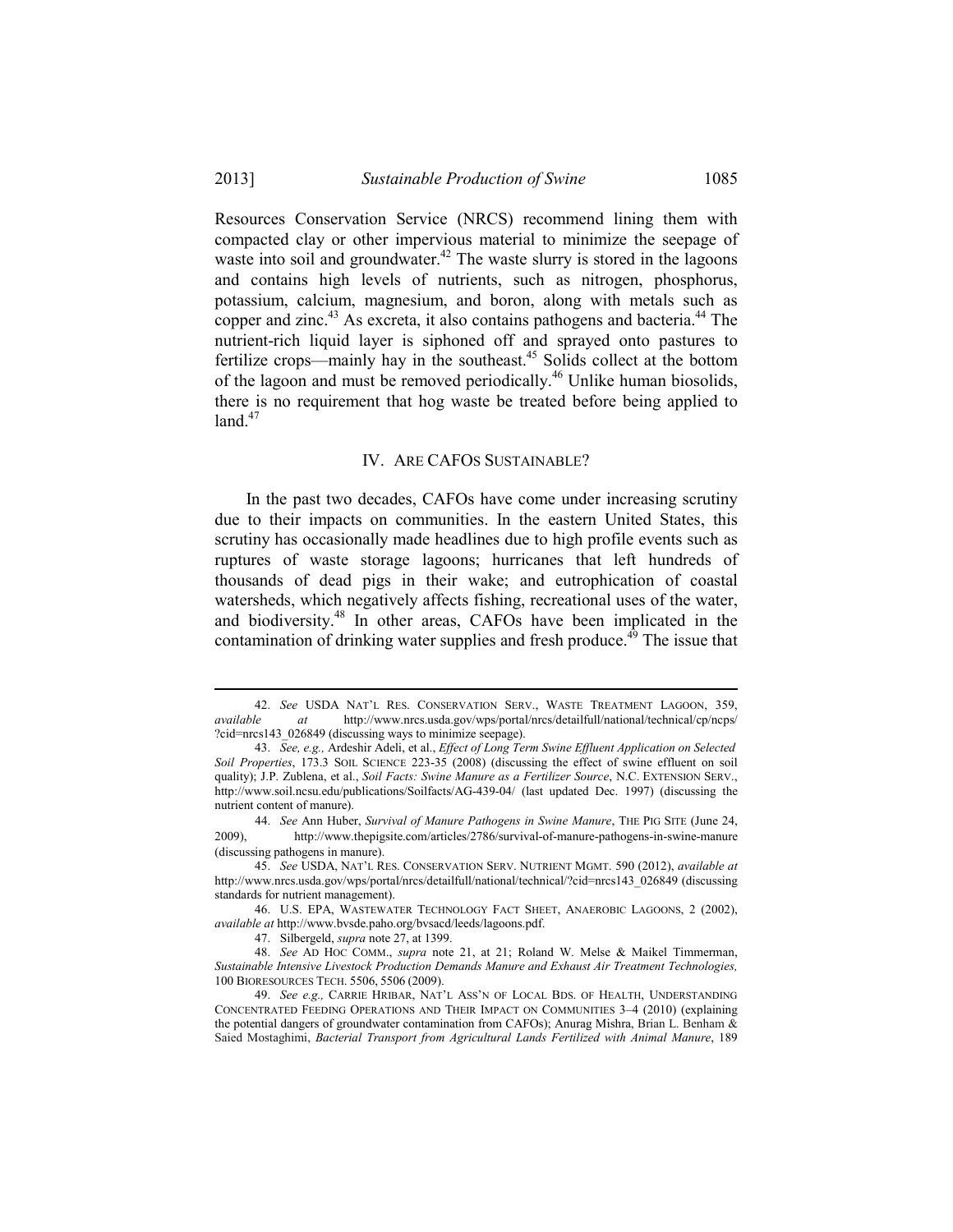most often brings CAFOs to the attention of public officials is complaints about odors. To many scientists, the greatest concerns are the industry's emissions of methane and nitrous oxides, two potent greenhouse gases associated with climate change, $50$  and its reliance on copious quantities of antibiotics essential to the treatment of human disease.<sup>51</sup>

 The price consumers pay for pork, beef, and poultry at conventional supermarkets does not reflect the true costs of production. Most of the costs associated with large-scale production of food animals is borne by society at large—and by tax-payers—in the form of subsidies; depressed land prices in surrounding areas; contamination of water, air and soil; and,  $\frac{1}{2}$  increasingly, declining public health.<sup>52</sup> These issues have been addressed extensively in numerous studies and publications, and thus will not be presented in detail here. Instead, this section provides an overview of some of those costs.

### *A. Environmental damage*

### 1. Water Pollution

 The Environmental Protection Agency (EPA) and USDA have identified livestock production as the largest cause of water quality impairment in the country's rivers, streams, lakes, ponds, and reservoirs, and the fifth leading contributor to impairment of estuaries.<sup>53</sup> They contribute to the impairment of approximately 37% of the nation's surveyed rivers and streams.54 These impacts are the combined result of the geographic concentration of the animals and the primitive waste management and disposal practices employed by the industry.

WATER AIR & SOIL POLLUTION 127, 127 (2008) (identifying runoff from agricultural practices, including the application of animal manure, as a leading source of water quality impairment).

 <sup>50.</sup> AD HOC COMM., *supra* note 21, at 15.

 <sup>51.</sup> *See* M.E. Anderson & M.D. Sobsey, *Detection and Occurrence of antimicrobially resistant E. coli in groundwater on or near swine farms in eastern North Carolina*, 54 WATER SCIENCE & TECH. 211, 218 (2006).

 <sup>52.</sup> Erin Tegtmeier and Michael Duffy, *External Costs of Agricultural Production in the United States*, 2 INT'L J. OF AGRICULTURAL SUSTAINABILITY 1, 15 –16 (2004); DOUG GURIAN-SHERMAN, CAFOS UNCOVERED: THE UNTOLD COSTS OF ANIMAL FEEDING OPERATIONS (2008), *available at* http://www.ucsusa.org/food\_and\_agriculture/our-failing-food-system/industrial-agriculture.

 <sup>53.</sup> CLAUDIA COPELAND, CONG. RESEARCH SERV., RL31851, ANIMAL WASTE AND WATER QUALITY: EPA REGULATION OF CONCENTRATED ANIMAL FEEDING OPERATIONS (CAFOS) 4 (2002) (citing U.S. EPA, EPA-841-R-08-001, NATIONAL WATER QUALITY INVENTORY: REPORT TO CONGRESS FOR THE 2004 REPORTING CYCLE 18–19 (2009)).

 <sup>54.</sup> Stephen Harden, *Characterization of Surface-Water Quality Associated with* 

*Swine CAFOs in Eastern North Carolina*, Proposal submitted to the N.C. DEP'T OF ENV'T AND NATURAL RES., DIV. OF WATER QUALITY 1, 3 (May 9, 2011) (citing the EPA's 2002 National Water Quality Inventory).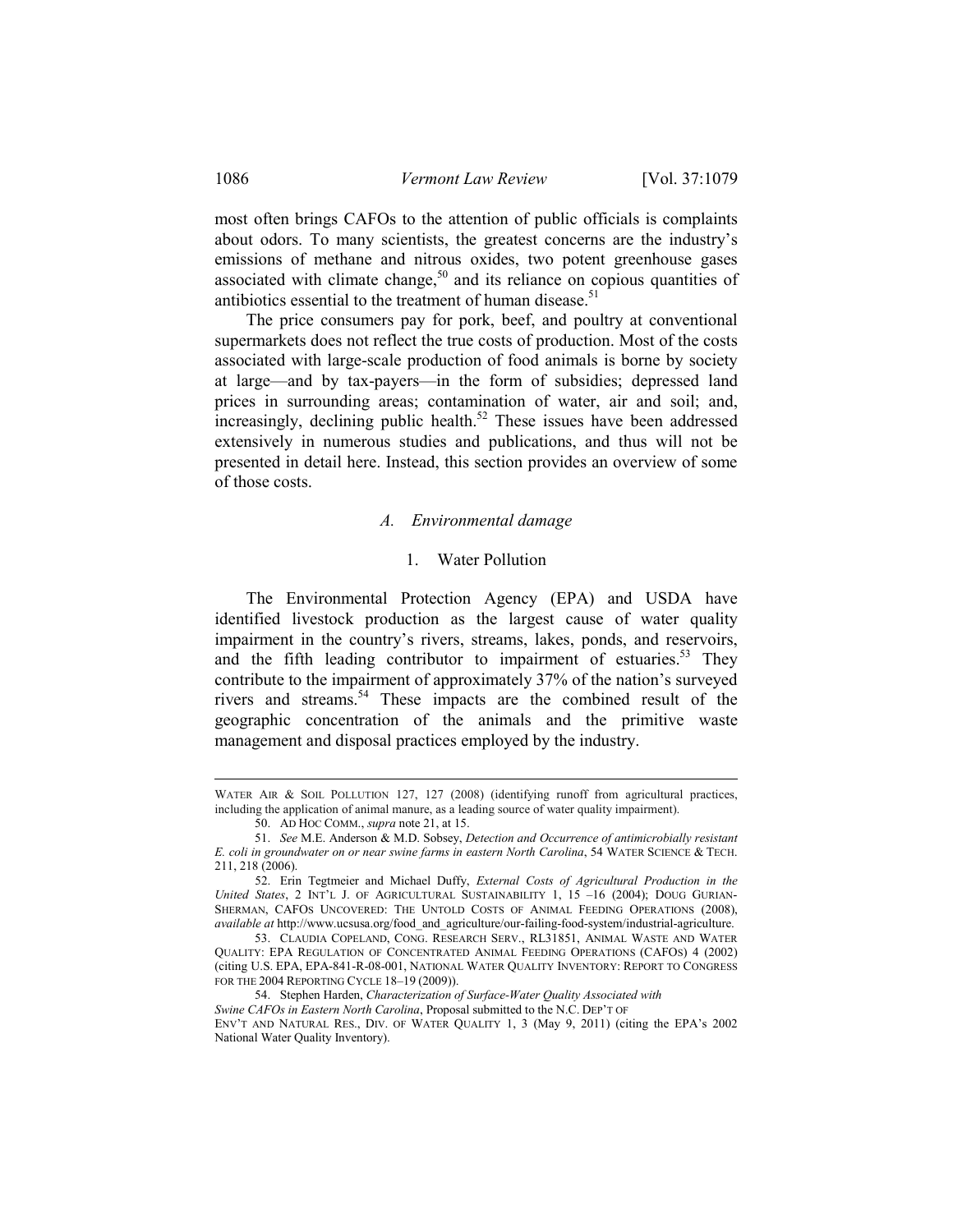Hogs produce a prodigious amount of waste, approximately "two to four times as much waste as an adult human."55 "According to the USDA, confined food animals excrete approximately 335 million tons (dry weight) of waste per year, more than 40 times the total mass of human biosolids produced annually."56 Managing this amount of waste in a way that avoids environmental harm is a challenge.<sup>57</sup> Despite this quantity of excrement, most CAFOs employ only the most basic measures for waste management and disposal: collection, in-ground storage, and land-application.<sup>58</sup>

 In swine CAFOs, the excreta is collected in large, underground pits beneath the slatted floors on which the hogs spend their entire lives. The CAFO operator uses fresh water to periodically flush the accumulated waste from the pits into open-air storage basins called lagoons. The solids settle to the bottom of the lagoon, and the remaining slurry, which is rich in nutrients—nitrogen, phosphorous and potassium—is periodically siphoned off and sprayed onto surrounding land called "sprayfields." Lagoons constructed before 1997, when North Carolina adopted its first permitting requirements for the swine industry, did not require lining, and many of these lagoons remain in use today. Lagoons constructed after 1997 require lining , either with compacted clay or a synthetic material, or with hydraulic conductivity of no more than  $1 \times 10^{-6}$  centimeters per second.<sup>59</sup> Landapplication standards were similarly lenient, with setbacks of fifty feet from the riparian edge as the primary control. $60$ 

 Seepage from lagoons, both lined and unlined, has contaminated groundwater. In eastern North Carolina, studies have conclusively shown that swine CAFOs are contaminating shallow groundwater. $61$  The connection is particularly strong near the lagoons that store the manure slurry prior to land application.<sup> $\delta$ 2</sup> A recent study conducted in the region

 <sup>55.</sup> THICKE, *supra* note 5, at 38 (citing, U.S. EPA NAT'L RISK MGMT LAB., EPA/600/R-04/042, RISK MANAGEMENT EVALUATION FOR CONCENTRATED ANIMAL FEEDING OPERATIONS (2004)).

 <sup>56.</sup> Silbergeld, *supra* note 27, at 1400 (citing USDA, AGRIC. RES. SERV., NATIONAL PROGRAM 206: MANURE AND BYPRODUCT UTILIZATION FY 2005 ANNUAL REPORT (2008), *available at* http://www.ars.usda.gov/research/programs/programs.htm?np\_code=206&docid=13337).

 <sup>57.</sup> NOEL GOLLEHON ET AL., USDA ECON. RES. SERV., ECON. RES. SERV. AGRIC. INFO BULL. NO. 771, CONFINED ANIMAL PRODUCTION AND MANURE NUTRIENTS (2001).

 <sup>58.</sup> *See id.* at iv.

 <sup>59. 15</sup>A N.C. Admin. Code. 2T.0505 (2013). However, even lined lagoons experience seepage and leaching into the surrounding soil. *See* J.M. Ham, *Seepage Losses from Animal Waste Lagoons: A Summary of a 4-year Investigation in Kansas*, 45.4 TRANSACTIONS OF THE ASAE 983, 983 (2002), *available at* http://www.prairieswine.com/pdf/3034.pdf.

 <sup>60.</sup> Current regulations specify a minimum setback of 100 feet from perennial streams. 15A N.C. Admin. Code 2T.0505 (2013); NATIONAL PROGRAM 206, *supra* note 56.

 <sup>61.</sup> Anderson & Sobsey, *supra* note 51, at 218.

 <sup>62.</sup> *Id.* at 211.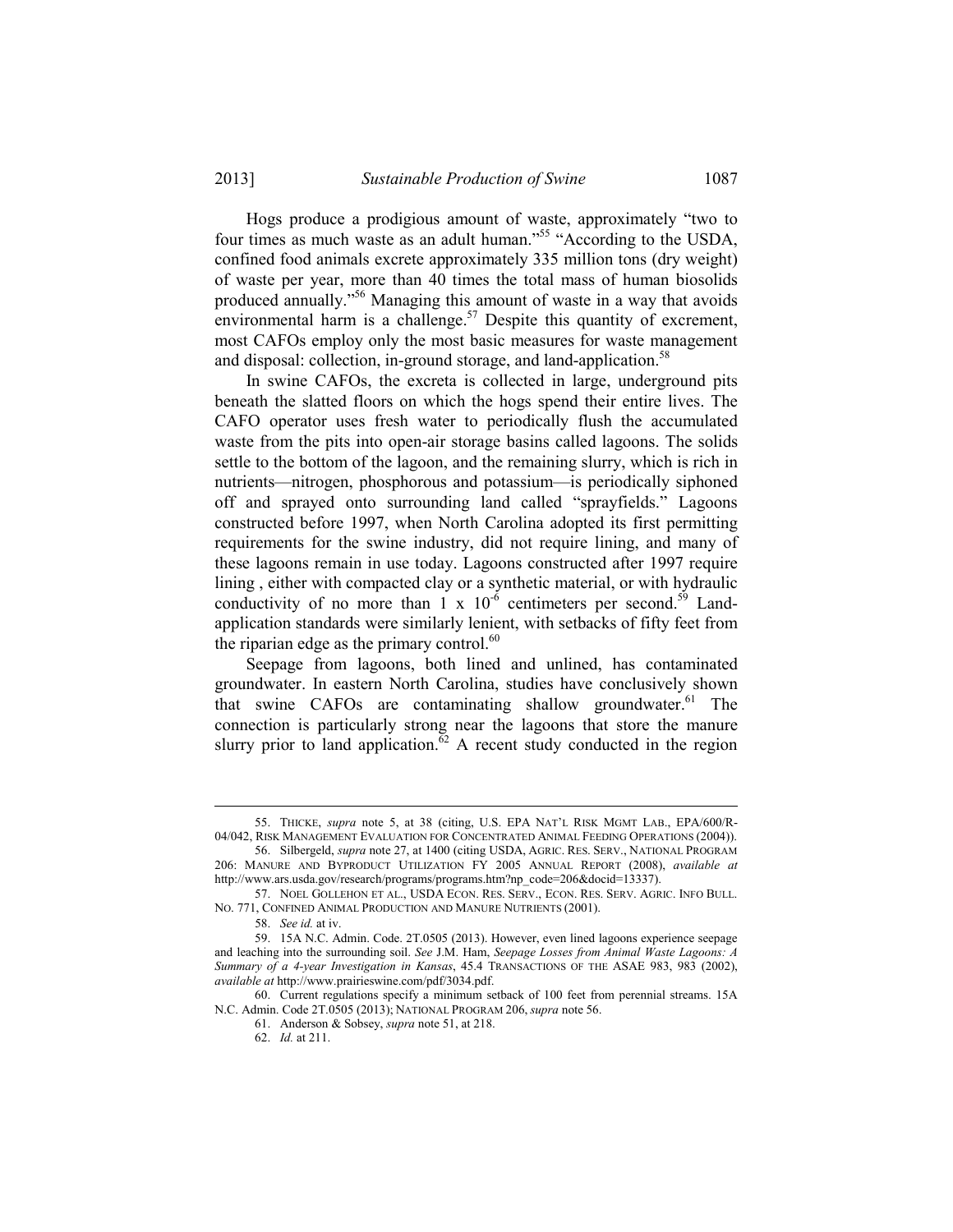showed that  $E.$   $coli<sup>63</sup>$  was found more frequently in groundwater on swine farms than on crop farms without swine, regardless of whether the swine farm employed lagoon-sprayfield technology or used alternative technology to separate and land-apply the solids.<sup>64</sup>

 Because subsurface flow contributes a significant portion of the total flow of many rivers, contaminated groundwater can be a source of contamination of surface waters.<sup>65</sup> Additionally, runoff from sprayfields contributes nutrients, suspended solids, and other pollutants to surface waters.<sup>66</sup> And many operations in eastern North Carolina, where the soils are porous and the water table high, are underlain with tile drains to lower the water table and increase agricultural production.<sup>67</sup> The subsurface tile drains collect excess liquid and discharge it into drainage ditches and adjoining waters.<sup>68</sup> They constitute a significant source of nitrate  $(NO<sub>3</sub>)$ transport to surface waters in some agricultural watersheds.<sup>69</sup>

 The waste lagoons are also a source of surface water contamination, prone to leaks and spills, and vulnerable to inclement weather. In just a three-year period, "from 1995 to 1998, 1,000 spills or pollution incidents occurred at livestock feedlots in 10 states and 200 manure-related fish kills resulted in the death of 13 million fish."70 "When Hurricane Floyd hit North Carolina in 1999, at least five manure lagoons burst and approximately 47 lagoons were completely flooded."<sup>71</sup> With pictures of drowning pigs gracing the front pages of newspapers across the country,<sup>72</sup> the state developed a program to move waste storage lagoons out of the

 <sup>63.</sup> *E. coli* is widely used to demonstrate fecal contamination of water, and its presence is regarded as evidence of a public health risk from intestinal pathogens. *Id.*

 <sup>64.</sup> *Id.* at 217. An especially troubling discovery in this study was that the *E. coli* bacteria were resistant to multiple drugs (4-6) used in both swine feed and in the treatment of human disease. *Id.*

 <sup>65.</sup> *See* Michael Mallin, *Impacts of Industrial Animal Production on Rivers and Estuaries*, 88 AM. SCIENTIST 2, 11 (2000); J.W. GILLIAM, ET AL*.*, WATER RES. RESEARCH INST. OF THE UNIV. OF N.C., CONTAMINATION OF SURFICIAL AQUIFERS WITH NITROGEN APPLIED TO AGRICULTURAL LAND 1 (1996) (finding that movement of shallow groundwater is lateral toward streams).

 <sup>66.</sup> *See* PEW COMM'N ON INDUS. FARM ANIMAL PROD., PUTTING MEAT ON THE TABLE: INDUSTRIAL FARM ANIMAL PRODUCTION IN AMERICA 23 (2008).

 <sup>67.</sup> Harden, *supra* note 54, at 3.

 <sup>68.</sup> U.S. Geological Survey, N.C. Water Sci. Ctr., *Artificial Drainage*, http://nc.water.usgs.gov/ projects/tile\_drains/overview.html (last visited Feb. 10, 2013).

 <sup>69.</sup> *Id.*

 <sup>70.</sup> *Facts About Pollution from Livestock Farms*, NRDC.ORG (Jan. 13, 2011), http://www.nrdc.org/water/pollution/ffarms.asp.

 <sup>71.</sup> *Smithfield Agreement*, NATUREWORKSORGANICS.COM, http://www.natureworksorganics.com/ smithfield.htm (last visited Jan. 26, 2013).

 <sup>72.</sup> Peter Kilborne, *Hurricane Reveals Flaws in Farm Law as Animal Waste Threatens N. Carolina Water*, N.Y. TIMES, Oct. 17, 1999,http://www.nytimes.com/1999/10/17 /us/hurricane-revealsflaws-in-farm-law-as-animal-waste-threatens-n-carolina-water.html.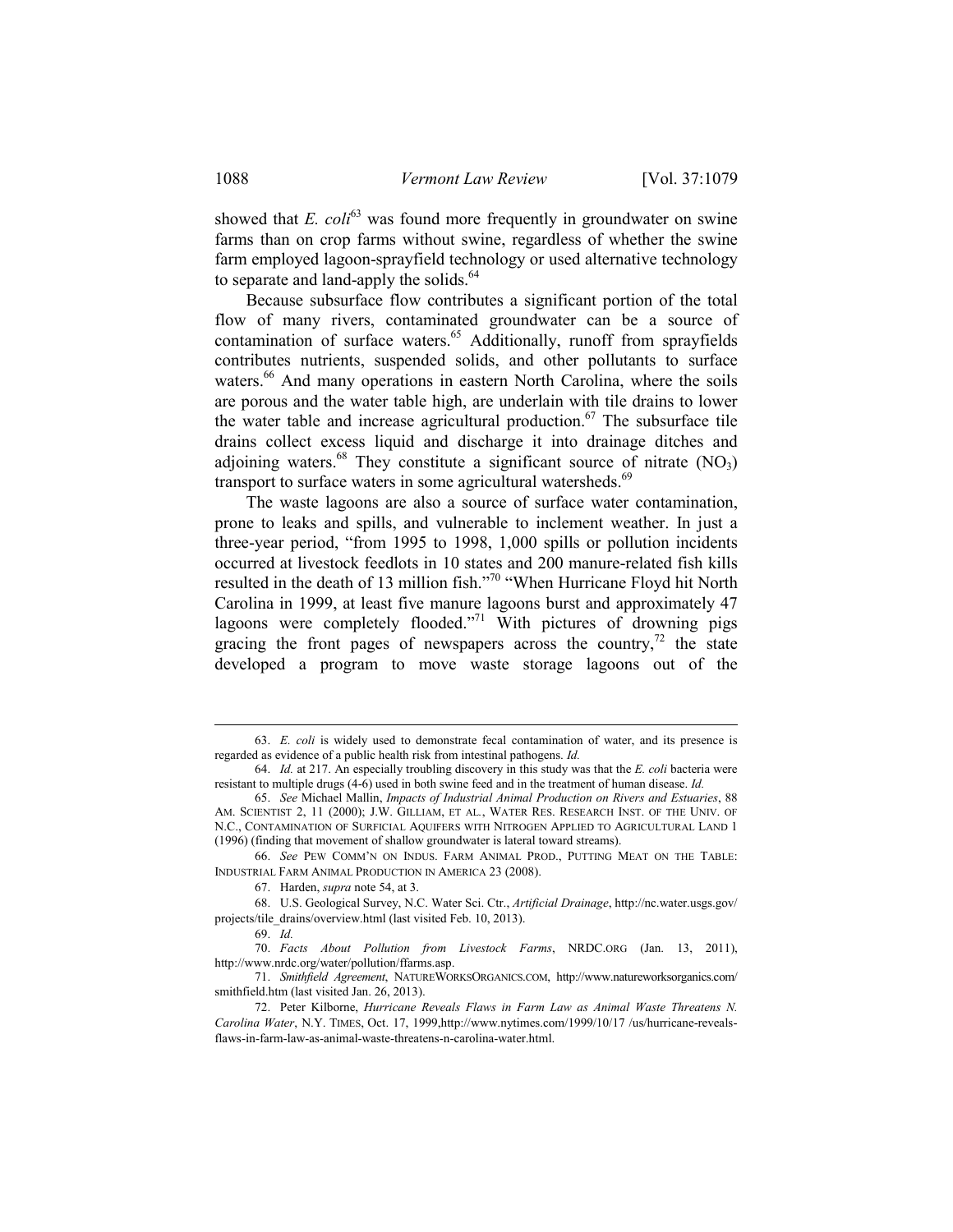floodplains.73 During the initial phase of the program, the Division of Soil and Water Conservation received eighty-five applications covering eightyone sites, totaling nearly \$52 million.<sup>74</sup> In the most recent phase, round four of the buyout program, the Division received thirty-four applications, totaling more than \$20 million in requests.<sup>75</sup>

### 2. Air Pollution

### a. Odor

 Hog pens and CAFOs have long been notorious for their disagreeable odor. Before the advent of modern statutes (and industrial production practices), malodorous hog pens were treated as "nuisances" under common law theories, with neighbors asserting that the associated smells, dust and flies fouled their homes and prevented them from enjoying their property.<sup>76</sup>

 Unfortunately, bringing hogs indoors in confinement houses did little to ameliorate these problems, and, in fact, has exacerbated them. Indeed, regulatory and elected officials regularly hear complaints from constituents concerned about CAFOs. The conditions that cause these air quality problems are well known and understood. When the manure slurry is stored in the lagoon, it undergoes a "radical transformation" that "alters its chemical nature and creates compounds that are not only foul-smelling but toxic."77 The manure begins to decompose, "but because the liquid-manure environment lacks sufficient oxygen for complete decomposition, the system becomes anaerobic (without oxygen) and the manure putrefies," producing "more than 300 volatile organic compounds of varying degrees of toxicity."78 When inhaled, the compounds absorb deep in the lungs and are exhaled in the breath and exuded from the skin.<sup>79</sup> It is no wonder, then, that they also have a documented adverse effect on mood.<sup>80</sup>

 <sup>73.</sup> Cecil H. Yancy, Jr., *North Carolina Is Expanding Hog Buyout*, SOUTHEAST FARM PRESS, (Aug. 1, 2001), http://southeastfarmpress.com/north-carolina-expanding-hog-buyout.

 <sup>74.</sup> Press Release, N. C. Dep't of Env't and Natural Res., Div. of Soil & Water Conservation Announces Second Phase of Voluntary Swine Buyout Program (Jan. 23, 2002), *available at* http://www.enr.state.nc.us/DSWC/newsreleases/swine%20buyout.html.

 <sup>75.</sup> N.C. Soil & Water Conservation Comm'n, Minutes, at 4 (May 27, 2008), *available at*  http://www.ncagr.gov/SWC/commission/documents/Minutes5-27-08.pdf. Information on Round 5 is not yet available.

 <sup>76.</sup> *See e.g.* Royalty v. Strange, 220 S.W. 421, 421 (Tex. 1920) (providing an example of a neighbor claiming nuisance due to pig odors and the presence of flies around the pigs).

 <sup>77.</sup> THICKE, *supra* note 5, at 45.

 <sup>78.</sup> *Id.*

 <sup>79.</sup> Susan S. Schiffman, et al., *The Effect of Environmental Odors Emanating from Commercial Swine Operations on the Mood of Nearby Residents*, 37 Brain Res. Bull. 369 (1995),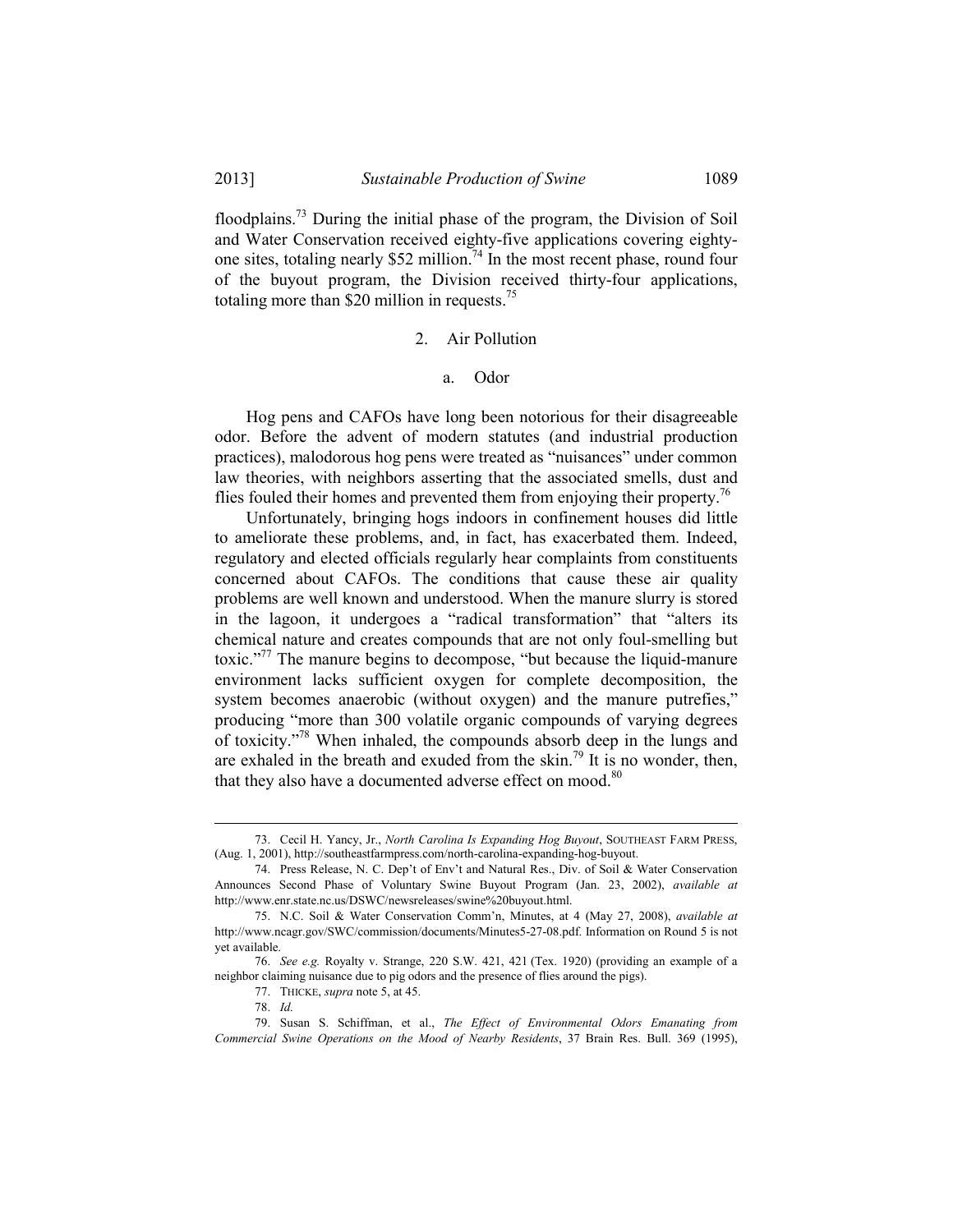### 1090 *Vermont Law Review* [Vol. 37:1079

 Scientists have studied the odors emanating from swine CAFOs and shown that they comprise a spectrum of chemical compounds, including ammonia, hydrogen sulfide (which breaks down to sulfur dioxide) and volatile organic compounds (VOCs). More than merely "unpleasant" or malodorous, these compounds have measurable adverse impacts on human health. Ammonia is an irritant that affects the skin, eyes, nose and throat and causes respiratory distress, including asthma. $81$  Over the long-term, exposure to low levels of ammonia can lead to respiratory and pulmonary disease.<sup>82</sup> Hydrogen sulfide, which has the characteristic smell of rotten eggs, is a neurotoxin. "At high concentrations, hydrogen sulfide will cause rapid unconsciousness and death through respiratory paralysis and asphyxiation. That is why when CAFO ventilation systems fail, the confined animals—and even CAFO workers—can quickly be overcome and die from hydrogen sulfide poisoning."<sup>83</sup>

### b. Particulate Matter

 CAFOs are also a source of particulate matter, coating neighboring houses, cars, and outdoor furniture with dust. Pathogens, including *E. coli* and *Clostridium*, and fecal coliform bacteria have been documented on dust particles that drift across property lines, even entering neighboring homes through open doors and windows.<sup>84</sup> Like odor, these contaminants also pose a health risk to farmers, as well as downwind neighbors and communities.<sup>85</sup>

 CAFOs contribute particulate matter through several means, including fans that ventilate the swine houses "and air entrainment of mineral and organic material from soil, manure, and water droplets generated by highpressure liquid sprays."86 Their emissions of ammonia, nitrogen oxide and hydrogen sulfide also contribute to the formation of fine particulate matter when those compounds are converted to aerosols through reactions in the atmosphere. "Particles produced by gas-to-particle conversion generally are

*available at* http://geography.ssc.uwo.ca/faculty/baxterj/readings/schiffman\_et\_al\_odors\_mood\_swine\_ BRB\_1995.pdf.

<sup>80.</sup> *Id.* (finding people living near swine operations suffer health effects associated with mood disorders).

 <sup>81.</sup> THICKE, *supra* note 5, at 46.

 <sup>82.</sup> *Id.* 

 <sup>83.</sup> *Id.*

 <sup>84.</sup> Gwangpyoko Ko, et al., *Investigation of Bioaerosols Released from Swine Farms using Conventional and Alternative WasteTreatment and Management Technologies,* 42 ENVTL. SCI. TECH. 8849, 8849, 8852 (2008).

 <sup>85.</sup> *Id.*

 <sup>86.</sup> AD HOC COMM., *supra* note 21, at 55.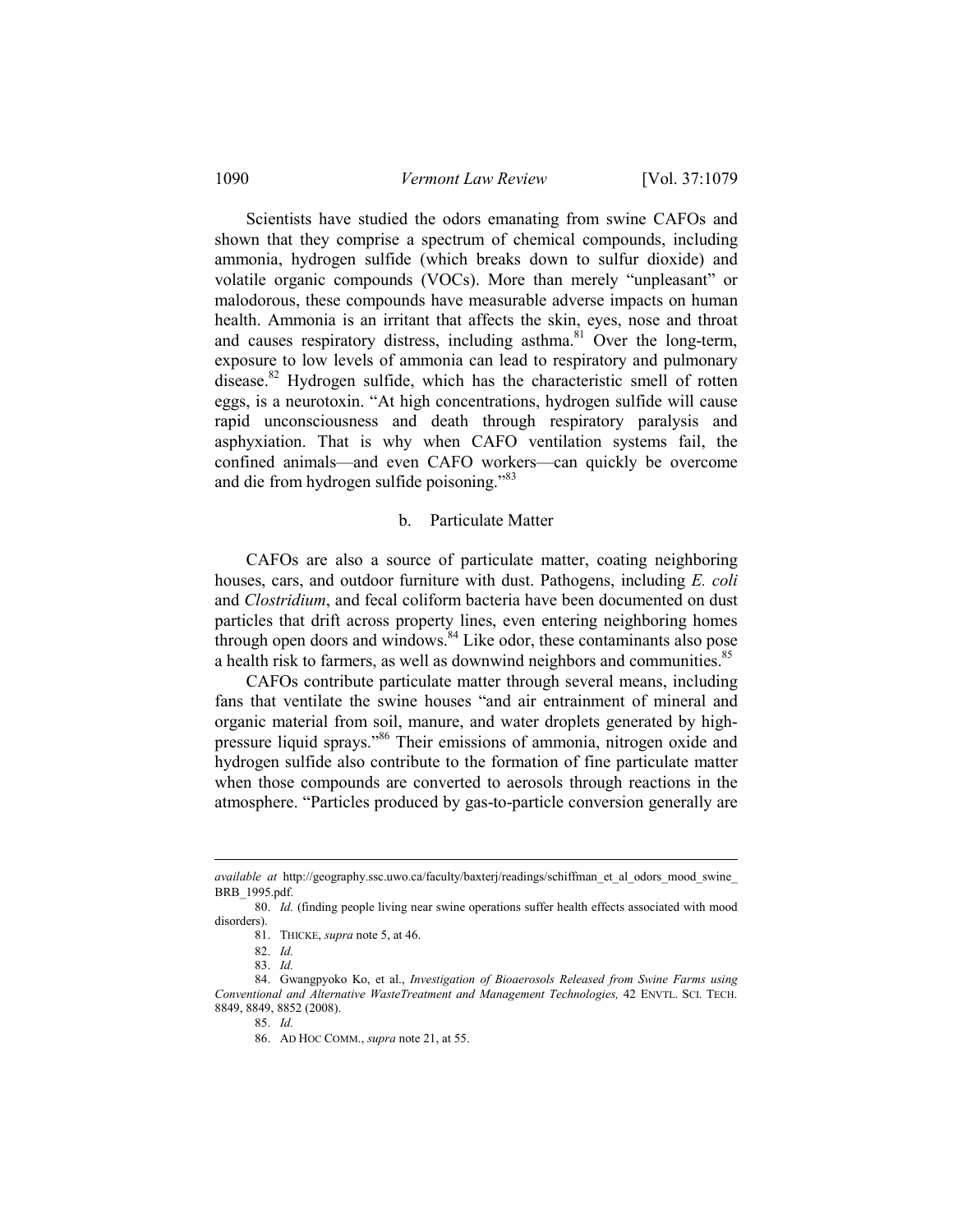small and fall into the PM2.5 size range."<sup>87</sup> Such fine particulate matter "can reach and be deposited in the smallest airways (alveoli) in the lungs, whereas larger particles [PM10] tend to be deposited in the upper airways of the respiratory tract."88

### c. Climate Change

 In addition to local and regional impacts on air quality, CAFOs add significantly to global climate change. CAFOs emit large quantities of nitrous oxide, a potent greenhouse gas with 300 times the global warming potential of carbon dioxide, $89$  and methane, $90$  another powerful greenhouse gas with approximately twenty times the potency of carbon dioxide.<sup>91</sup>

Methane is a natural gas that is a byproduct of digestion.<sup>92</sup> In the U.S., swine CAFOs produce approximately 40% of the total reported methane emissions generated by the decomposition of animal manure, or approximately  $788,000$  mt of methane per year.<sup>93</sup> Very little of the methane generated by hog operations is produced by the hogs' digestion of feed; nearly 90% of methane emissions from hog production is caused by the storage of manure slurry in lagoons.<sup>94</sup> The anaerobic—oxygen-limited condition of liquid manure storage produces "significant quantities of methane.<sup>"95</sup> This stands in sharp contrast to more aerobic solid waste management approaches—which produce little, if any, methane.

 <sup>87.</sup> *Id.*

 <sup>88.</sup> *Id.* "Smaller particles are also most effective in attenuating visible radiation, causing regional haze." *Id.* at 55.

 <sup>89.</sup> U.S. EPA, *Greenhouse Gas Emissions: Nitrous Oxide Emissions*, http://www.epa.gov/ climatechange/ghgemissions/gases/n2o.html (last updated June 14, 2012). *See also* Melse & Timmerman, *supra* note 48, at 5508.

 <sup>90.</sup> Melse & Timmerman, *supra* note 48, at 5506; AD HOC COMM., *supra* note 21, at 21.

 <sup>91.</sup> U.S. EPA, *Greenhouse Gas Emissions: Methane Emissions*, http://epa.gov/ climatechange/ghgemissions/gases/ch4.html (last updated June 14, 2012).

 <sup>92.</sup> *Id.*

 <sup>93.</sup> R.R. Sharpe & L.A. Harper, *Methane Emissions from an anaerobic swine lagoon*, 33 ATMOSPHERIC ENV'T 3627, 3627 (1999) (citations omitted). The authors attribute this estimate to the EPA, and note that other research, including their own, produces widely varying estimates, ranging from 255,000 mt and 4,400,000 mt per year. *Id.* at 3632.

 <sup>94.</sup> THICKE, *supra* note 5, at 42 (citing U.S. EPA, 1990–2010 430-R-12-001 6-1, INVENTORY OF U.S. GREENHOUSE GAS EMISSIONS AND SINKS (2012), *available at* http://www.epa.gov/ climatechange/Downloads/ghgemissions/US-GHG-Inventory-2012-Main-Text.pdf).

 <sup>95.</sup> AD HOC COMM., *supra* note 21, at 45.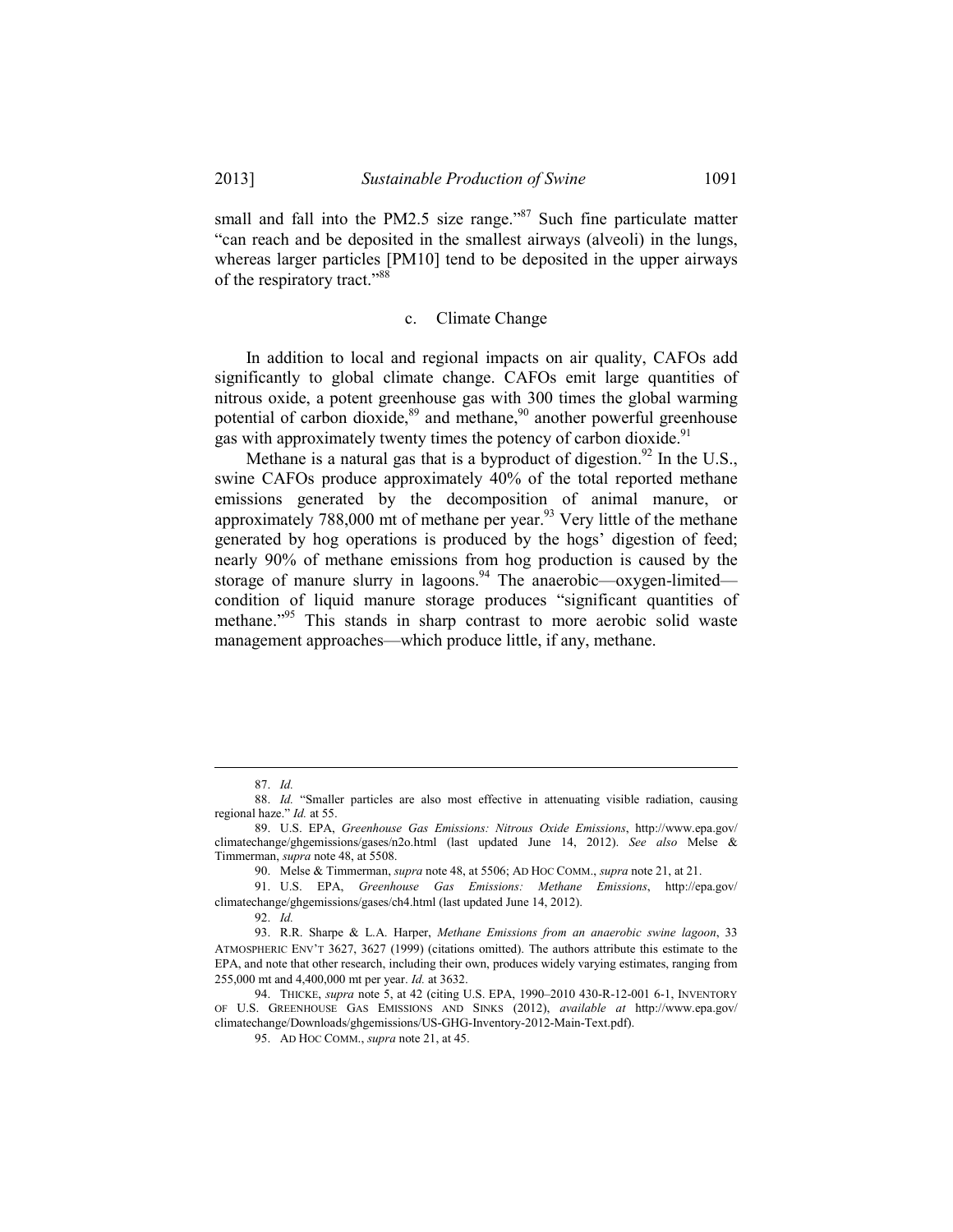### *B. Damage to Society*

### 1. Public Health Concerns

#### a. Pathogens

 Neighbors of swine CAFOs have long worried about their exposure to disease-causing pathogens from CAFOs, whether from contamination of drinking water wells<sup>96</sup> or outbreaks of swine flu.<sup>97</sup> These concerns are warranted: animal waste contains disease-causing pathogens, such as *Salmonella*, *E. coli*, *Cryptosporidium*, and fecal coliform. More than 40 diseases can be transferred to humans through manure.<sup>98</sup> Farmworkers are especially vulnerable and experience multiple health problems. Those who feed, water, and handle the animals indoors are regularly exposed "to dangerously high levels of dust, ammonia, carbon dioxide, and other gasses."99 Studies have shown that "nearly 70% of the workers experience one or more symptoms of respiratory illness or irritation," and "workers in hog factories have more job-related health problems than workers in any other confinement operation."100

 Scientists are now corroborating the community's concerns, acknowledging that because of the "marginally effective" waste management and treatment processes of CAFOs, the emission of airborne contaminants, including microbial pathogens that can be transmitted from one animal species to another (e.g., from swine to humans or *visa versa*), may adversely affect human and animal health.<sup>101</sup> "High-throughput ventilation systems—essential for animal health when thousands of

 <sup>96.</sup> E.g., in Oklahoma, nitrates from Seaboard Farms' hog operations contaminated drinking water wells, prompting the U.S. EPA to issue an emergency order in June 2001 requiring the company to provide safe drinking water to area residents. *In the Matter of Seaboard Farms, Inc.*, Emergency Administrative Order Pursuant to Section 1431(a) of the Safe Drinking Water Act, 42 U.S.C. § 300i(a), Docket No. SDWA-06-2001-1239, U.S. EPA, Region 6 (2001).

 <sup>97.</sup> *See, e.g.,* CENTERS FOR DISEASE CONTROL, INFORMATION ON SWINE INFLUENZA/VARIANT INFLUENZA VIRUSES (2012) *available at* http://www.cdc.gov/flu/swineflu/ (explaining what swine flu is, and how it can be transmitted to humans).

 <sup>98.</sup> U.S. EPA, DETECTING AND MITIGATING THE ENVIRONMENTAL IMPACT OF FECAL PATHOGENS ORIGINATING FROM CONCENTRATED ANIMAL FEEDING OPERATIONS (2005).

 <sup>99.</sup> Melissa Guay, *Eating Local for Health*, GLEN FALLS POST STAR (June 1, 2011), http://www.poststar.com/lifestyles/health-med-fit/eating-local-for-health/article\_7d21b072-8c52-11e0 b3e0-001cc4c002e0.html

 <sup>100.</sup> JO ROBINSON, PASTURE PERFECT: THE FAR-READING BENEFITS OF CHOOSING MEAT, EGGS, AND DAIRY PRODUCTS FROM GRASS-FED ANIMALS 50 (2004). *See* Iowa State Univ. Extension Nat'l Agric. Safety Database, *Livestock Confinement Dust and Gases* (June 1992), *available at* http://nasdonline.org/document/1627/d001501/livestock-confinement-dust-and-gases.html.

 <sup>101.</sup> Dick Heederik et al., *Health Effects of Airborne Exposures from Concentrated Animal Feeding Operations*, 115 ENVTL. HEALTH PERSP. 298, 298 (2007).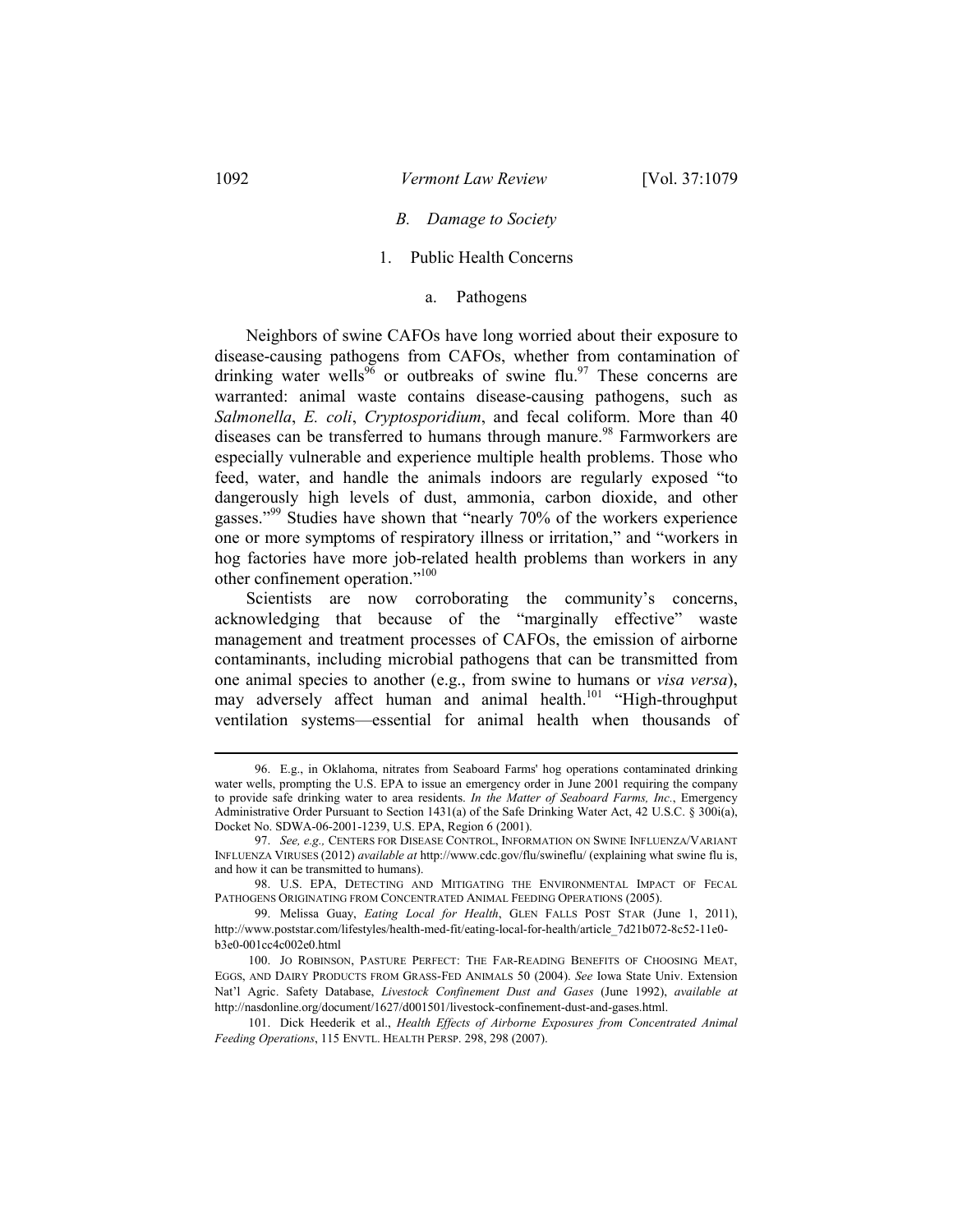chickens or hogs are raised in close confinement—permit the release of bacteria into the surrounding environment."102 Significant levels of airborne microorganisms can be released during land application of lagoon effluent, with potential impacts to public health on farm properties and farm neighbors.<sup>103</sup> Studies have documented these strains downwind of hog operations, in groundwater and surface waters, as well as in the confinement houses and lagoon water. <sup>104</sup> In fact, CAFO farmers and neighbors have reported "increased levels of respiratory illnesses, including infectious diseases, allergy, and toxicosis," and [e]pidemiological studies have shown increases in the incidence rates of [intestinal] diseases during farm irrigation seasons."<sup>105</sup> These conditions may be attributed to exposure to bioaerosols from the CAFOs.<sup>106</sup>

 More recently, epidemiologists have expressed concern that farm workers may transmit those pathogens to nearby communities. Farm workers are exposed to pathogens carried by the animals and contained in their waste and, because they "are provided little to no protective equipment," are at increased risk of carrying those bacteria and infections into their households and the larger community.<sup>107</sup> Studies conducted in North America and European countries have documented this connection with Methicillin-Resistant Staphylococus Aureus (MRSA), and in one study, "32% of patients with these exposures were positive for MRSA. Taken together, these studies provide strong evidence that cattle, horse, and swine farms are significant sources for community-acquired MRSA and for the movement of this pathogen into the hospital setting."<sup>108</sup>

 A team of scientists from the United States and the Netherlands released a study in early November, 2012, documenting that those who reside near CAFOs also have increased exposure to MRSA.<sup>109</sup> As noted above, previous studies documented that CAFO workers who came into direct contact with the animals had increased risk of MRSA exposure; $^{110}$  the November 2012 study showed that the risk extended to those who live in

1

 110. Seventeen percent of veterinary field workers carried livestock-associated MRSA "after short-term occupational exposure to pigs." John Barker, *Living Near Livestock Ups MRSA Chances,*  DUKE CHRON., (Nov. 8, 2012), http://www.dukechronicle.com/article/living-near-livestock-ups-mrsachances.

 <sup>102.</sup> Silbergeld, *supra* note 27, at 1395–99.

 <sup>103.</sup> Ko, *supra* note 84, at 8856.

 <sup>104.</sup> Silbergeld, *supra* note 27, at 1399.

 <sup>105.</sup> Ko, *supra* note 84, at 8849.

 <sup>106.</sup> *Id.*

 <sup>107.</sup> Silbergeld, *supra* note 27, at 1395.

 <sup>108.</sup> *Id.*

 <sup>109.</sup> Beth J. Feingold, et al., *Livestock Density as Risk Factor for Livestock-associated Methicillin-Resistant Staphylococcus aureus, the Netherlands*, EMERGING INFECTIOUS DISEASES J., Nov. 2012, available at http://wwwnc.cdc.gov/eid/article/18/11/11-1850\_article.htm.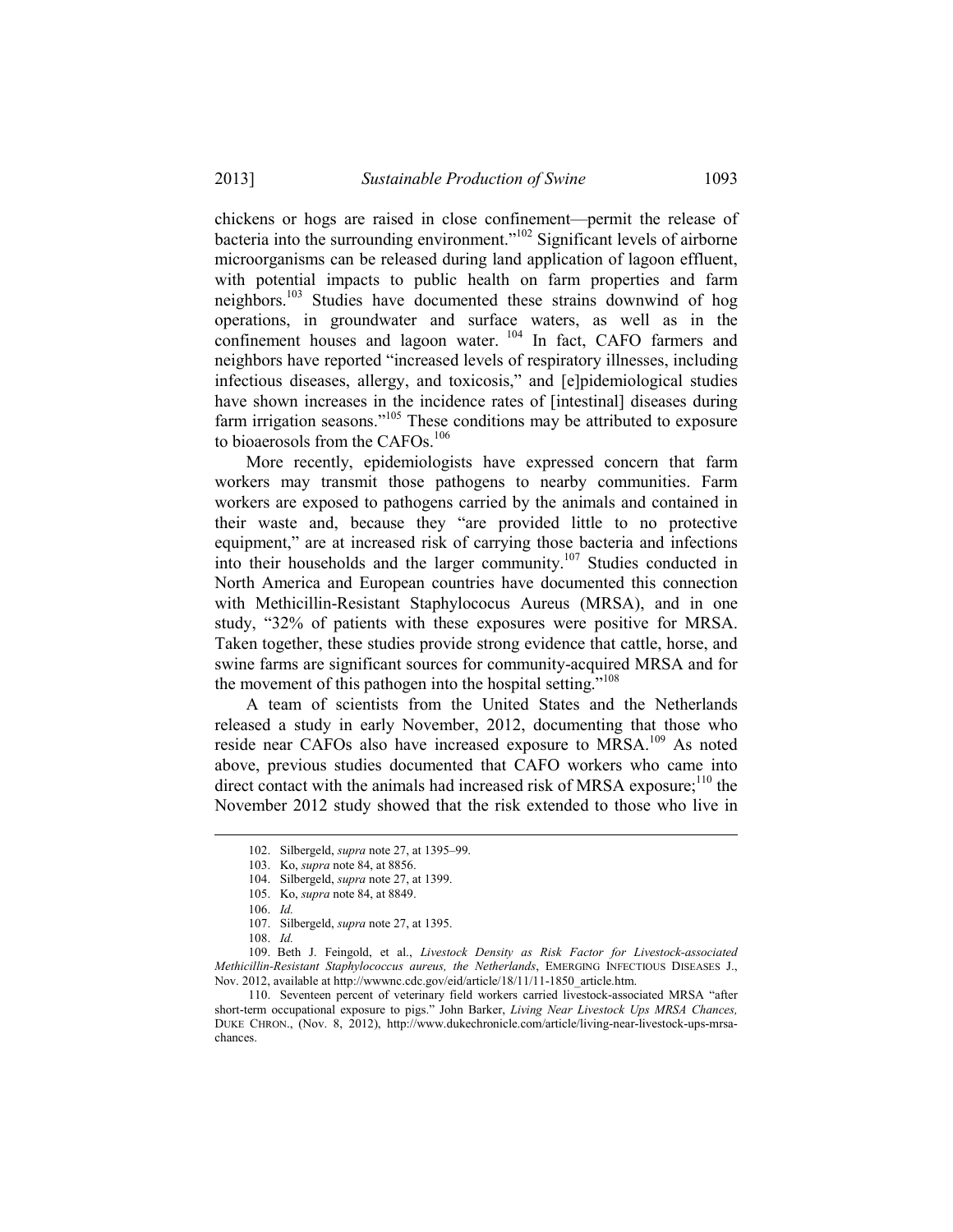areas of concentrated livestock production, even if they do not come into contact with the animals or live with someone who does. Although the study confirms a geographical relationship to the risk of carrying and being infected by livestock-associated MRSA, it was not designed to identify the possible routes of exposure.<sup>111</sup> The study's authors have identified that as an urgent area of future study, as it has significant implications for public health. $^{112}$ 

#### b. Antibiotic Resistance

 A related public health issue is the use of antibiotics in food animal production. "The intensive use of antimicrobials as feed additives in food animal production began in the United States in the 1950s and paralleled other changes in the organization and structure of the industry."113 The swine industry administers antibiotics to food animals for three main purposes: treating sick animals, preventing the spread of disease, and promoting growth.<sup>114</sup> Animals raised in "grossly unhygienic surroundings" are chronically exposed to pathogens and diseases and must continually be given antibiotics to remain healthy and grow quickly.<sup>115</sup> This practice has economic benefits for the grower, as it decreases the time required for the animal to grow to market weight.

 But many of these antibiotics, such as tetracycline and ciproflaxin, are important for treating human illnesses.<sup>116</sup> And the uncontrolled administration of sub-therapeutic doses of antibiotics "presents the worst possible scenario for resistance selection and infection control."117 The antimicrobials used in CAFOs "are poorly absorbed in the gut of the animal, and as much as 90% of the parent compound can be excreted in urine and up to  $75\%$  in feces."<sup>118</sup> As a result, the animals "excrete significant amounts of biologically active forms of the antimicrobials administered in feeds."<sup>119</sup> "Coupled with incomplete biosecurity and biocontainment, and mostly nonexistent waste treatment, these conditions lead to dissemination into human hosts and the environment, with

 <sup>111.</sup> Feingold, *supra* note 109.

 <sup>112.</sup> *Id.*

 <sup>113.</sup> Silbergeld, *supra* note 27, at 1394.

 <sup>114.</sup> *Id.*

 <sup>115.</sup> *Id.* at 1393.

 <sup>116.</sup> The antimicrobials used in animal production represent "all the major classes of antimicrobials approved for human clinical use." *Id.* at 1394.

 <sup>117.</sup> *Id.* at 1393 (citing J. OTTE ET AL., INDUSTRIAL LIVESTOCK PRODUCTION AND GLOBAL HEALTH RISKS (2007)).

 <sup>118.</sup> *Id.* at 1400.

 <sup>119.</sup> *Id.*; Anderson & Sobsey, *supra* note 51, at 211.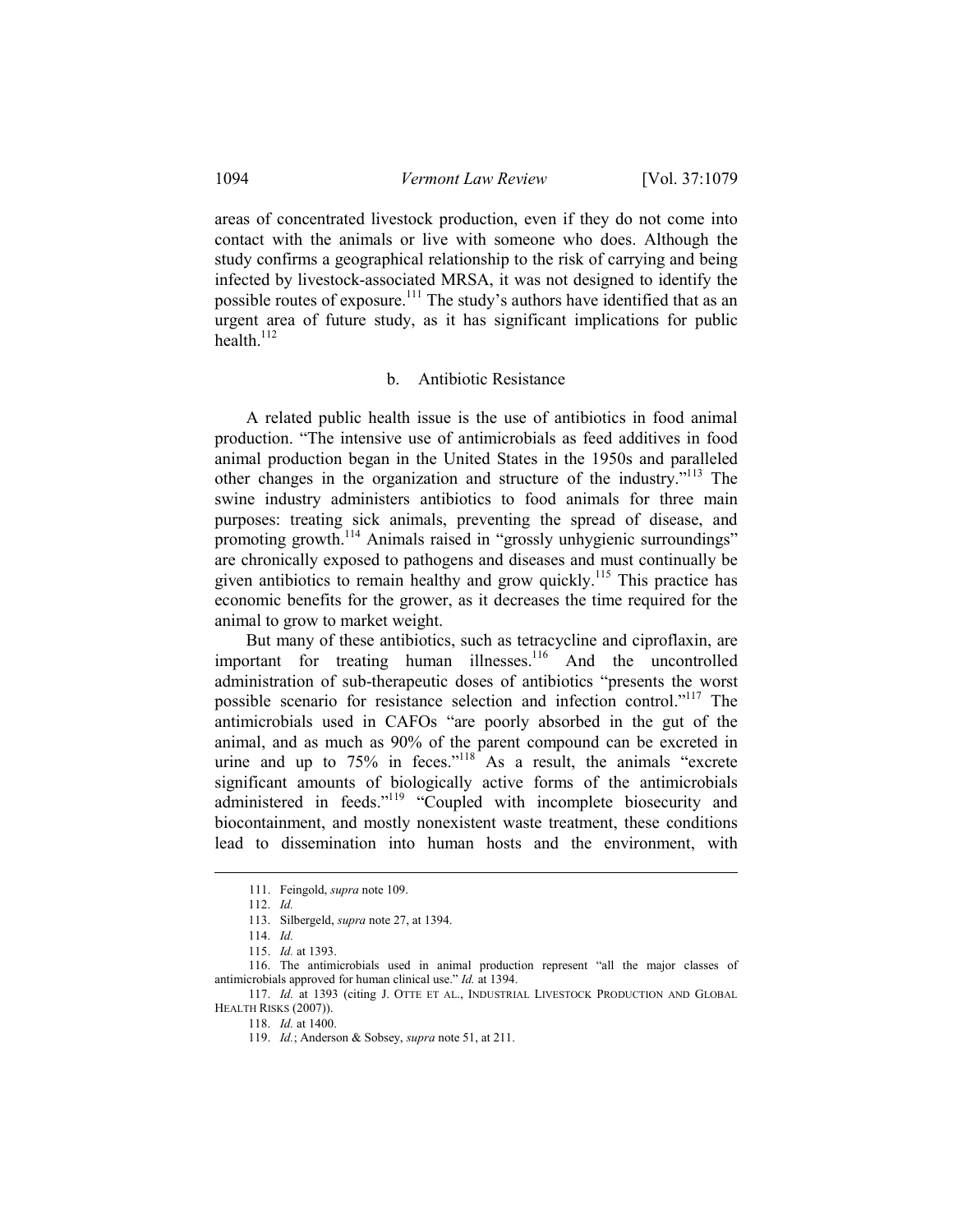amplification of reservoirs of resistance."<sup>120</sup> As a result, bacteria and pathogens, such as MRSA, that are resistant to multiple antibiotics are increasing.121

 The emergence of antibiotic-resistant bacteria is a significant public health concern. "Approximately half of the antibiotics produced globally" are used for food animal production.<sup>122</sup> In the United States (and, until recently, the European Union), drug use in animal feeds "accounts for between 60% and 80% of total antimicrobial production."<sup>123</sup> Although direct information about antimicrobial use is unavailable,<sup>124</sup> it is estimated that the amount of antimicrobials used in animal feed "in North Carolina alone exceeds total human clinical use for the entire United States population."125

 A vast and growing body of scientific studies provides uncontroverted evidence that the routine use of antibiotics in the production of food animals contributes to "the growing public health crisis of human antibiotic resistance" and the spread of infectious disease.<sup>126</sup> The practices CAFOs employ create ideal conditions for sharing pathogens and developing resistance to treatment with antimicrobial drugs.<sup>127</sup> In a CAFO, "thousands" to tens of thousands of animals are crowded together close to or on top of their wastes. Crowding, stress, inappropriate feeds, ventilation practices, and waste management techniques inherent to this system enhance release of microbes into the external environment."128 Studies have documented high percentages of antimicrobial resistant bacteria in livestock waste and human exposure to agricultural animal fecal bacteria via food and

 <sup>120.</sup> Silbergeld*, supra* note 27*,* at 1393 (citing J. OTTE, *supra* note 118).

 <sup>121.</sup> Anderson & Sobsey, *supra* note 51, at 212.

 <sup>122.</sup> *Id.*; *see also* CTR. FOR GLOBAL DEV., NON-THERAPEUTIC USE OF ANTIBIOTICS IN ANIMAL AGRICULTURE, CORRESPONDING RESISTANCE RATES, AND WHAT CAN BE DONE ABOUT IT (2009), *available at* http://www.cgdev.org/content/article/detail/1422307/.

 <sup>123.</sup> Ellen K. Silbergeld, et al*.*, *Industrial Food Animal Production, Antimicrobial Resistance, and Human Health*, 29 ANN. REV. PUB. HEALTH 151, 157 (2008) (discussing the prevalence of nontherapeutic drug use in agriculture).

 <sup>124. &</sup>quot;[I]nformation on antimicrobial usage was unavailable and even deemed proprietary when it comes to what antibiotics are included in the swine feed." Anderson & Sobsey, *supra* note 51, at 215.

 <sup>125.</sup> Silbergeld, *supra* note 27, at 1394 (citing KAREN FLORINI ET AL., RESISTANT BUGS AND ANTIBIOTIC DRUGS: STATE AND COUNTY ESTIMATES OF ANTIBIOTICS IN AGRICULTURAL FEED AND ANIMAL WASTE 9 (2005)).

 <sup>126.</sup> *See* PEW HEALTH GRP., PEW CHARITABLE TRUSTS, ANTIBIOTIC RESISTANCE AND FOOD ANIMAL PRODUCTION: A BIBILIOGRAPHY OF SCIENTIFIC STUDIES (1969-2012) (2012), *available at* http://www.pewhealth.org/uploadedFiles/PHG/Content\_Level\_Pages/Issue\_Briefs/HHIFBibliographyFi nal%20with%20TOC%20\_111312.pdf (describing briefly a vast number of studies done over the last 33 years founded in the concern of antibiotic resistance in humans and animals).

 <sup>127.</sup> *Id.*; Silbergeld, *supra* note 27, at 1393.

 <sup>128.</sup> Silbergeld*, supra* note 27, at 1394.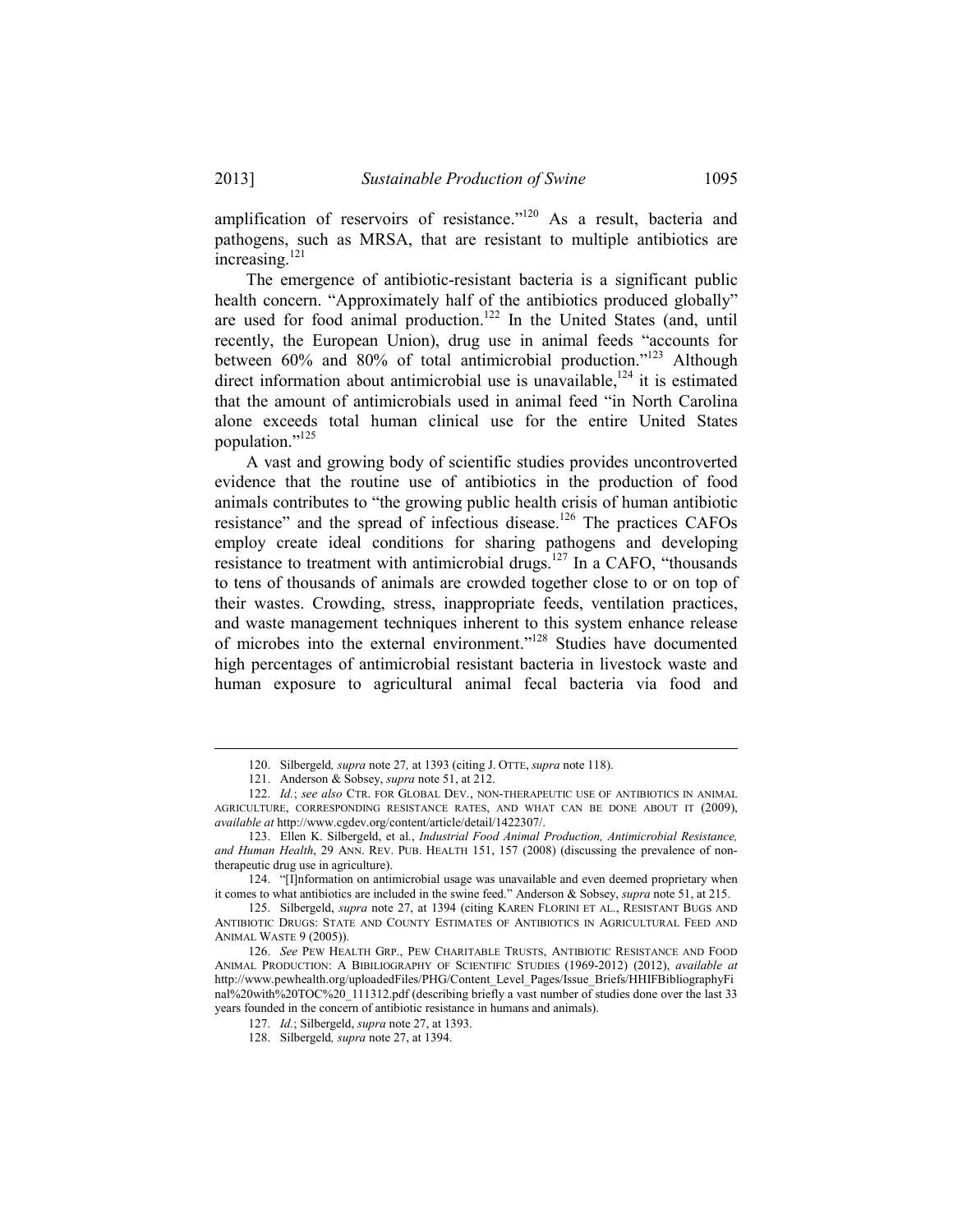occupational exposure.<sup>129</sup> Worldwide, there are reports of resistant bacteria and resistance genes in consumer meat products, vegetables, soils and irrigation water. $^{130}$ 

 In response, "the World Health Organization (WHO), the World Organization for Animal Health, and the Food and Agriculture Organization of the United Nations . . . have specifically recommended ending the practice of adding antimicrobials to feed," especially for purposes unrelated to disease treatment.<sup>131</sup> As a leading official with the Centers for Disease Control cautions, "[a]ntibiotics are a finite and precious resource," and we must promote their "prudent and judicious" use.<sup>132</sup>

### 2. Economics of CAFOs

 The true costs of these impacts to natural resources, biodiversity and human health "are external to agricultural systems and markets . . . [and] are borne by society at large."133 In considering the costs, one must include the costs that regulatory agencies incur by virtue of their statutory responsibilities for permitting, enforcement, and administering the numerous programs that benefit agriculture.<sup>134</sup> While programmatic costs may be easy to calculate on the basis of the agencies' budgets, the negative impacts to the environment and public are more difficult to estimate.<sup>135</sup> Estimates may be derived, for example, by calculating the costs of treating water to meet federal standards for fecal coliform and nitrates or for moving waste storage lagoons out of floodplains. It is unsurprising that economists and scientists have concluded swine CAFOs "contribute to economic marginalization of workers and socioeconomic decline in rural communities."<sup>136</sup>

### a. Public Subsidies for Manure Management

 As currently operated, CAFOs are unsustainable from environmental and public health perspectives. They are also economically unsustainable.

 <sup>129.</sup> Dana Cole et al., *Concentrated Swine Feeding Operations and Public Health: A Review of Occupational and Community Health Effects*, 108 ENVTL. HEALTH PERSP., 685, 688, 692 (Aug. 2000).

 <sup>130.</sup> Silbergeld, *supra* note 27, at 1395.

 <sup>131.</sup> *Id.* at 1401.

 <sup>132.</sup> Greg Cima, *Experts Give Views on Antimicrobial Use, Resistance,* 235 J. OF THE AM. VETERINARY ASS'N 256, 257 (August 1, 2009).

 <sup>133.</sup> Erin M. Tegtmeier & Michael D. Duffy, *External Costs of Agricultural Production in the United States,* 2 INT'L J. AGRIC. SUSTAINABILITY 1, 1 (2004).

 <sup>134.</sup> *Id.* at 3.

 <sup>135.</sup> *Id.* at 2.

 <sup>136.</sup> Silbergeld, *supra* note 27, at 1392.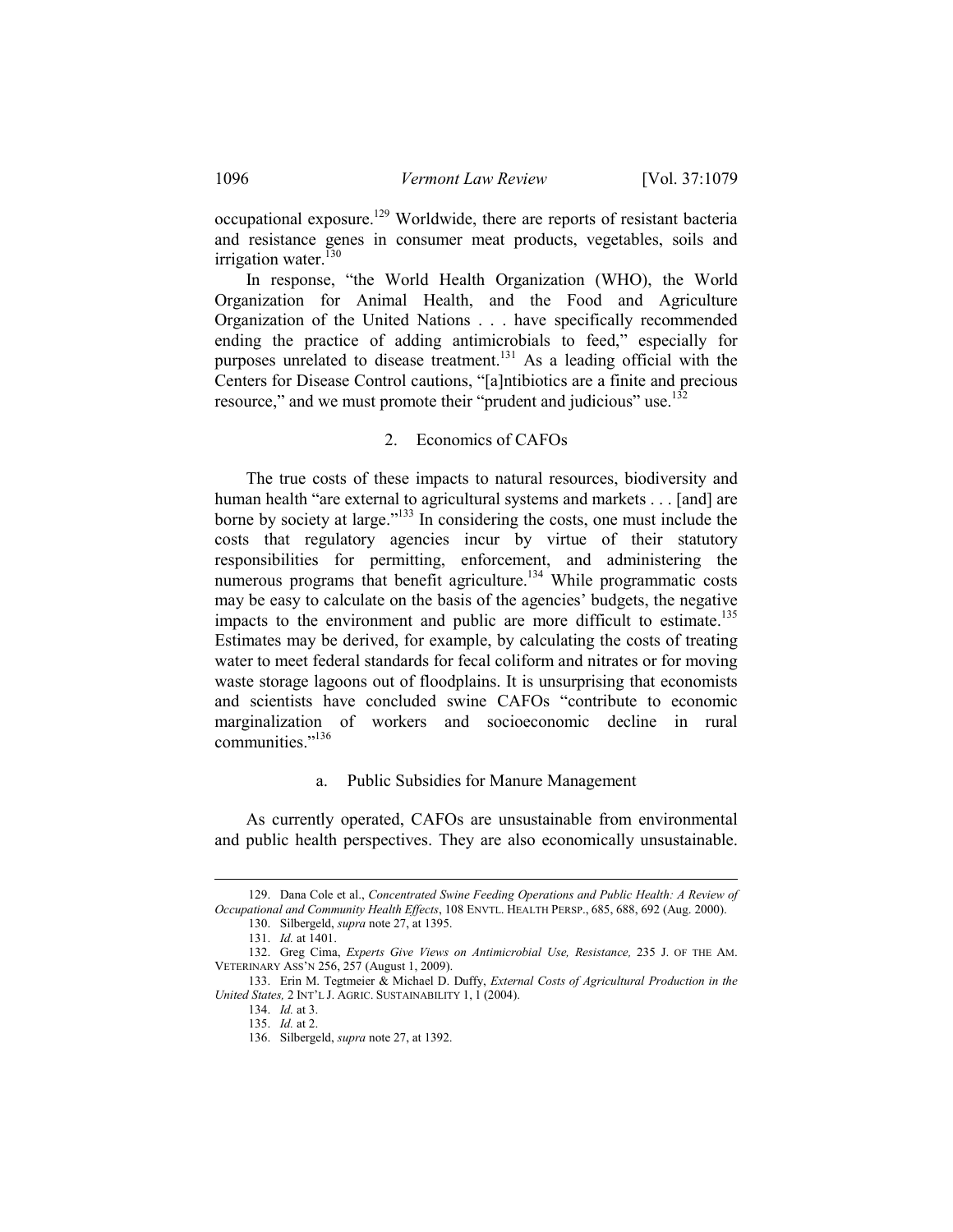As discussed above, they externalize their costs of production onto the communities in which they are located. These costs damage natural resources and ecosystem services, impair public health, and ruin economic vitality of rural communities. The vertical integration of hog producers and packers, combined with the market dominance of a small handful of multinational corporations, drives down prices for independent producers and eventually drives them out of business. <sup>137</sup>

 What's more, CAFOs are supported by a network of federal programs that offer financial incentives, financial and technical assistance, and direct subsidies to producers. While some of these programs are designed to encourage growers to implement voluntary measures to reduce environmental harm, others subsidize compliance costs. This section provides an overview of some of the programs administered by USDA that benefit swine (and other) CAFOs. It is not meant to be an exhaustive, comprehensive examination of the USDA's programs and activities, but rather an illustration of some of the ways in which the public actually finances the damages CAFOs impose on our communities.

 The USDA's responsibilities include food assistance programs to aid low income families; managing national forests; regulating the safety of meat and poultry products; overseeing agricultural trade; and conserving natural resources.<sup>138</sup> Several USDA divisions, such as the Natural Resources Conservation Service (NRCS) and the Farm Service Agency (FSA),139 administer programs that involve livestock and their environmental effects. The Agricultural Research Service (ARS) and the Cooperative State Research, Education, and Extension Service (CSREES) conduct research and outreach activities that aid livestock producers.<sup>140</sup> NRCS began managing voluntary conservation programs authorized by federal farm legislation in 1985. These include the Environmental Quality

 <sup>137.</sup> When Smithfield Foods merged with Premium Standard Farms, "the merged company left 2,500 independent hog producers with just one regional buyer for their market-ready animals." Timothy A. Wise, *Agribusiness and the Food Crisis: A New Thrust at Anti-Trust*, GLOBAL DEV. AND ENV'T INITIATIVE, (Mar. 22, 2010), http://www.ase.tufts.edu/gdae/Pubs/rp/ GC22March10Wise.pdf.

 <sup>138.</sup> AD HOC COMM., *supra* note 21, at 146.

 <sup>139.</sup> The Farm Service Agency was established in 1994 and manages several USDA resource conservation programs. It has primary responsibility, with NRCS assistance, for the Conservation Reserve Program (CRP), a voluntary program under which farm owners and operators are paid to take eligible land (e.g., highly erodible cropland, marginal pasture land) out of production and employ approved conservation practices for a 10–15 year period. Farm legislation enacted in 2002 increased the maximum CRP enrollment from 36.4 million to 39.2 million acres. *See* 16 U.S.C.A. § 3831(d) (2008) (discussing USDA resource conservation programs). "FSA also implements the Conservation Reserve Enhancement Program, a federal-state partnership, and the Emergency Conservation Program, which provides cost-share payments to producers for the rehabilitation of farmland damaged by natural disasters." AD HOC COMM., *supra* note 21, at 147.

 <sup>140.</sup> AD HOC COMM., *supra* note 21, at 146.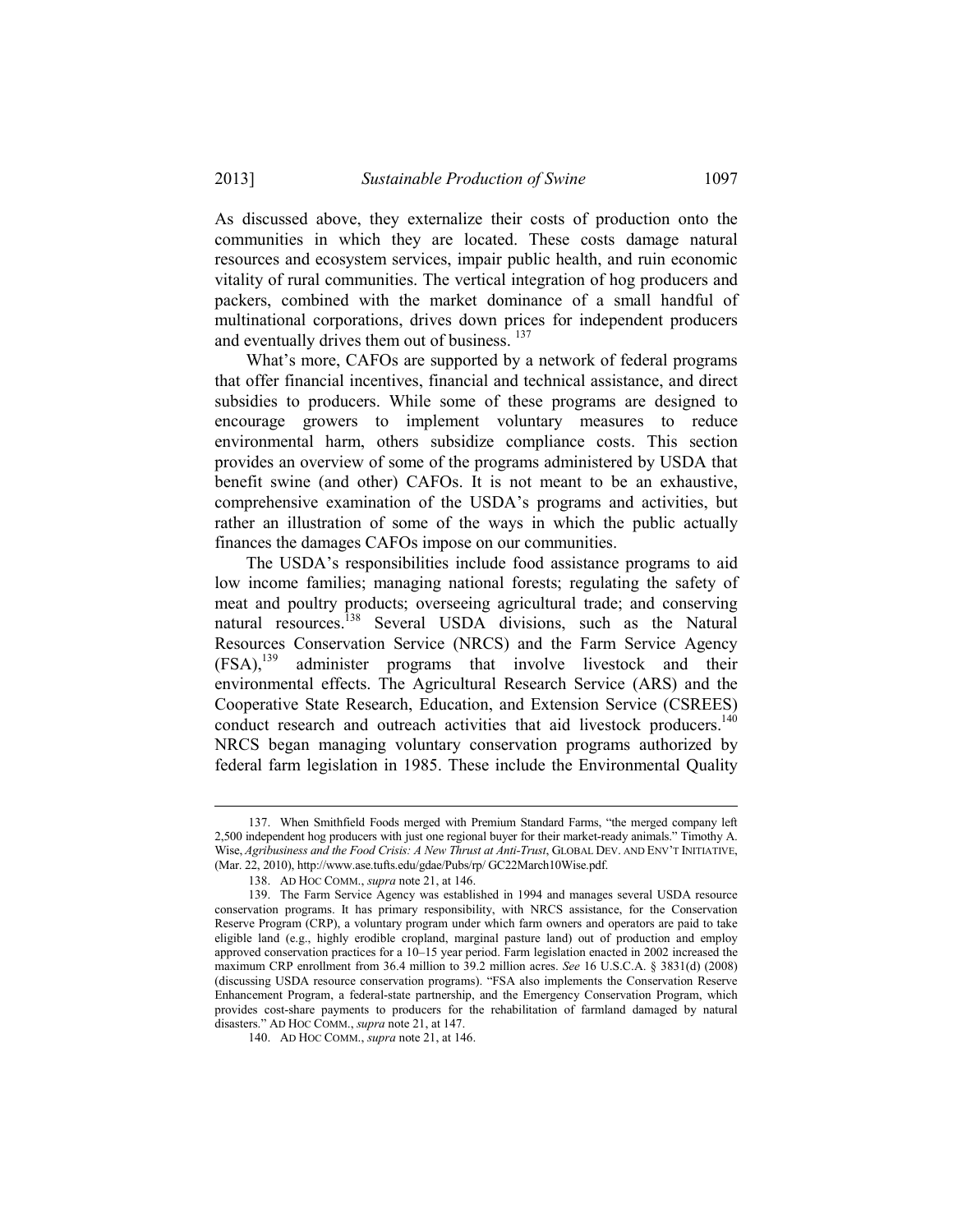Incentives Program (EQIP) (discussed in detail below), Conservation of Private Grazing Land Program, the Conservation Security Program,<sup>141</sup> Farmland Protection Program, Wetlands Reserve Program, Wildlife Habitat Incentives Programs, and others.<sup>142</sup> NRCS personnel work with owners and operators of CAFOs, providing them with technical and financial assistance.

 NRCS helps hog growers (and other livestock producers) develop and implement dozens of practices designed to minimize adverse impacts to natural resources.<sup>143</sup> It maintains a comprehensive list of Conservation Practice Standards that are eligible for technical and cost-share financial assistance.144 In accordance with the program's primary focus on livestock production, many of the standards address the unique waste management challenges presented by the geographically concentrated production of livestock in CAFOs. For example, there are conservation practice standards for facilities to manage both the routine and disaster-related animal mortalities; anaerobic digestors, waste lagoons and composting facilities for manure treatment; and waste facility closure.<sup>145</sup>

 NRCS has also developed a Conservation Practice Standard for nutrient management, which guides the design and implementation of the Comprehensive Nutrient Management Plans mandated by federal CAFO regulations.146 In 2001, for example, NRCS helped producers to apply nutrient management systems on 5.4 million acres and "[p]lanned or applied 10,500 waste management systems, including waste storage structures, treatment lagoons, composting facilities, and roof runoff management."<sup>147</sup>

 <sup>141.</sup> The Conservation Security Program (CSP) was added "in the 2002 Farm Bill. The CSP pays producers for adopting or maintaining conservation practices that help to protect or improve the quality of soil, water, air, energy, and plant and animal life . . . . Eligible producers enter conservation contracts that set out the required conservation practices . . . . In exchange, producers receive payment" and part of the cost (up to 75% for most producers, or 90% for beginning and low resource farmers) of adopting or maintaining the required conservation practices. Although "[l]ivestock farmers are not excluded from the CSP," payment is limited to practices that exceed regulatory requirements. AD HOC COMM., *supra* note 21, at 149; 16 U.S.C. § 3838c (3)(A).

 <sup>142.</sup> AD HOC COMM., *supra* note 21, at 199.

 <sup>143.</sup> *See* USDA NAT. RES. CONSERVATION SERV., NAT'L CONSERVATION PRACTICE STANDARDS, available at http://www.nrcs.usda.gov/wps/portal/nrcs/main/national/technical/cp/ncps/ (discussing National Conservation Practice Standards).

 <sup>144.</sup> *Id.*

 <sup>145.</sup> *See* USDA NAT. RES. CONSERVATION SERV., ALPHABETICAL INDEX OF CONSERVATION PRACTICE, available at http://www.nrcs.usda.gov/wps/portal/nrcs/detailfull/national/technical/ ?cid=nrcs143\_02684 (listing various standards).

 <sup>146.</sup> *See* USDA NAT. RES. CONSERVATION SERV., CONSERVATION PRACTICE STANDARD NO. 590, NUTRIENT MANAGEMENT, *available at* http://ftp-fc.sc.egov.usda.gov/NHQ/practicestandards/standards/590.pdf; 40 C.F.R. §§ 122.42(e), 412.4(c).

 <sup>147.</sup> AD HOC COMM., *supra* note 21, at 147.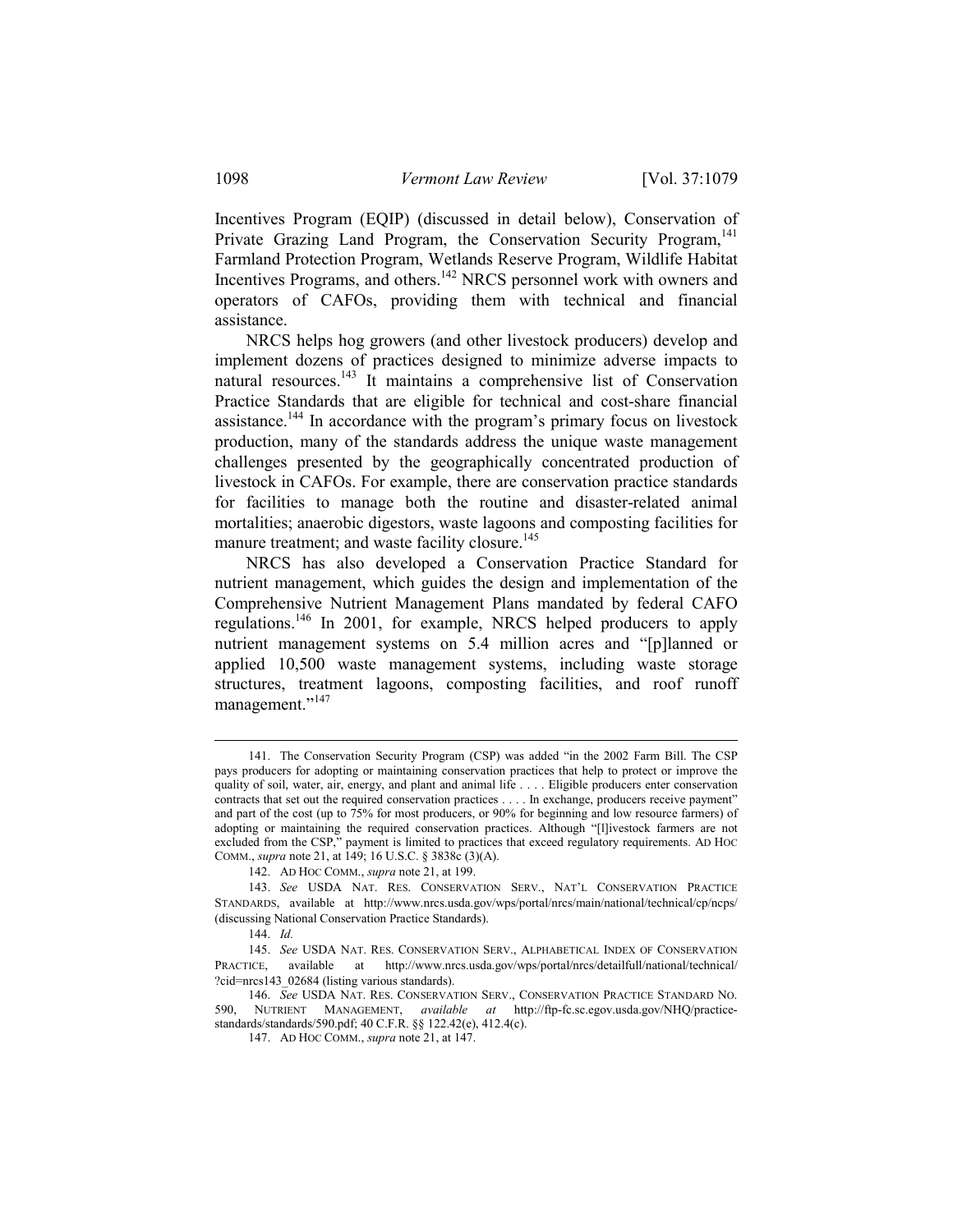The key program aiding CAFOs is EQIP, which dedicates a minimum of 60 percent of its budget to livestock producers.148 Congress authorized EQIP in 1996 "in part to help livestock and other producers comply with federal and state environmental regulations" that were designed to protect water and air quality and wildlife habitat, reduce erosion, and conserve surface and groundwater. $149$  The program is also intended to provide assistance with installing and maintaining conservation practices, and to help streamline conservation planning and regulatory compliance.<sup>150</sup> Through EQIP, NRCS may enter into contracts, up to a maximum length of ten years, with producers who agree to implement eligible environmental and conservation practices in exchange for cost-share and incentive payments, and provide technical assistance to help the producers design and implement the specified conservation practices.<sup>151</sup>

 EQIP has grown in the sixteen years since its creation. Originally, it was aimed at providing assistance to small, independent producers. In 2002, Congress expanded the program to allow large-scale livestock production and processing companies to participate, and removed the yearly cap on costs the government would cover.<sup>152</sup> Correspondingly, Congress significantly increased the program's funding, progressing up to \$1.75 billion in fiscal year  $2012$ <sup>153</sup>

 Significantly, EQIP subsidizes the costs incurred for managing the excrement generated by large-scale feedlots.<sup>154</sup> This includes the costs of building lagoons and irrigation lines to service the sprayfields. In North Carolina, it now also includes the costs of replacing lagoons with advanced treatment technologies authorized by state law.155 NRCS authorizes the manure management systems that are eligible for cost-share assistance currently limited to waste lagoons and anaerobic digestors—and the incentive payments for producers who develop comprehensive nutrient

 <sup>148.</sup> *Id.* at 149.

 <sup>149.</sup> *Id*. at 148.

 <sup>150.</sup> *Id*. (citing 16 U.S.C. §§ 3839aa(2)(B)–(C) (2006)).

 <sup>151.</sup> AD HOC COMM., *supra* note 21, at 148.

 <sup>152. 16</sup> U.S.C. § 3839aa-5(a)(3) (2006).

 <sup>153.</sup> USDA NAT. RES. CONSERVATION SERV., AT A GLANCE: ENVIRONMENTAL QUALITY INCENTIVES PROGRAM (2008), *available at* http://www.nrcs.usda.gov/Internet/FSE\_DOCUMENTS/ stelprdb1044030.pdf.

 <sup>154.</sup> Andrew Martin, *In the Farm Bill, a Creature from the Black Lagoon*, N.Y. TIMES, Jan. 13, 2008, http://www.nytimes.com/2008/01/13/business/13feed.html.

 <sup>155.</sup> In 2009, EQIP "began a 5-year initiative with additional funding for North Carolina livestock farmers who participate in the [Lagoon Conversion Program]." Ann Perry, *Producers and Pigs Profit From Manure,* 58 AGRIC. RESEARCH 22, 24 (2010), *available at* http://www.ars.usda.gov/is/ AR/archive/aug10/pigs0810.htm.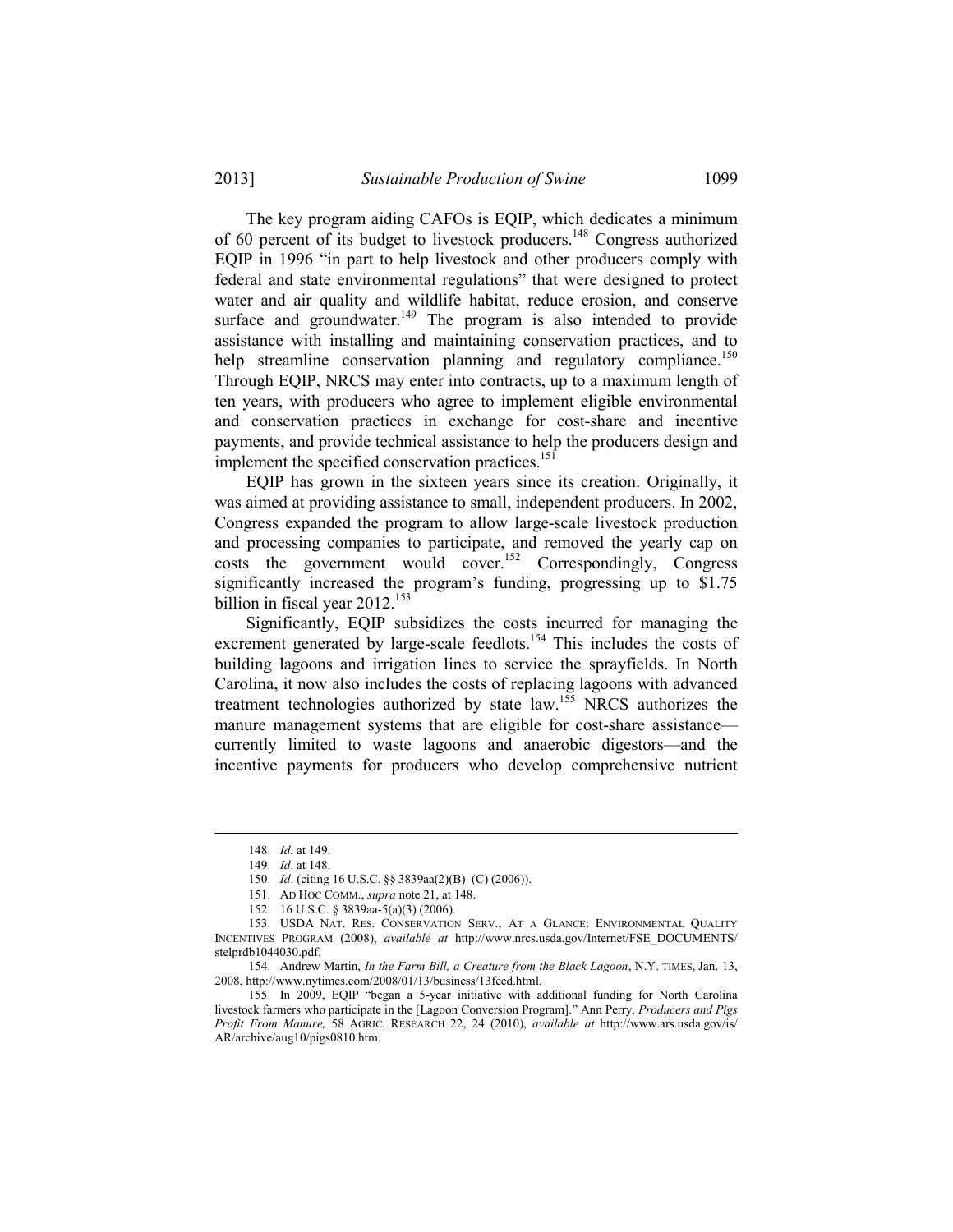management plans mandated by EPA's NPDES regulations for CAFOs.<sup>156</sup> Payments are limited to \$300,000 per entity for all contracts entered into during fiscal years 2002 through 2007.<sup>157</sup> Congress authorized additional payments up to \$450,000 per entity for certain projects of "special environmental significance," as determined by the USDA, including projects involving methane digesters.<sup>158</sup>

## b. Public Subsidies for Feed Costs

 In addition to subsidies for installing pollution control measures, CAFO operators benefit from subsidies provided to producers of commodity crops, primarily corn and soybeans, used to feed the animals. The Freedom to Farm Act, which Congress enacted in 1996, eliminated many of the supply management measures (such as acreage restrictions and land set-asides) in federal farm policy.<sup>159</sup> With the removal of these constraints, farmers overproduced and prices for corn and soybeans fell dramatically: by 2005 the prices U.S. farmers received for corn and soybeans had fallen 32% and 21%, respectively.<sup>160</sup> The 1996 Farm Bill also introduced costly new subsidies, which have allowed soybean and corn growers to sell their crops at amounts far below the actual costs of production.<sup>161</sup>

 The cost of feed is the largest component of food animal production, amounting to an estimated  $60\%$  of the total cost of producing pigs.<sup>162</sup> Underpriced feed allows large meat companies to undercut smaller, diversified and more sustainable farmers. One study estimates these feed subsidies gave large companies a \$35 billion boost over an eight year period, equivalent to a  $5-15\%$  reduction in overall operating costs.<sup>163</sup> For

162. AD HOC COMM., *supra* note 21, at 28.

 <sup>156.</sup> Some criticize the use of subsidies for anaerobic digesters, noting that they "require animals to be in confinement so that their manure can be collected to be put into the digester," and are needed only to prevent emissions from industrial-style, CAFO production systems. THICKE, *supra* note 5, at 43.

 <sup>157.</sup> USDA NATURAL RES. CONSERVATION SERV., *supra* note 153.

 <sup>158.</sup> *Id.*; USDA NATURAL RES. CONSERVATION SERV., FACT SHEET: ENVIRONMENTAL QUALITY INCENTIVES PROGRAM (2009), *available at* http://www.nrcs.usda.gov/Internet/ FSE\_DOCUMENTS/nrcs143\_007742.pdf.

 <sup>159.</sup> Le Ann Ormsby, *Freedom to Farm Act Changed Crop Acreages*, SOUTHEAST FARM PRESS (Apr. 14, 2010), southeastfarmpress.com/freedom-farm-act-changed-crop-acreages.

 <sup>160.</sup> *Feeding the Factory Farm*, TUFTS UNIV. GLOBAL DEV. AND ENV'T INST., http://www.ase.tufts.edu/gdae/policy\_research/BroilerGains.htm (last visited Feb. 22, 2013).

 <sup>161.</sup> Inst. for Agric. & Trade Policy, *Leveling the Playing Field*, THINK FORWARD BLOG (Jan. 29, 2008), http://www.iatp.org/blog/2008/01/leveling-the-playing-field.

 <sup>163.</sup> ELANOR STARMER & TIMOTHY A. WISE, TUFTS UNIV. GLOBAL DEV. AND ENV'T INST., FEEDING AT THE TROUGH: INDUSTRIAL LIVESTOCK FIRMS SAVED \$35 BILLION FROM LOW FEED PRICES 1, (2007), *available at* http://www.ase.tufts.edu/gdae/Pubs/rp/PB07-03FeedingAtTroughDec07.pdf.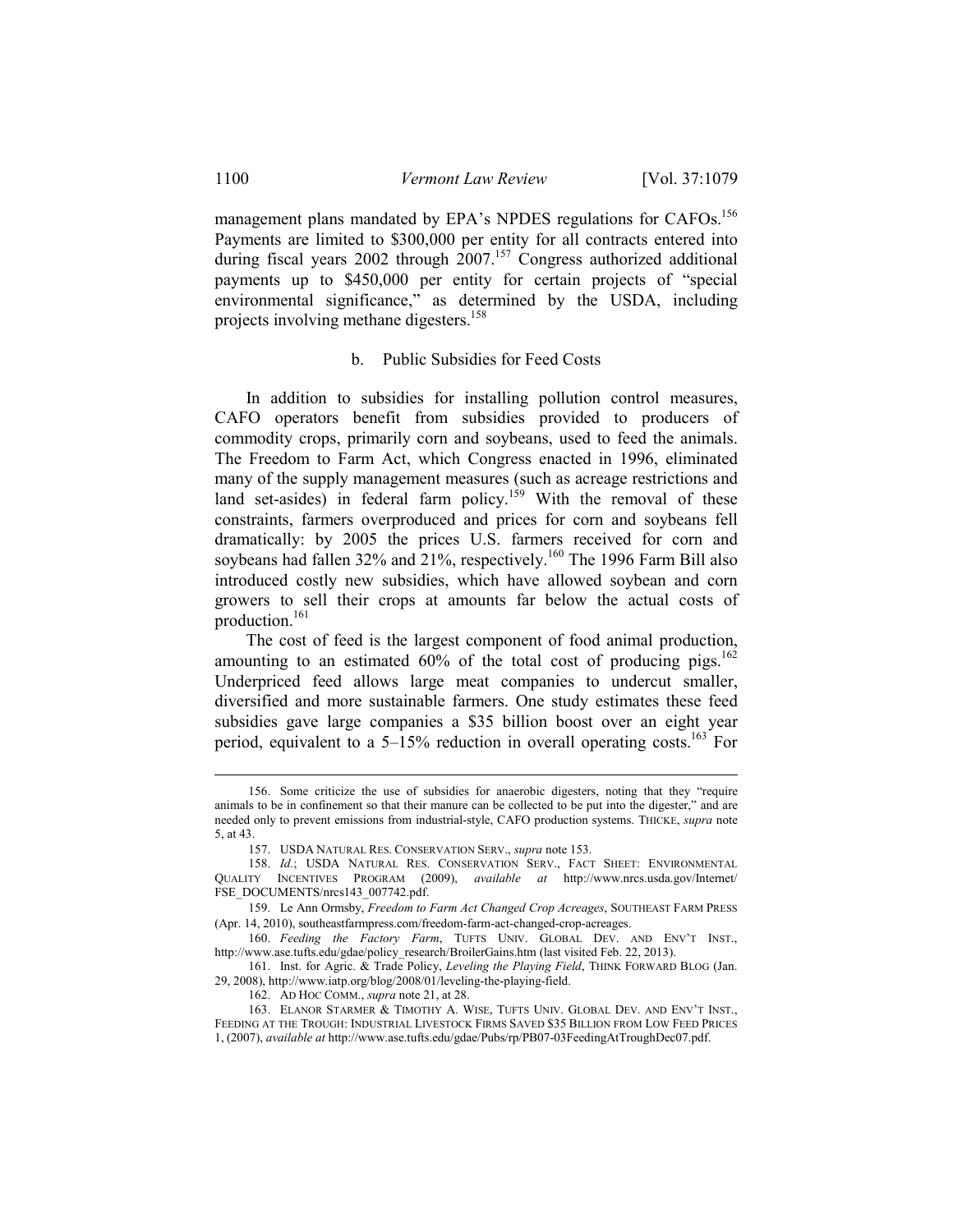the hog industry, industrial operations' feed costs were 26% lower than what farm families were paying to produce their own feed, which lowered total production costs for factory farms by 15%. The discount to large and industrial hog operations housing over 2,000 hogs each totaled almost \$1 billion per year between 1997 and  $2005$ .<sup>164</sup> For Smithfield Foods, this amounted to a savings of more than \$2.5 billion.<sup>165</sup>

 The research and numbers suggest that federal farm policy, not efficiency gains from economies of scale, creates the cost advantages for industrial livestock operations "at the expense of smaller scale, diversified, locally-owned crop and livestock farms."<sup>166</sup> Such policies "have serious economic, social, structural, and environmental effects. Smaller scale diversified family farms that grow crops and raise livestock have a difficult time competing with specialized operations that can purchase" below-cost feed and receive public aid to defray their operational and compliance costs.167 Meanwhile, the country is losing family farms—including swine and other livestock operations—and many other businesses that served that community and depended on rural farms for their livelihood.<sup>168</sup> CAFOs are not sustainable farming systems that are "capable of maintaining their productivity and usefulness to society indefinitely."<sup>169</sup> Despite the costs CAFOs impose on society, the economy, and the environment, 170 numerous regulatory exemptions and legal preferences enable this method of food animal production.

### V. ENVIRONMENTAL LAWS APPLICABLE TO CAFOS

 "Agriculture has long enjoyed favored status under the law, and agricultural operations have been exempt from numerous federal and state laws that govern other businesses."<sup>171</sup> Although there is mounting evidence of the harms CAFOs have on important natural resources, elected officials are reluctant to repeal explicit exemptions and regulatory agencies have

 <sup>164.</sup> *Feeding the Factory Farm*, *supra* note 160.

 <sup>165.</sup> STARMER & WISE, *supra* note 163, at 2.

 <sup>166.</sup> *Feeding the Factory Farm, supra* note 160*.* 

 <sup>167.</sup> *Id.*

 <sup>168.</sup> *See generally* PIGS, PROFITS AND RURAL COMMUNITIES (Kendall Thu & E. Paul Durrenberger eds., 1998) (covering the effects the industrialization of the swine industry has had on rural communities).

 <sup>169.</sup> Mary V. Gold, *Sustainable Agriculture: Information Access Tools*, USDA ALT. FARMING SYS. INTRO CTR. (2009), *available at* http://www.nal.usda.gov/afsic/pubs/agnic/susag.shtml.

 <sup>170.</sup> This assertion is made with full understanding of the impacts other industries and land-use activities impose. However, few, if any, of these other activities enjoy the preferential legal treatment and taxpayer subsidies provided to the livestock industry. Consequently, these topics, while deserving of fuller treatment and discussion, are nonetheless outside the scope of this article.

 <sup>171.</sup> AD HOC COMM., *supra* note 21, at 130.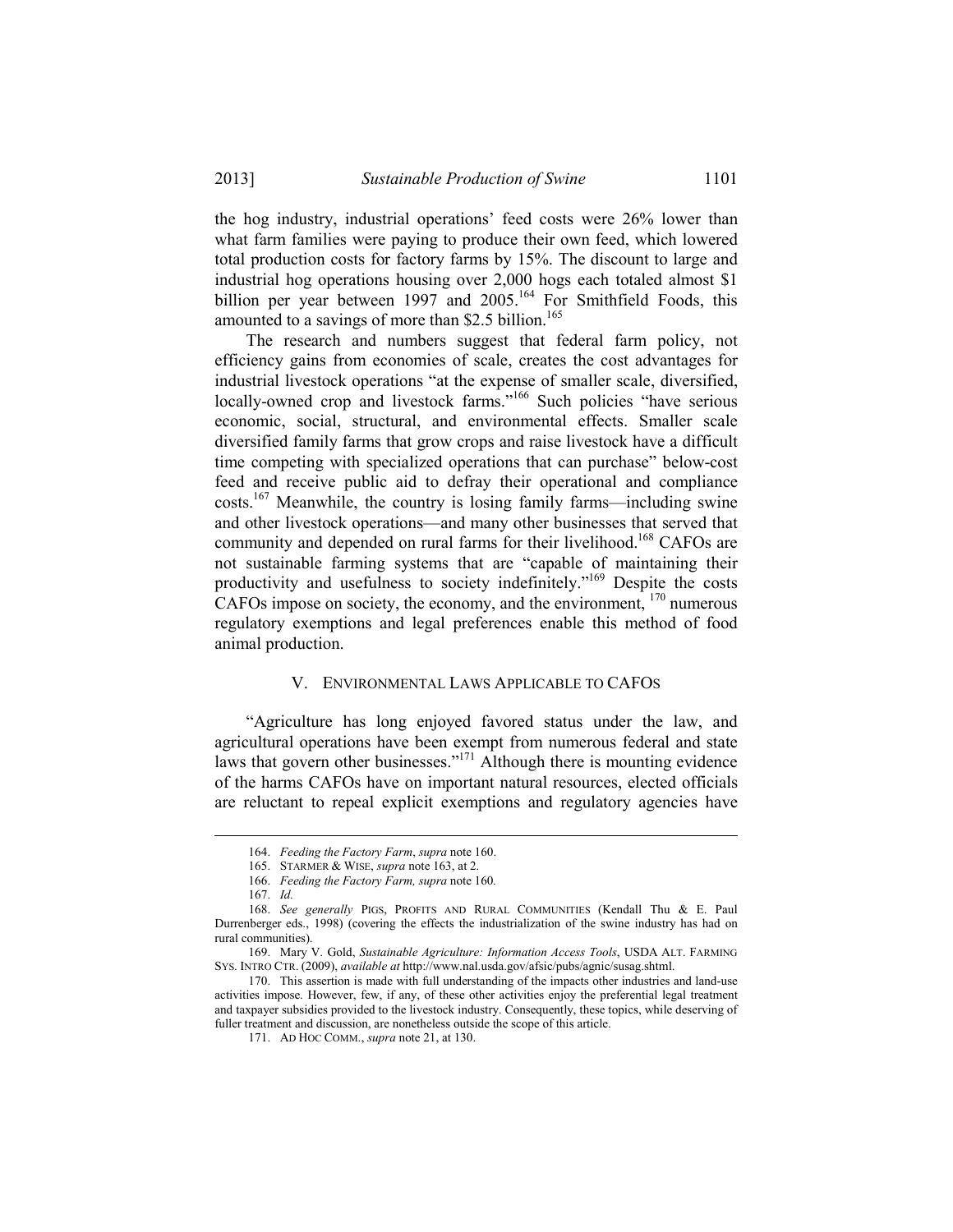been slow to use the legal authorities they possess. This section examines the existing legal authorities and regulatory efforts to limit pollution from CAFOs, and identifies additional measures that could be taken.

## *A. The Clean Water Act*

 Only one federal environmental statute, the Clean Water Act, specifically references CAFOs and purports to regulate them.<sup>172</sup> The goal of the Clean Water Act is "to restore and maintain the chemical, physical, and biological integrity of the Nation's waters."<sup>173</sup> As an interim measure, Congress articulated a benchmark of protecting and propagating fish, shellfish, and wildlife, and enabling recreation in and on the water.<sup>174</sup> These objectives embody the essence of sustainability: ensuring that human activity facilitates, rather than impairs, the innate functioning and role of the ecosystem. Although the Act has been successful in reducing pollution from conventional point sources and mitigating impacts to water quality, $175$  to date it has failed as a tool for managing the impacts to water quality from CAFOs.

 When Congress enacted the Clean Water Act in 1972, it included CAFOs as a specific class of activity in the definition of the term "point source"<sup>176</sup> and included "agricultural waste discharged into water" in the definition of "pollutant."177 The legislative history reveals that members of Congress were aware of and concerned about the pollution from this type of animal production and wanted the EPA to develop regulations similar to those for other industrial sources of pollution and waste treatment operations.178 This concern is reflected in other provisions of the statute, such as the explicit directive for EPA to work with the USDA to "determine new and improved methods and the better application of existing methods" for reducing agricultural pollution as it developed the new national program for "preventing, reducing and eliminating pollution" of the nation's

 <sup>172. 33</sup> U.S.C. § 1362(14) (2006).

 <sup>173. 33</sup> U.S.C. § 1251(a).

 <sup>174. 33</sup> U.S.C. § 1251(a)(2).

175. *See, e.g.,* James Salzman, *Why Rivers No Longer Burn*, SLATE.COM (Dec. 10, 2012, http://www.slate.com/articles/health\_and\_science/science/2012/12/clean\_water\_act 40th\_anniversary\_ the\_greatest\_success\_in\_environmental\_law.html (discussing CWA's impact on eliminating pollution discharges from point sources); Peter Lehner, *40 Years Ago Clean Water Act Transformed How America Views Water, Time to do it Again*, SWITCHBOARD, (Oct. 18, 2012), http://switchboard.nrdc.org/ blogs/plehner/40 years ago clean water act t.html (discussing similar CWA impacts on water quality).

 <sup>176. 33</sup> U.S.C. §1362(14) (2006).

 <sup>177. 33</sup> U.S.C. §1362(6) (2006).

 <sup>178.</sup> S. REP. NO. 92-414, at 3 (1971).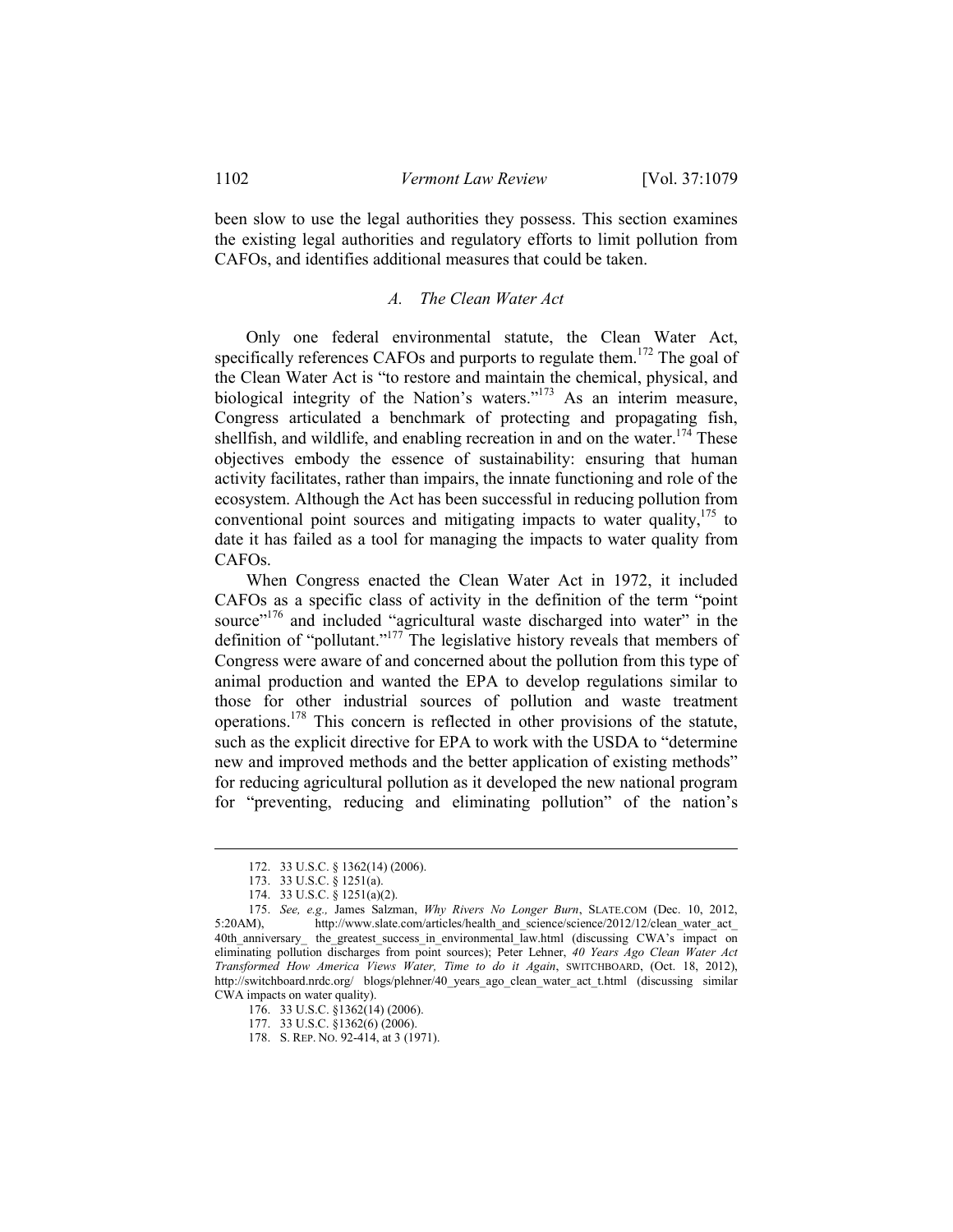waters.<sup>179</sup> The statute further authorized research funding to develop and implement pollution control measures for agricultural operations.<sup>180</sup>

 The EPA established size-based regulatory classifications for animal feeding operations (AFOs) and CAFOs in 1976 and nominally prohibited them from discharging waste, except in the event of a 25-year, 24-hour storm.181 However, it took more than two decades—and a citizen suit—for the agency to develop a comprehensive regulatory program for this class of facilities.<sup>182</sup> In the meantime, Congress amended the definition of "point" source" by adding exemptions for agricultural stormwater<sup>183</sup> runoff and irrigation return flows.184 These terms, which Congress did not define and which were supported by sparse legislative history, have been interpreted to create loopholes that severely restrict the EPA's ability to regulate and reduce pollution from CAFOs that impair water quality.<sup>185</sup>

 The Clean Water Act (CWA) aims to achieve its objectives by, *inter alia*: prohibiting the discharge of toxic chemicals; eliminating the discharge of pollutants; developing technologies necessary to eliminate the discharge; and developing programs to control non-point sources.<sup>186</sup>For most point sources, the EPA has developed a rigorous federal-state permitting system pursuant to section 402 of the CWA.<sup>187</sup> The National Pollutant Discharge Elimination System (NPDES) permit program prescribes technology and water-quality based requirements to individual dischargers, including schedules for monitoring and reporting.<sup>188</sup> "Technology-based requirements are designed to reflect the levels of effluent quality achievable through the use of pollution control technolog[ies]."<sup>189</sup>

1

 183. Act of Feb. 4, 1987, Pub. L. No. 100-4, 101 Stat. 503 ("To amend the Federal Water Pollution Control Act to provide for the renewal of the Feb. 4, 1987 quality of the Nation's waters, and for other purposes.").

 184. S. REP. NO. 95-217, 95th Cong., 1st Sess. 35 (1977), *reprinted in* 1977 U.S.C.C.A.N. 4326, 4360.

 185. *See, e.g.*, Waterkeeper Alliance, Inc. v. U.S. EPA, 399 F.3d 486, 502 (2d Cir. 2005) (discussing the limited restrictions the CAFO rule has on discharges).

186. THE CLEAN WATER ACT HANDBOOK 1–7 (Mark Ryan ed., ABA Publishing 3d ed. 2011).

 187. 33 U.S.C. § 1342(a)(5) (2006). This description excludes those facilities that discharge directly to a publicly-owned treatment works, which instead must comply with pre-treatment standards. *See* 33 U.S.C. § 1317 (delineating pre-treatment standards).

 <sup>179. 33</sup> U.S.C. § 1254(p) (2006).

 <sup>180. 33</sup> U.S.C. §1255(e) (2006).

 <sup>181.</sup> Concentrated Animal Feeding Operations, 41 Fed. Reg. 11,458 (Mar. 18, 1976) (to be codified at 40 C.F.R. pts. 124, 125).

182*. See generally* Natural Res. Def. Council v. Reilly, No. 89–2980, 1991 U.S. Dist. LEXIS 5334 (D.D.C. Apr. 23, 1991), *rev'd sub nom.* Natural Res. Def. Council v. Whitman, No. 89–2980 (D.D.C. Jan. 31, 1992) (resulting in a consent decree that required the EPA to develop new effluent limitation guidelines for some CAFOs).

 <sup>188.</sup> *See* 33 U.S.C. § 1317 (discussing technology standards and water-quality requirements).

 <sup>189.</sup> THE CLEAN WATER ACT HANDBOOK, *supra* note 186, at 4.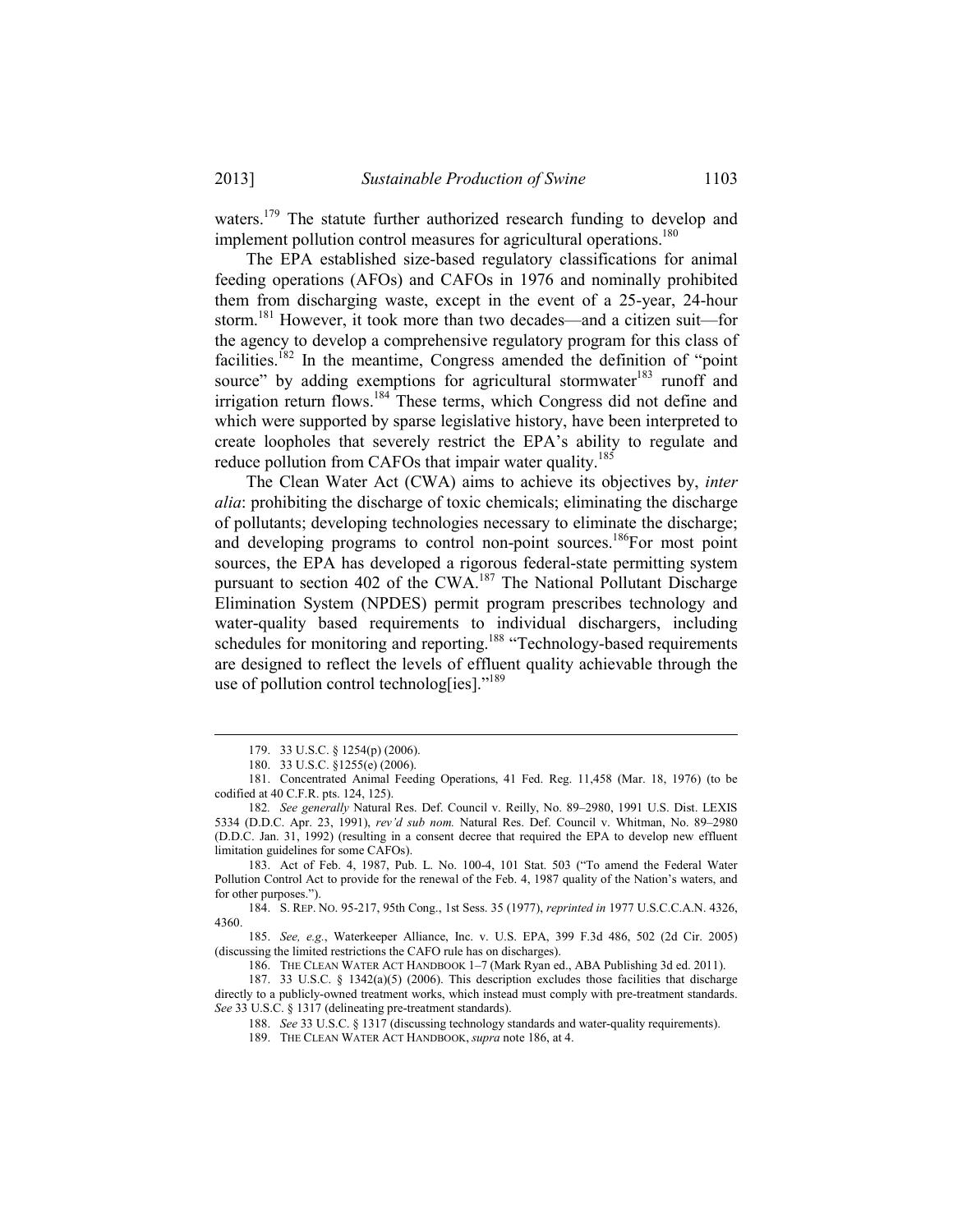The technology requirements are intended to reduce concentrations of conventional pollutants (such as fecal coliform and pH), toxic pollutants, and non-conventional pollutants in effluent discharged by all point sources.<sup>190</sup> The water-quality based requirements impose restrictions on the amounts of pollutants that may be discharged into a given water body. Also, they are based on scientific determinations of the water quality necessary to support specific uses of the water body (such as public water supply or recreation), as designated by the state in which the discharging facility is located $191$ 

 In 1999, the EPA and USDA released a draft Unified National Strategy for Animal Feeding Operations.192 This strategy outlined the steps the EPA and USDA would take, using existing legal and regulatory authorities, to reduce water quality and public health impacts from improperly managed animal wastes. The strategy was based in part on eleven "listening sessions" the agency held around the country in  $1998$ <sup>193</sup>. Three years later, in 2001, the EPA published final regulations for AFOs and CAFOs in the country's first attempt to set national standards for industrial-scale livestock production.194

 The EPA's CAFO regulations established a two-part approach to regulating the industrial production of food animals: first, the facility must be categorized as an "animal feeding operation" (AFO).<sup>195</sup> An AFO is defined as a facility (1) in which animals are stabled or confined, and fed or maintained, for a cumulative total of 45 days during any 12-month period, and (2) on which vegetation (including post-harvest residues) are not sustained during the normal growing season over any portion of the facility.<sup>196</sup> If the facility qualifies as an AFO, then the second part of the

 <sup>190.</sup> *Id.* at 3.

 <sup>191.</sup> *See Id.* at 39–40 (discussing water-quality based treatment controls and designated uses).

 <sup>192.</sup> Draft Unified National Strategy for Animal Feeding Operations, 63 Fed. Reg. 63,823, 63,823–26 (proposed Nov. 17, 1998).

 <sup>193.</sup> *Unified National Strategy for Animal Feeding Operations: Public Listening Sessions*, EPA, *available at*, http://www.epa.gov/npdes/pubs/afomeet.htm (last visited April 7, 2013). Remarkably, no listening session was conducted in North Carolina — or anywhere on the southeastern seaboard despite the fact that North Carolina is one of the nation's largest livestock producers, ranking in the top four states in the country for hog, broiler, turkey and egg production. USDA, NORTH CAROLINA'S RANK IN U.S. AGRICULTURE 2011 (2011), *available at* http://www.ncagr.gov/stats/crops/Ranking.pdf. North Carolina was notoriously suffering from the cumulative environmental and public health impacts associated with the poor management of this staggering amount of waste. *E.g.,* Pat Stith, Joby Warrick & Melanie Sill, *Boss Hog: the Power of Pork,* RALEIGH NEWS & OBSERVER, (Feb. 19, 1995), http://www.pulitzer.org/archives/5892 (for summary of this five-part Pulitzer-prize winning report).

 <sup>194.</sup> *See* National Pollutant Discharge Elimination System Permit Regulation and Effluent Guidelines and Standards for Concentrated Animal Feeding Operations, 66 Fed. Reg. 2960 (proposed Jan. 12, 2001) (to be codified at 40 C.F.R. pts. 122, 412) (regulating standards for concentrated animal feeding operations (CAFOs)).

 <sup>195. 40</sup> C.F.R. § 122.23(b)(1)(2) (2012).

 <sup>196. 40</sup> C.F.R. § 122.23(b)(1).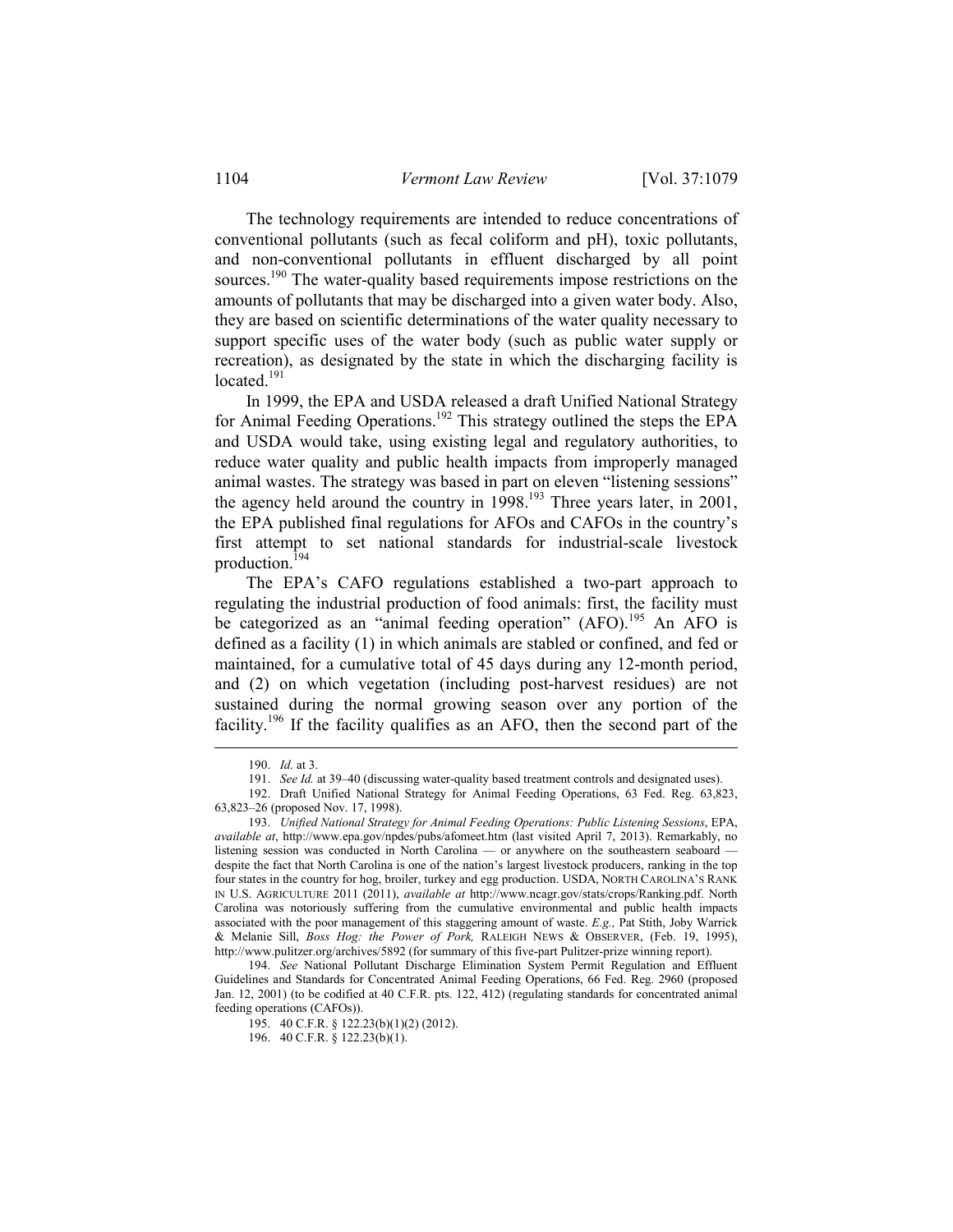analysis kicks in. An AFO is a CAFO if it: (1) contains a certain number of "animal units," $197$  (2) is designated as a CAFO by the permitting authority on a case-by-case basis,<sup>198</sup> or (3) discharges pollutants to waters of the United States.199

 Once designated as a CAFO, the facility must obtain an NPDES permit from the EPA or applicable state permitting authority.<sup>200</sup> Otherwise, any discharge from the operation constitutes an unpermitted discharge and subjects the operation to enforcement action by the agency or citizens.<sup>201</sup> The NPDES permit incorporates narrative, non-numeric effluent limitation guidelines (ELGs) that require best management practices for the land application of waste and prohibit discharges of "process wastewater" to waters of the United States.<sup>202</sup> The best management practices are set forth in a Comprehensive Nutrient Management Plan (CNMP) developed in accordance with NRCS Conservation Practice Standards.<sup>203</sup> The CNMP establishes specific nutrient limits for the manure slurry applied to the land, based on soil type and the nutrient needs of the crop or vegetation to be grown.204 Rates for the application of manure must be designed to "minimize phosphorus and nitrogen transport from the field to surface waters."<sup>205</sup> The BMPs for land application also require periodic manure and soil sampling, inspection of land application equipment, and setback requirements from surface waters and drainage contours.<sup>206</sup>

 The two exceptions to prohibiting discharges to surface waters are for "agricultural storm water discharge"<sup>207</sup> and discharges that result from chronic or catastrophic precipitation events greater than the 25-year, 24-

 <sup>197.</sup> The EPA's regulations use the term "animal unit" with reference to the specific number of different species of animals. *See* 40 C.F.R. §122.23(b)(4)(i)–(xiii) (for "animal unit" references).

 <sup>198. 40</sup> C.F.R. § 122.23 (a).

 <sup>199. 40</sup> C.F.R. § 122.23(b)(6)(ii)(A).

 <sup>200.</sup> *See* 33 U.S.C. § 1311(a) (1995) (discussing discharge); *see also* Waterkeeper Alliance, Inc. v. U.S. EPA, 399 F.3d 486, 504 (2d Cir. 2005) (establishing a permitting scheme under the Clean Water Act to regulate emissions of water pollutants, requiring every CAFO owner or operator either apply for a permit, and comply with the effluent limitations contained in the permit, or affirmatively demonstrate that no permit was needed because there was no potential to discharge).

 <sup>201.</sup> *See Waterkeeper*, 399 F.3d at 492 (authorizing agencies to issue orders requiring compliance or bring a civil action or criminal penalties for negligent violations).

 <sup>202.</sup> *See generally* Best Management Practices (BMPs) for Land Application of Manure, Litter, and Process Wastewater, 40 C.F.R. § 412.4 (2003); *Waterkeeper*, 399 F.3d at 498.

 <sup>203. 40</sup> C.F.R. § 412.4(c)(1) (2003); USDA & U.S. EPA, UNIFIED NATIONAL STRATEGY FOR ANIMAL FEEDING OPERATIONS § 3.2 COMPREHENSIVE NUTRIENT MANAGEMENT PLANS (1999), *available at* www.epa.gov/npdes/pubs/finafost.pdf

 <sup>204. 40</sup> C.F.R. § 412.4.

 <sup>205.</sup> *Id.* § 412.4(c)(2).

 <sup>206.</sup> *Id.* § 412.4(c)(3)–(5).

 <sup>207. 40</sup> C.F.R. § 122.23(e)(2012).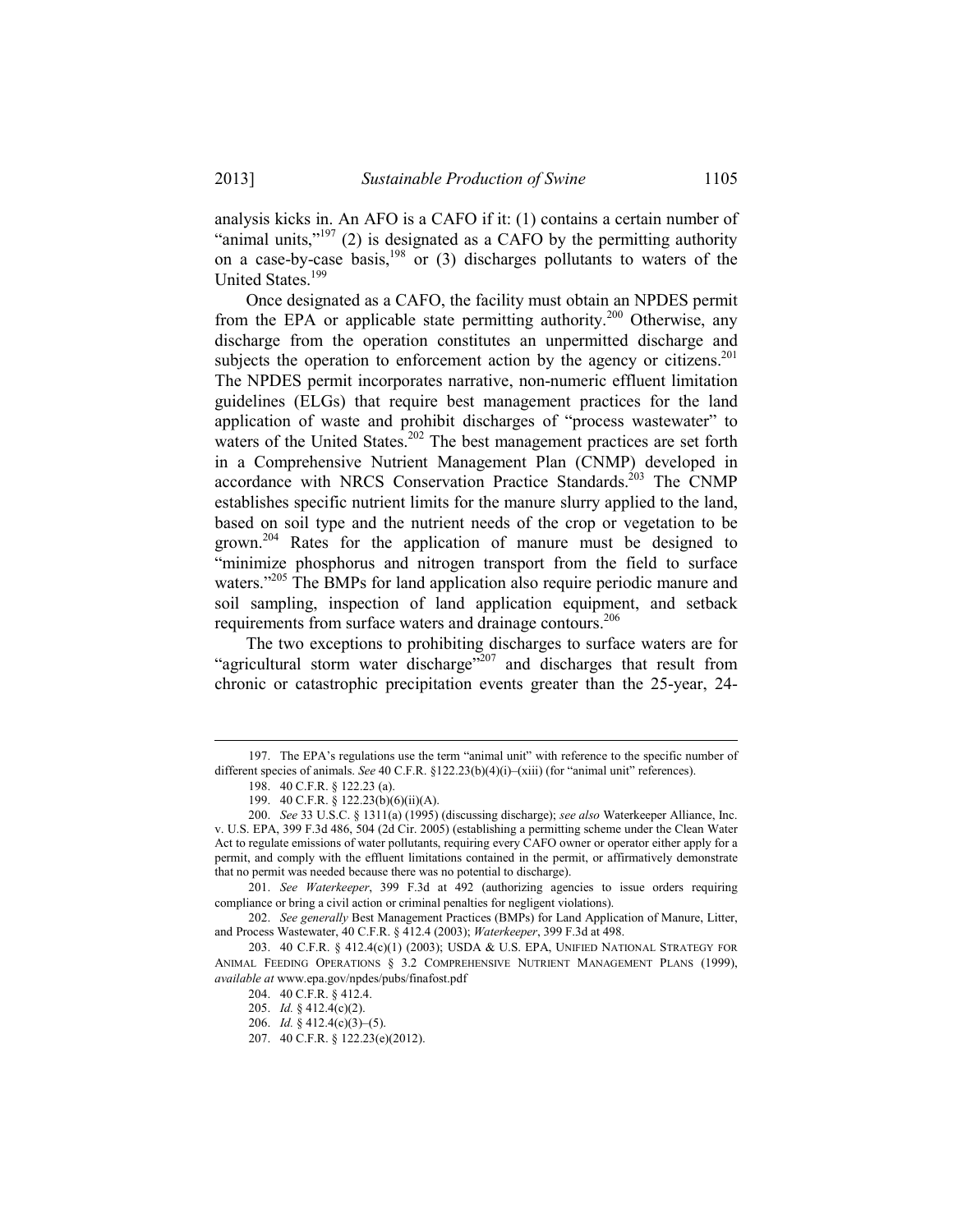hour storm.208 The EPA stated that as long as the CAFO was designed, constructed, operated, and maintained to contain all process-generated wastewater, plus the runoff from a 25-year, 24-hour storm, discharges that occur during exceptional rain events would be permitted, consistent with its approach for wet-weather discharges from other regulated point sources.<sup>209</sup> The EPA anticipated that some pollutants—properly applied to land in accordance with approved nutrient management plans—would be carried to surface waters in runoff resulting from normal rainfall, but that this would be exempt as agricultural stormwater discharge.<sup>210</sup> Discharges that occurred during dry weather would not constitute agricultural stormwater runoff, and would be strictly prohibited. $2^{11}$ 

 During the rulemaking process, the EPA considered additional measures to safeguard water quality, such as groundwater and surface water monitoring, the use of anaerobic digestors, and gas recovery technology for the treatment of manure.<sup>212</sup> It ultimately rejected those measures for existing swine CAFOs, asserting that its economic models predicted larger numbers of operators would be forced to close and, therefore, it was not economically feasible to mandate their use, regardless of the potential benefits for water quality and human health. $213$  The EPA also rejected these technology requirements for new swine CAFOs on similar grounds, despite recognizing that those and other superior technologies—including solids separation and dry manure systems—were being used at CAFOs in Europe and Canada. The EPA also recognized that the industry had asserted that new operations were moving away from open-air lagoons, and the new technologies could "include . . . cost savings (or even revenue, in some cases) from electricity generation, a better-stabilized waste, significant odor reduction, and improved marketability of the digester solids.<sup> $5214$ </sup> The EPA

1

214. *See id*.

 <sup>208. 40</sup> C.F.R. § 412.13(b) (2003). The amount of precipitation that qualifies as a 25-year, 24 hour storm event varies among different parts of the country, and may be determined by consulting the National Weather Service's "Technical Paper NO. 40, Rainfall Frequency Atlas of the United States," May 1961, as amended. *See* 40 C.F.R. § 122.23(e) (2012) This definition changes over time, especially as the climate changes and storms become more frequent and more severe in certain areas.

 <sup>209. 40</sup> C.F.R. § 412.13(b) (2012).

 <sup>210.</sup> National Pollutant Discharge Elimination System Permit Regulation and Effluent Limitations Guidelines and Standards for Concentrated Animal Feeding Operations (CAFOs), 66 Fed. Reg. 2960, 3029 (proposed Jan. 12, 2001) (to be codified at 40 C.F.R. pts 122, 412).

 <sup>211.</sup> *Id.* 

 <sup>212.</sup> *Id.* at 3059, 3061.

 <sup>213.</sup> National Pollutant Discharge Elimination System Permit Regulation and Effluent Limitations Guidelines and Standards for Concentrated Animal Feeding Operations (CAFOs), 68 Fed. Reg. 7176, 7218 (Feb. 12, 2003) (amending 40 CFR § 9, 122, 123, 412) (finding that such a requirement would result in the closure of 11% of the existing swine CAFOs). It rejected these requirements for new swine CAFOs on similar grounds, even though the agency acknowledged their environmental benefits and potential for generating revenue for the grower. *See id.* at 7220–21.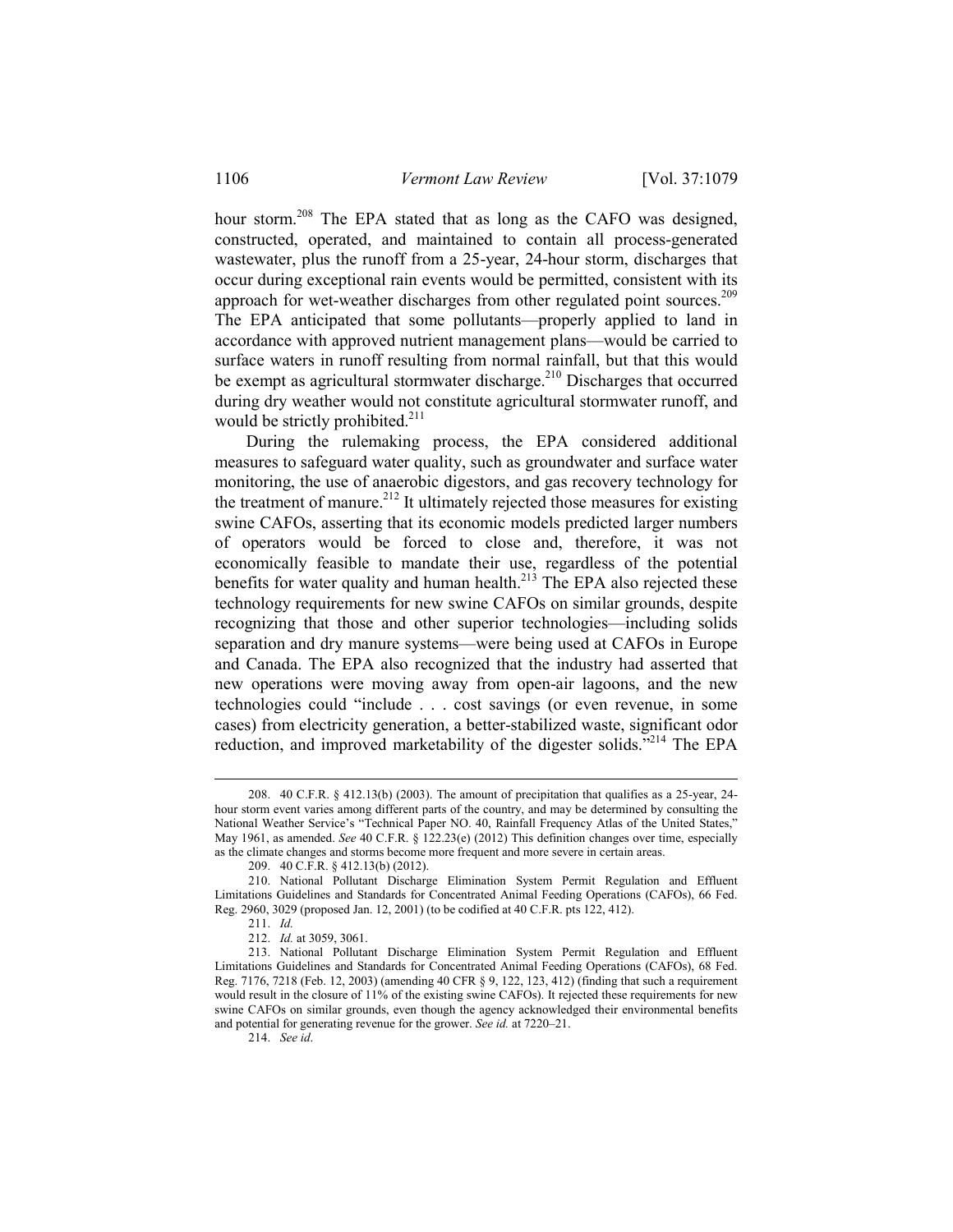determined that requiring new swine CAFOs to improve their systems to include the direct precipitation and runoff from a 100-year, 24-hour rainfall event was sufficient.<sup>215</sup> The agency also rejected requiring surface and ground water monitoring at new swine CAFOs on the basis of similar economic concerns.<sup>216</sup>

 Even with its limited requirements, the EPA's regulatory program has been mired in litigation since its adoption. The CWA is clear that any entity that discharges pollutants into surface waters may do so only in accordance with an NPDES permit.<sup>217</sup> Because the EPA has determined that "all or virtually all" CAFOs have either discharged—or have the potential to do so—it required every CAFO to apply for an NPDES permit.<sup>218</sup> The livestock industry challenged this part of the regulation, disputing the EPA's authority to require permits based on the potential to discharge.<sup>219</sup> Courts have ruled that the EPA has no authority to require a CAFO operator to apply for a permit, unless it had evidence of an actual discharge of pollutants: "The Clean Water Act gives the EPA jurisdiction to regulate and control only *actual* discharges—not potential discharges, and certainly not point sources themselves."<sup>220</sup>

 A fundamental shortcoming of the EPA's regulatory proposal was its failure to show, or even assert, that all swine CAFOs that are located within a certain distance of surface waters and employ certain management practices, such as open-air lagoons or fans to ventilate gasses from the confinement houses, discharge pollutants to surface waters via the deposition of ammonia, VOCs, and other chemical compounds, including particulate matter. The Second Circuit Court of Appeals implied that had the EPA argued for a regulatory presumption of actual discharge, a different conclusion might have been reached.<sup>221</sup>

 In fact, the EPA did make this tacit assertion in issuing three guidance letters that advised poultry growers of their obligation to obtain an NPDES permit for the release of dust through the confinement house ventilation fans.222 Implicit in this guidance was the agency's understanding that

 <sup>215.</sup> *Id.*

 <sup>216.</sup> *Id.*

 <sup>217. 33</sup> U.S.C. § 1342(a)(1) (2006).

 <sup>218.</sup> Standards for CAFOs, 68 Fed. Reg. at 7176, 7202.

 <sup>219.</sup> *See* Nat'l Pork Producers Council v. U.S. EPA, 635 F.3d 738, 741 (5th Cir. 2011) ("challenging the EPA's procedures for issuing rules that the Poultry Petitioners allege were final.").

 <sup>220.</sup>Waterkeeper Alliance, Inc. v. U.S. EPA, 399 F.3d 486, 505 (2d Cir. 2005) (citing Natural Res. Def. Council v. EPA, 859 F.2d 156, 170 (D.C. Cir. 1998)).

 <sup>221.</sup> *Id.* at 506 n.22.

 <sup>222.</sup> *See Nat'l Pork Producers Council*, 635 F.3d at 747 ("Shortly after the EPA issued the 2008 Rule, it issued three guidance letters, a common practice following the issuance of complex regulations.").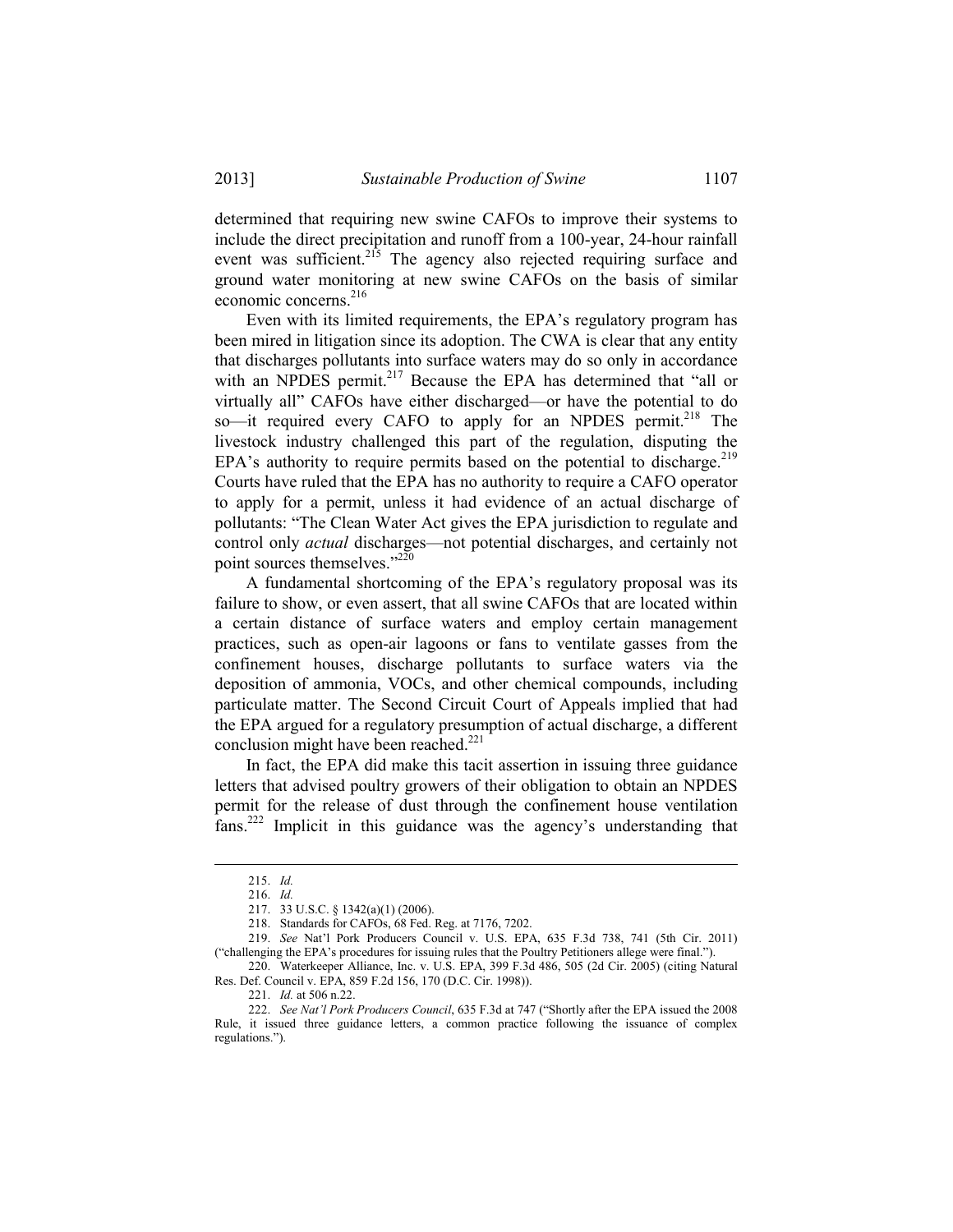emissions of particulate matter from the confinement houses that are then deposited into surface waters constitutes a discharge of pollutants from a point source, and therefore require an NPDES permit.<sup>223</sup> The poultry industry challenged this requirement, arguing that it imposed new legal requirements and should have been subject to notice and comment rulemaking in accordance with the Administrative Procedures Act.<sup>224</sup> The court rejected this argument, ruling that the CWA has always prohibited the discharge of pollutants without a permit, and the EPA's letters merely restated that requirement and created no new legal obligations.<sup>225</sup> If the discharge of manure through poultry house ventilation fans constitutes an impermissible discharge of pollutants from a point source, then the discharge of manure—and ammonia and other gasses that impair water quality—from swine house ventilation fans should also constitute an impermissible discharge and be subject to NPDES permit controls as well.

 The industry's challenge to the EPA's regulations also included the agency's treatment of the exemption for "agricultural stormwater" that was added to the definition of point source in  $1987$ .<sup>226</sup> In defining the term point source, the Clean Water Act specifically includes CAFOs, along with other discrete conveyances such as pipes and ditches, but also exempts agricultural stormwater discharges.<sup>227</sup> The Second Circuit found that the Act was "self-evidently ambiguous as to whether CAFO discharges can ever constitute agricultural stormwater," and noted that the Act "makes absolutely no attempt to reconcile the two" concepts. $228$ 

 The EPA regulations defined the agricultural stormwater exemption to apply to precipitation-induced runoff of effluent that had been applied to land according to the operation's site-specific nutrient management plan.<sup>229</sup> Consistent with the court's holding in *Southview Farms*, the agency tied the application of the exemption to weather, advising that it would not apply to discharges caused by the over-application of waste, or discharges that occurred during dry weather.<sup>230</sup> The court determined that this was a reasonable interpretation of the statute.<sup>231</sup>

 The effluent limitation guidelines established in the CAFO regulations are based on the swine industry's current practice of storing waste in open-

 <sup>223.</sup> *Id.* at 755.

 <sup>224.</sup> *Id*.

 <sup>225.</sup> *Id*. at 756.

 <sup>226.</sup> *Id.* at 743.

 <sup>227. 33</sup> U.S.C. § 1362(14) (2006).

 <sup>228.</sup> Waterkeeper Alliance, Inc. v. U.S. EPA, 399 F.3d 486, 507 (2d Cir. 2005).

 <sup>229.</sup> Standards for CAFOs, 68 Fed. Reg. at 7176, 7198; 40 C.F.R. §122.42(e) (1)(vi)–(ix).

 <sup>230.</sup> *See* Concerned Area Residents for the Env't v. Southview Farm*,* 34 F.3d 114, 120–21 (2d Cir. 1994).

 <sup>231.</sup> *Id.* at 121.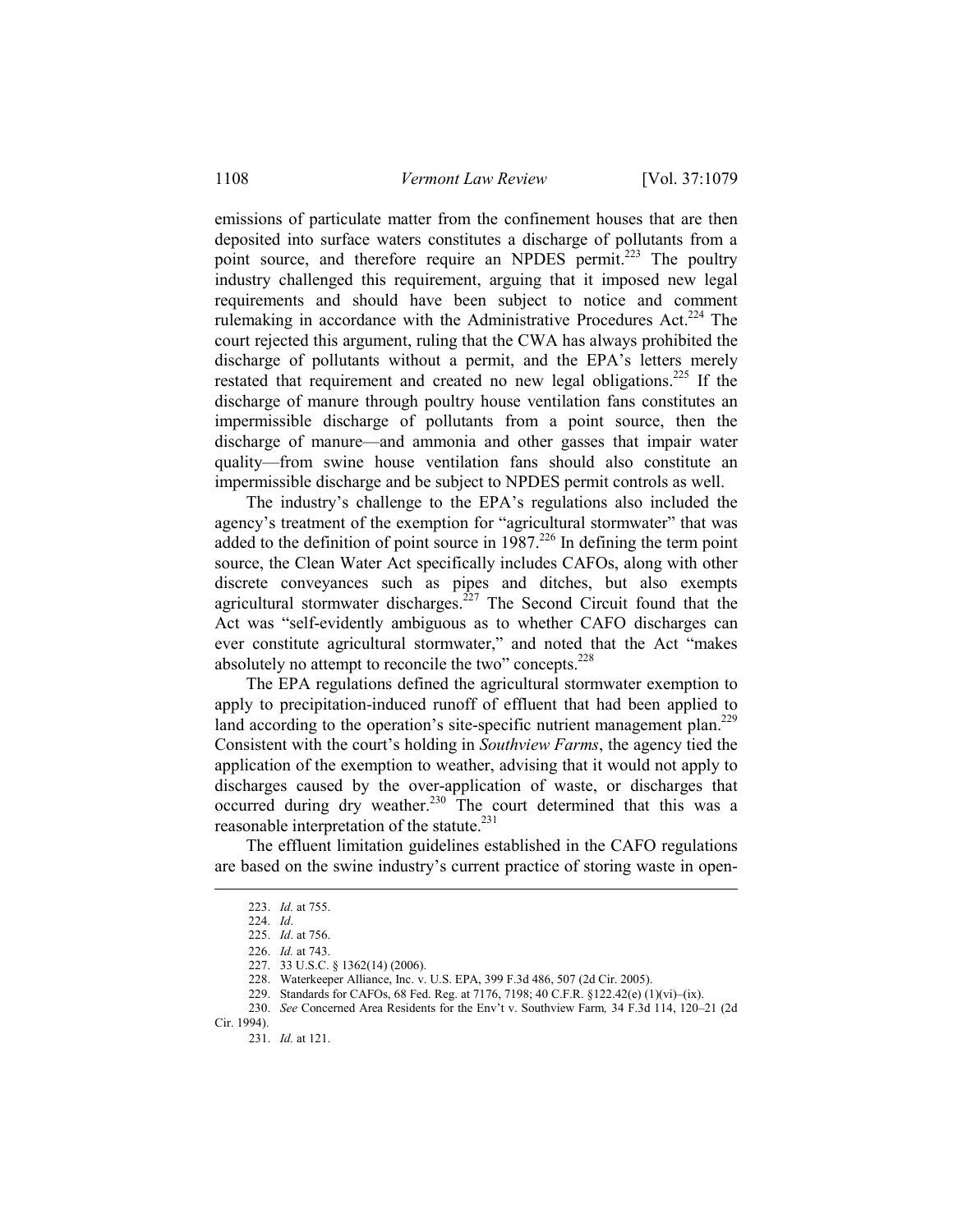## 2013] *Sustainable Production of Swine* 1109

air lagoons and applying the effluent to sprayfields. But the EPA missed the opportunity to use its statutory authority to require industry to use superior methods of managing waste and protecting water quality, even though it has acknowledged that it has "considerable discretion under CWA section 304(b)(2) to determine whether and when a particular technology or process is BPT, BCT, or BAT."232 However, the regulations do authorize the use of alternative technologies that perform equal or superior to conventional waste treatment systems.<sup>233</sup> As more and more research is conducted into alternative methods of waste treatment, and certain segments of the industry employ those methods, the EPA may revise its regulations to mandate the use of technologies that offer superior protections for water quality, air quality, and neighboring communities. The EPA recently revised the CAFO regulations to comply with the Fifth Circuit's decision.<sup>234</sup>

#### *B. Clean Air Act*

## 1. Amnesty Agreement

The federal Clean Air Act  $(CAA)^{235}$  regulates air pollution from stationary and mobile sources, and delegates to the EPA the authority to develop and enforce a program of rules and permits designed to protect public health and welfare.<sup>236</sup> The CAA directs EPA to develop standards for ambient air quality for a variety of pollutants known to adversely affect human health and welfare, $237$  and stringent measures for regions that violate those standards.<sup>238</sup> These National Ambient Air Quality Standards (NAAQS) are the centerpiece of the statute and the primary focus of regulation.239 To attain those NAAQS, the CAA directs the EPA to develop operating permits for stationary sources of air pollution, $240$  and measures to control hazardous air pollutants.<sup>241</sup> The CAA also gives the agency the authority to initiate enforcement action and assess civil penalties against

 <sup>232.</sup> Standards for CAFOs, 68 Fed. Reg. at 7214.

 <sup>233.</sup> *See Id.* at 7202; 40 C.F.R. § 412.31(a)(2) (2012).

 <sup>234.</sup> National Pollutant Discharge Elimination System Permit Regulation for Concentrated Animal Feeding Operations: Removal of Vacated Elements in Response to 2011 Court

Decision, 77 Fed. Reg. 44,494, 44,494–97 (July 30, 2012) (to be codified at 40 C.F.R. pt. 122).

 <sup>235. 42</sup> U.S.C. §§ 7401–7671q (2006).

 <sup>236. 42</sup> U.S.C. § 7401 (a) (2006).

 <sup>237. 42</sup> U.S.C. § 7409 (a)(1) (2006).

 <sup>238. 42</sup> U.S.C. § 7502 (2006).

 <sup>239.</sup> *See* 42 U.S.C. § 7408(a)–(e) (mandating administrator to promptly devise and implement air pollutant regulations).

 <sup>240. 42</sup> U.S.C. § 7411(a)(1) (2006).

 <sup>241. 42</sup> U.S.C. § 7412(d)(1)(2) (2006).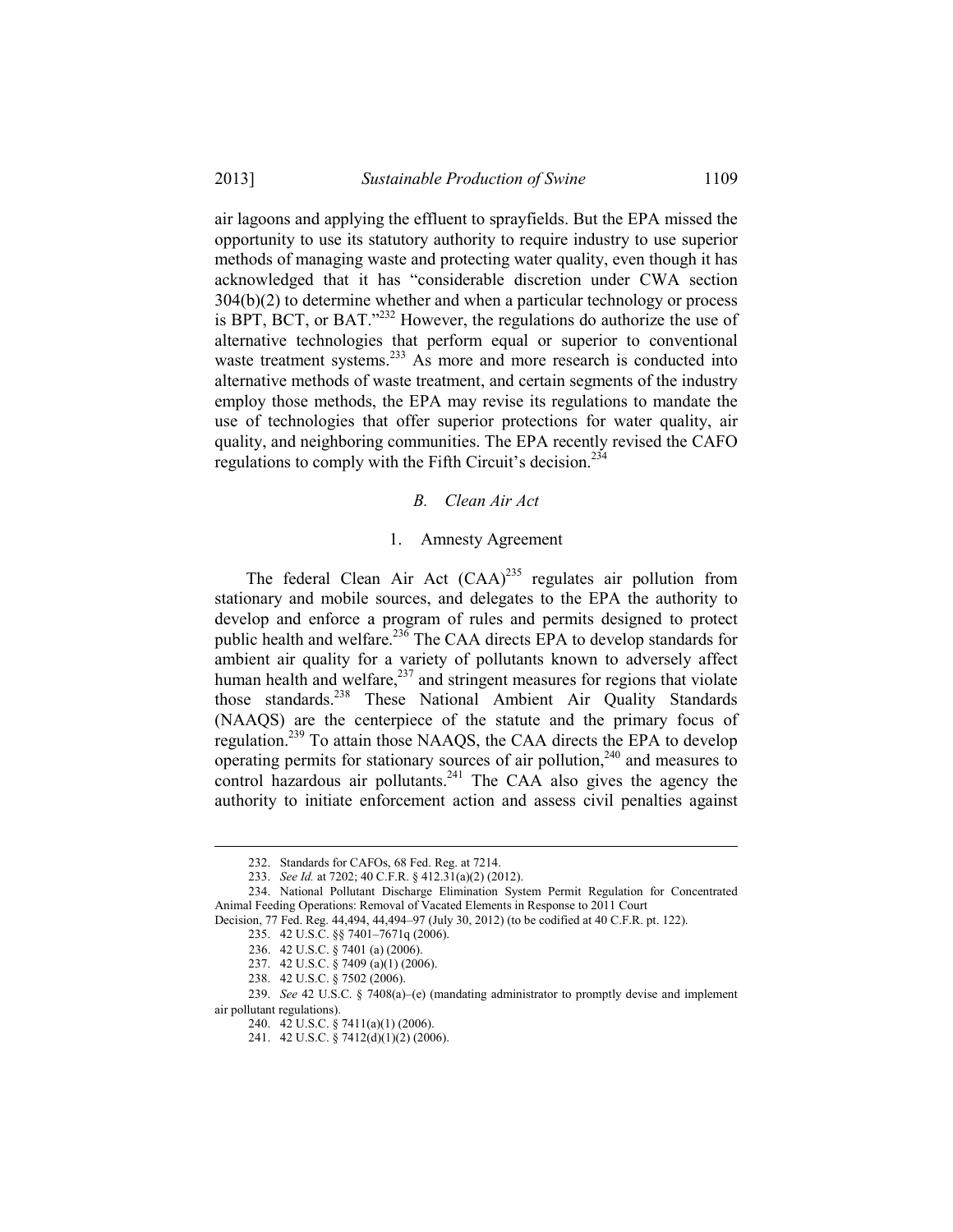any facility that violates the terms of its permit.<sup>242</sup> As with the CWA, states play an important role in implementing the CAA by developing State Implementation Plans (SIPs) to ensure that state air quality meets federal air quality standards.<sup>243</sup>

 The CAA defines "air pollutant" as "any air pollution agent or combination of such agents, including any physical, chemical, biological, radioactive . . . substance or matter which is emitted into or otherwise enters the ambient air. Such term includes any precursors to the formation of any air pollutant  $\ldots$  . . .<sup>3244</sup> The EPA has established primary NAAOS for the six "criteria pollutants" identified by EPA and regulated under the CAA: sulfur dioxide  $(SO_2)$ , nitrogen dioxide  $(NO_2)$ , particulate matter (PM), carbon monoxide (CO), ozone (O<sub>3</sub>), and lead.<sup>245</sup> Volatile Organic Compounds (VOCs) and ammonia are also regulated, as they are considered to be precursors of ozone and PM 2.5, respectively.<sup>246</sup> The CAA also identifies more than 180 air pollutants as "hazardous air pollutants"  $(HAPs)$ ,  $^{247}$  and directs the EPA to periodically review and revise the list by rule:

> [A]dding pollutants [that] threaten adverse human health effects (including, but not limited to, substances which are known to be, or may reasonably be anticipated to be, carcinogenic, mutagenic, teratogenic, neurotoxic, which cause reproductive dysfunction, or which are acutely or chronically toxic) or adverse environmental effects whether through ambient concentrations, bioaccumulation, deposition, or otherwise  $\ldots$ <sup>248</sup>

 A number of the air emissions produced by livestock facilities are pollutants regulated under the CAA, such as particulate matter, oxides of nitrogen, VOCs and ammonia. There is no question that these pollutants can

1

 246. 42 U.S.C. § 7412(k)(2) (2006). EPA, THE PLAIN ENGLISH GUIDE TO THE CLEAN AIR ACT, *supra* note 246.

 <sup>242. 42</sup> U.S.C. § 7414(a)(1) (2006).

 <sup>243.</sup> *See* 42 U.S.C. § 7407(a) (requiring states submit an implementation plan specifying the manner in which national primary and secondary ambient air quality standards will be achieved and maintained within the state).

 <sup>244.</sup> *See* 42 U.S.C. § 7602(g) ("any air pollution agent or combination of such agents, including any physical, chemical, biological, radioactive (including source material, special nuclear material, and byproduct material) substance or matter which is emitted into or otherwise enters the ambient air. Such term includes any precursors to the formation of any air pollutant, to the extent the Administrator has identified such precursor or precursors for the particular purpose for which the term "air pollutant" is used").

 <sup>245. 42</sup> U.S.C. § 7409(c); 40 C.F.R. §§ 50.4–12 (2006). They are called criteria pollutants because EPA regulates them by developing health-based criteria for setting the maximum permissible concentrations in the ambient air for each pollutant. *See* EPA, THE PLAIN ENGLISH GUIDE TO THE CLEAN AIR ACT, *available at* http://www.epa.gov/airquality/peg\_caa/cleanup.html.

 <sup>247. 42</sup> U.S.C. § 7412(b)(1) (2006).

 <sup>248. 42</sup> U.S.C. § 7412(b)(2).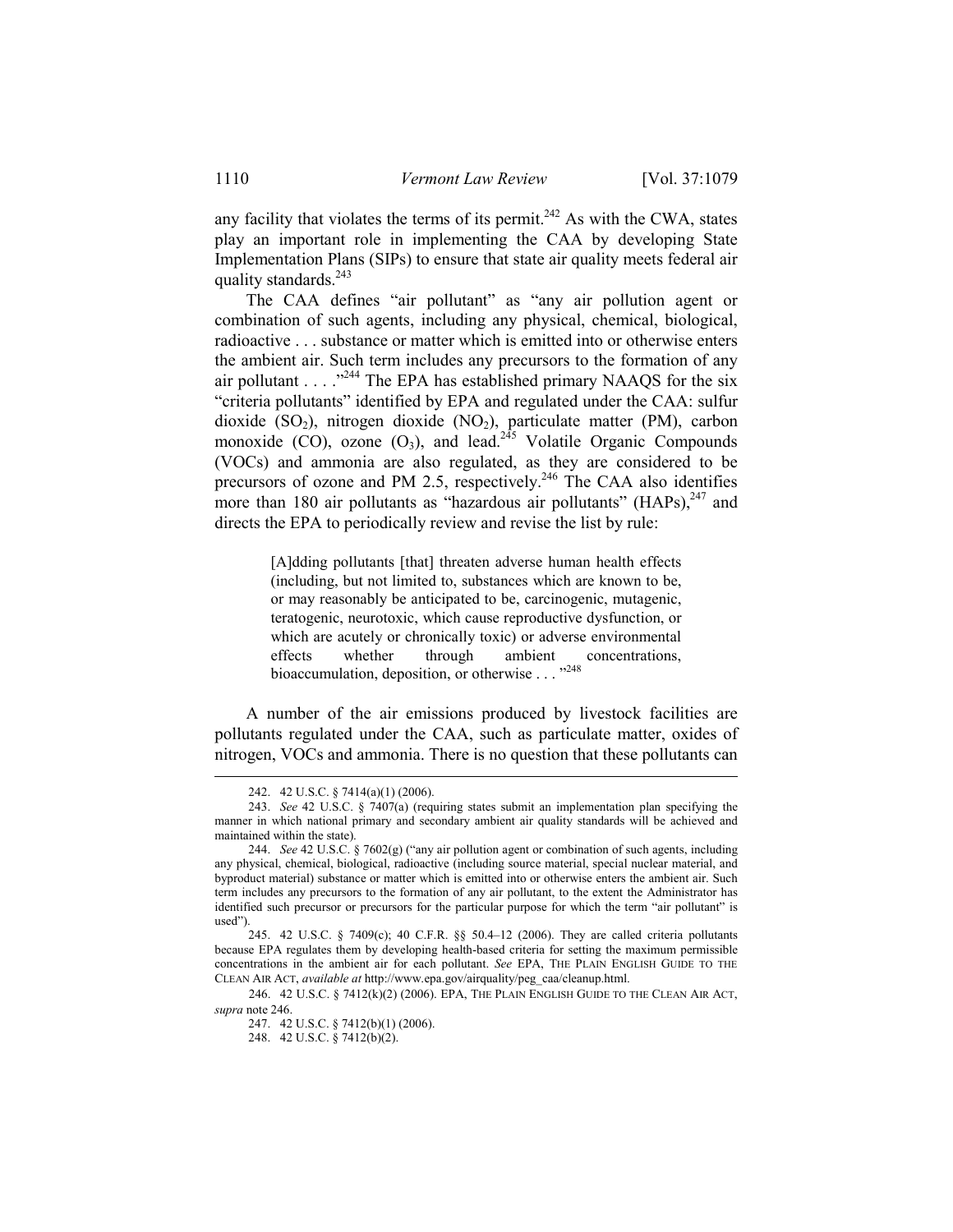have serious adverse impacts on human health and welfare.<sup>249</sup> However, CAFOs emit pollutants from many different structures and practices, and most of them lack a discrete point from which measurements can be taken.250 Moreover, a number of different factors—meteorological conditions, topography, size of operation, type of animals raised, and onfarm management practices—affect the amount and rate of emissions.<sup>251</sup> As a consequence, emissions from lagoons and land application cannot be measured with precision and instead must be estimated.<sup>252</sup> Consequently, although the CAA does not exempt CAFOs from compliance with its permitting and technology requirements, the EPA and state regulatory agencies have rarely taken action against CAFOs or forced them to comply. $^{253}$ 

 In the absence of sound protocols to reliably measure and estimate emissions from CAFOs, the EPA entered into an agreement with the livestock industry to conduct a National Air Emissions Monitoring Study  $(NAEMS)^{254}$  that would:

> 1) . . . quantify aerial pollutant emissions from dairy, pork, egg, and broiler production facilities, 2) . . . provide reliable data for developing and validating emissions models for livestock and poultry production and for comparison with government regulatory thresholds, and 3) . . . promote a national consensus on methods and procedures for measuring emissions from livestock operations.255

Participating AFOs paid a civil penalty, ranging from \$200 to \$100,000, based on the size and number of facilities they operated.<sup>256</sup> As part of the Agreement, the EPA agreed not to sue participating operations for past

 <sup>249.</sup> *See e.g.,* 6 COMM. ON ACUTE EXPOSURE GUIDELINE LEVELS, NAT'L RESEARCH COUNCIL, ACUTE EXPOSURE GUIDELINE LEVELS FOR SELECTED AIRBORNE CHEMICALS 59–60 (2008) (explaining that ammonia can cause severe irritation and burning of the eyes, skin, and respiratory tract, and in higher concentrations, even death); 9 COMM. ON ACUTE EXPOSURE GUIDELINE LEVELS, NAT'L RESEARCH COUNCIL, ACUTE EXPOSURE GUIDELINE LEVELS FOR SELECTED AIRBORNE CHEMICALS 177 (2010) (describing how hydrogen sulfide can cause death in humans through respiratory failure, most times occurring in confined spaces, such as manure pits, animal processing facilities, and sewers).

 <sup>250.</sup> AD HOC COMM., *supra* note 21, at 44, 75.

 <sup>251.</sup> *Id.* at 57, 169.

 <sup>252.</sup> *Id*. at 98.

 <sup>253.</sup> Animal Feeding Operations Consent Agreement and Final Order, 70 Fed. Reg. 4958, 4959 (proposed Jan. 31, 2005).

 <sup>254.</sup> *Id.* at 4958.

 <sup>255.</sup> CLAUDIA COPELAND, CONG. RESEARCH SERV., RL 32947, AIR QUALITY ISSUES AND ANIMAL AGRICULTURE: EPA'S AIR COMPLIANCE AGREEMENT 11 (2012).

 <sup>256.</sup> Animal Feeding Operations Consent Agreement, 70 Fed. Reg. at 4958. Overall, the facilities and industry trade associations contributed approximately \$14.6 million to fund the NAEMS.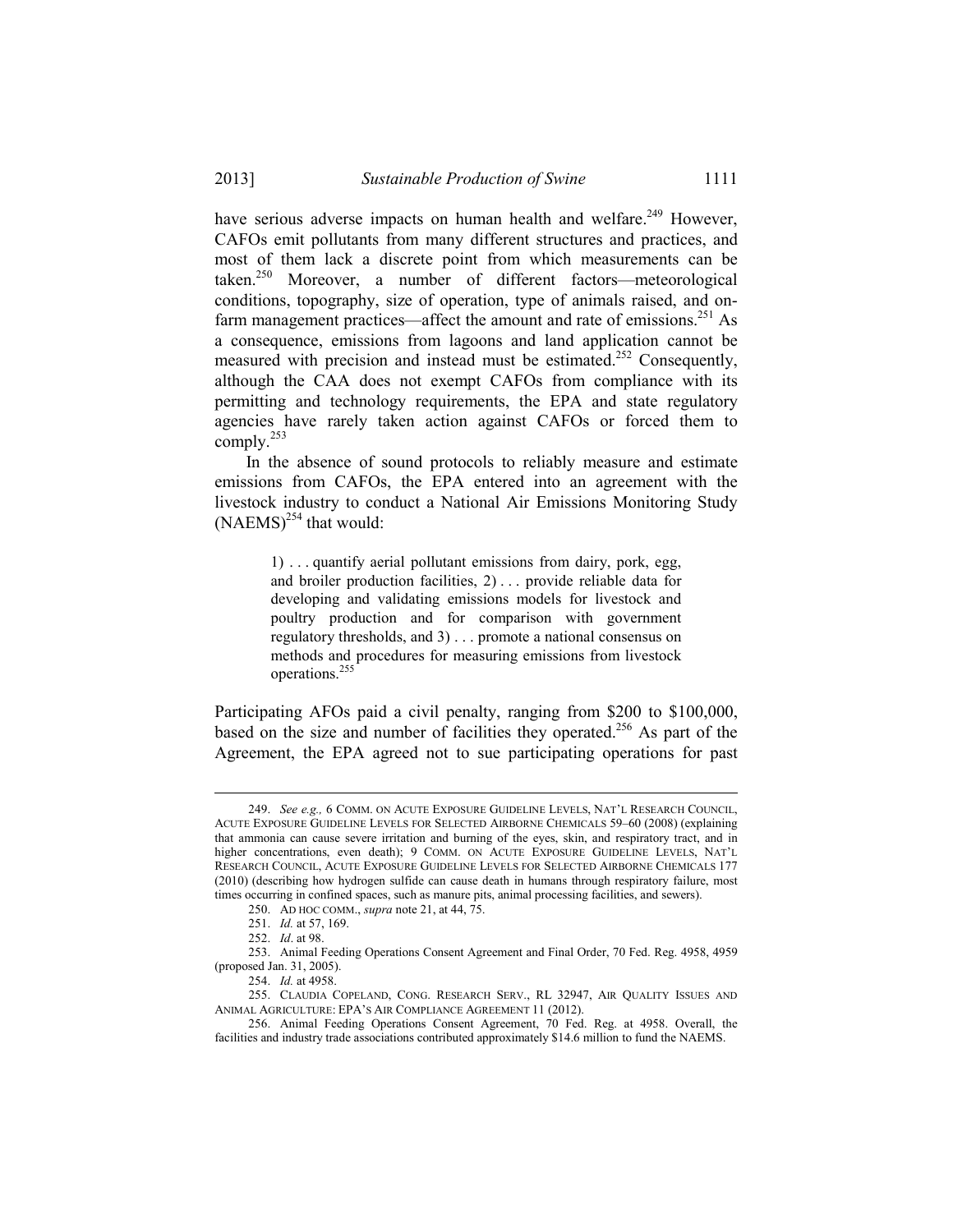violations of the CAA, CERCLA, and EPCRA.<sup>257</sup> The Consent Agreement specified that the EPA would use the emissions data to develop emissionsestimating methodologies (EEMs) to estimate emissions from CAFO operations to clarify their regulatory obligations pursuant to the CAA, CERCLA, and EPCRA.<sup>258</sup>

 Although the NAEMS was expected to be completed within two years,<sup>259</sup> THE EPA did not publish its initial findings until 2011, five years after the Consent Agreement took effect, and it has yet to finalize any EEMs.260 The EPA did develop three alternative EEMs for ammonia emitted from swine and dairy housing structures and manure storage units, but has not finalized any EEMs for lagoons.<sup>261</sup> Moreover, due to limited data collection and availability, the agency has not developed EEMs for VOCs or particulate matter, and is still in the process of developing EEMs for hydrogen sulfide.<sup>262</sup> The agency's own Science Advisory Board has roundly criticized its efforts.<sup>263</sup> At this time, it is uncertain what the agency's next steps will be.

### 2. Greenhouse Gasses

In addition to emitting criteria and hazardous air pollutants, CAFOs also emit greenhouse gases, such as methane and nitrous oxide, that contribute to global climate change, accounting for "7.5 percent of total anthropogenic [methane] emissions and 4.7 percent of [nitrous oxide] emissions in the U.S."<sup>264</sup> Consequently, in its recent rulemaking to quantify national greenhouse gas emissions, the EPA included animal agriculture operations that emit more than 25,000 metric tons of carbon dioxide

 <sup>257.</sup> *Id.* 

 <sup>258.</sup> *Id*. at 4961. The Consent Agreement focused on emissions of ammonia, hydrogen sulfide, particulate matter, and VOCs.

 <sup>259.</sup> EPA, OFFICE OF AIR QUALITY PLANNING AND STANDARDS, DRAFT DEVELOPMENT OF EMISSIONS ESTIMATING METHODOLOGIES FOR LAGOONS AND BASINS AT SWINE AND DAIRY ANIMAL FEEDING OPERATIONS vii (2012) [hereinafter DRAFT DEVELOPMENT OF EMISSIONS], *available at*  http://www.epa.gov/airquality/agmonitoring/pdfs/ afolagooneemreport2012draftnoapp.pdf. Communitybased and environmental organizations challenged the Consent Agreement as exceeding the EPA's enforcement authority and violating the APA's notice and comment rulemaking requirements, but the court rejected the challenge. *See* Ass'n of Irritated Residents v. U.S. EPA, 494 F.3d 1027, 1028 (D.C. Cir. 2007).

 <sup>260.</sup> DRAFT DEVELOPMENT OF EMISSIONS, *supra* note 259, at vii.

 <sup>261.</sup> *Id.* at 57.

 <sup>262.</sup>DRAFT DEVELOPMENT OF EMISSIONS, *supra* 259, at viii.

 <sup>263.</sup> *SAB Panel Rejects CAFO Emissions Methods, Despite Justification from EPA,* INSIDE EPA, DAILY NEWS (Aug. 14, 2012).

 <sup>264.</sup> Mandatory Reporting of Greenhouse Gases, 74 Fed. Reg. 56260, 56339 (Oct. 30, 2009) (to be codified as 40 C.F.R. pts. 86-7, 89-90, 94, 98, 1033, 1039, 1042, 1045, 1048, 1051, 1054, 1065). Methane emissions from manure management systems totaled 44 million metric tons CO2e, and N2O emissions were 14.7 million metric tons CO2e in 2007. *Id.*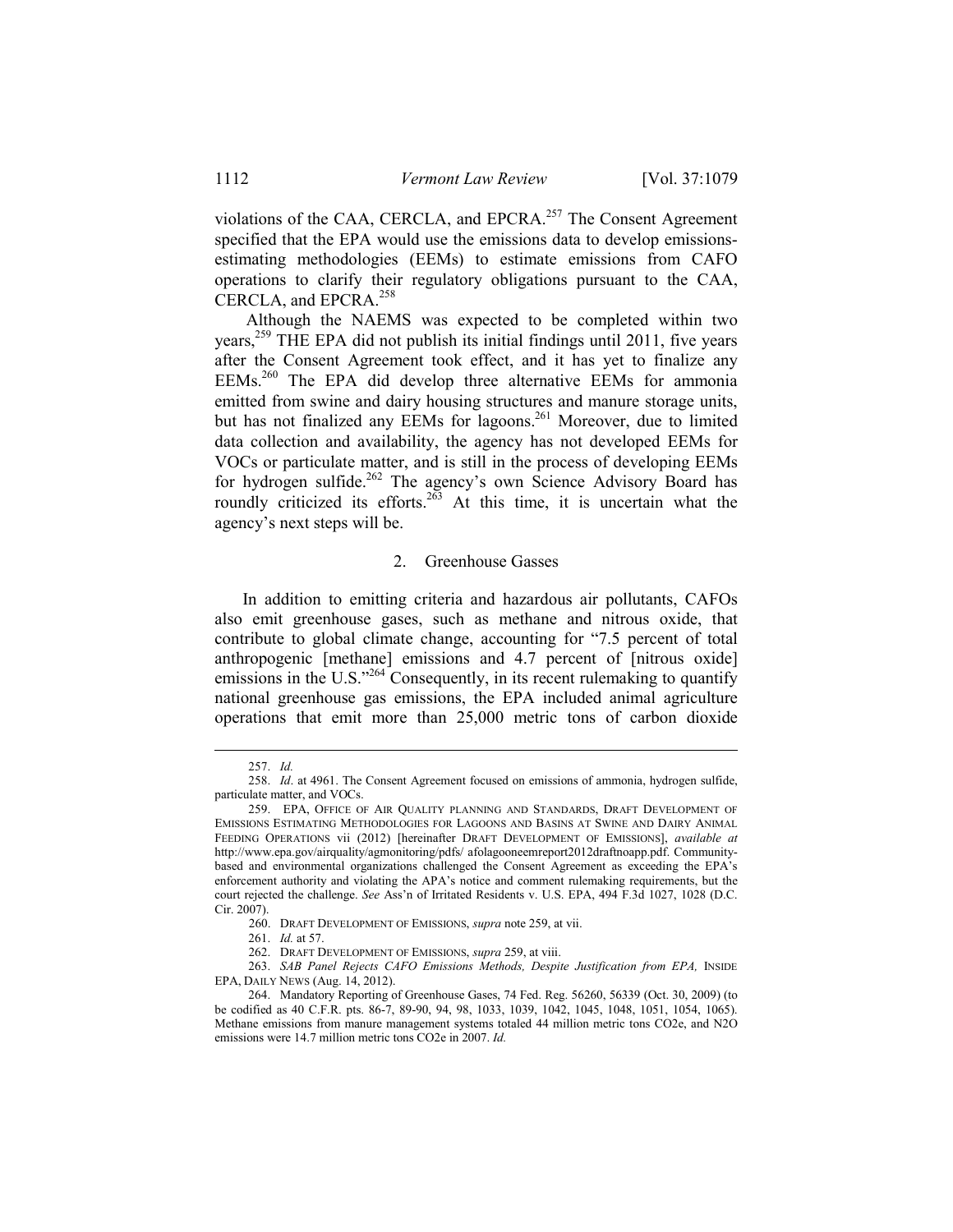equivalent (CO2e) per year.<sup>265</sup> Owners or operators of covered facilities are required to collect emission data, calculate GHG emissions, and follow specified procedures for quality assurance, recordkeeping, and reporting.<sup>266</sup> To reduce the burden of determining whether an individual CAFO needed to report under the rule, the EPA included a population threshold table for beef, dairy, swine, and poultry operations.<sup>267</sup> For swine CAFOs, the EPA determined that the rule applies only to those CAFOs that raise more than  $34,100$  animals annually.<sup>268</sup>

The Mandatory Greenhouse Gas Reporting Rule does not purport to regulate the emissions of GHGs, but rather is a reporting mechanism by which the EPA can gather data on large emissions sources and determine whether future regulation is necessary. Facilities covered by the rule were required to begin reporting their emissions starting in 2010, with the first reports due in  $2011$ <sup>269</sup> However, in 2011, Congress prohibited the EPA from expending any funds to implement the GHG Reporting Rule with regard to  $CAFOs.<sup>270</sup>$  Although the EPA advised the livestock industry that the restriction applies only to the EPA's expenditure of funds and does not alter any requirements in the regulations themselves, $271$  any CAFOs are unlikely to comply.

#### *C. CERCLA and EPCRA*

 Many of the pollutants emitted by CAFOs (such as hydrogen sulfide, ammonia, VOCs, nitrogen oxide and particulate matter $)^{272}$  are also subject to regulation pursuant to the Comprehensive Environmental Response,

 <sup>265.</sup> U.S. EPA, FINAL RULE: MANDATORY REPORTING OF GREENHOUSE GASES (2009), *available at* http://www.epa.gov/ghgreporting/documents/pdf/infosheets/manuremanagement.pdf. Significantly, this calculation applies only to the confinement houses and manure management systems, and excludes enteric fermentation (a significant source of methane on beef and dairy feedlots) or the land application of manure.

 <sup>266.</sup> *Id.*

 <sup>267.</sup> *Id.*

 <sup>268.</sup> Mandatory Reporting of Greenhouse Gases, 74 Fed. Reg. at 56,485.

 <sup>269.</sup> EPA, *Greenhouse Gas Reporting Program Basic Information* (Feb. 5, 2013), http://www.epa.gov/ghgreporting/basic-info/index.html.

 <sup>270.</sup> Mandatory Reporting of Greenhouse Gases, *supra* note 266.

271.*See* frequently asked question 282: "*Can someone tell me if livestock operations need to report this year or not? I have heard from EPA personnel, Cattlemen industry people and state officials, but continue to get conflicting information*." *Greenhouse Gas Reporting Program's Frequently Asked Questions*, EPA, http://www.ccdsupport.com/confluence/pages/viewpage.action?pageId=91980293 (last visited Feb. 8, 2013) (indicating that the restriction in subpart JJ of Part 98 applies to EPA's expenditure of funds and does not alter the requirements under part 98).

 <sup>272.</sup> EPA, CERCLA/EPCRA Administrative Reporting Exemption for Air Releases of Hazardous Substances from Animal Waste at Farms, 73 Fed. Reg. 76,948, 76,950 (Dec. 18, 2008) (to be codified at 40 C.F.R. pt. 302, 355).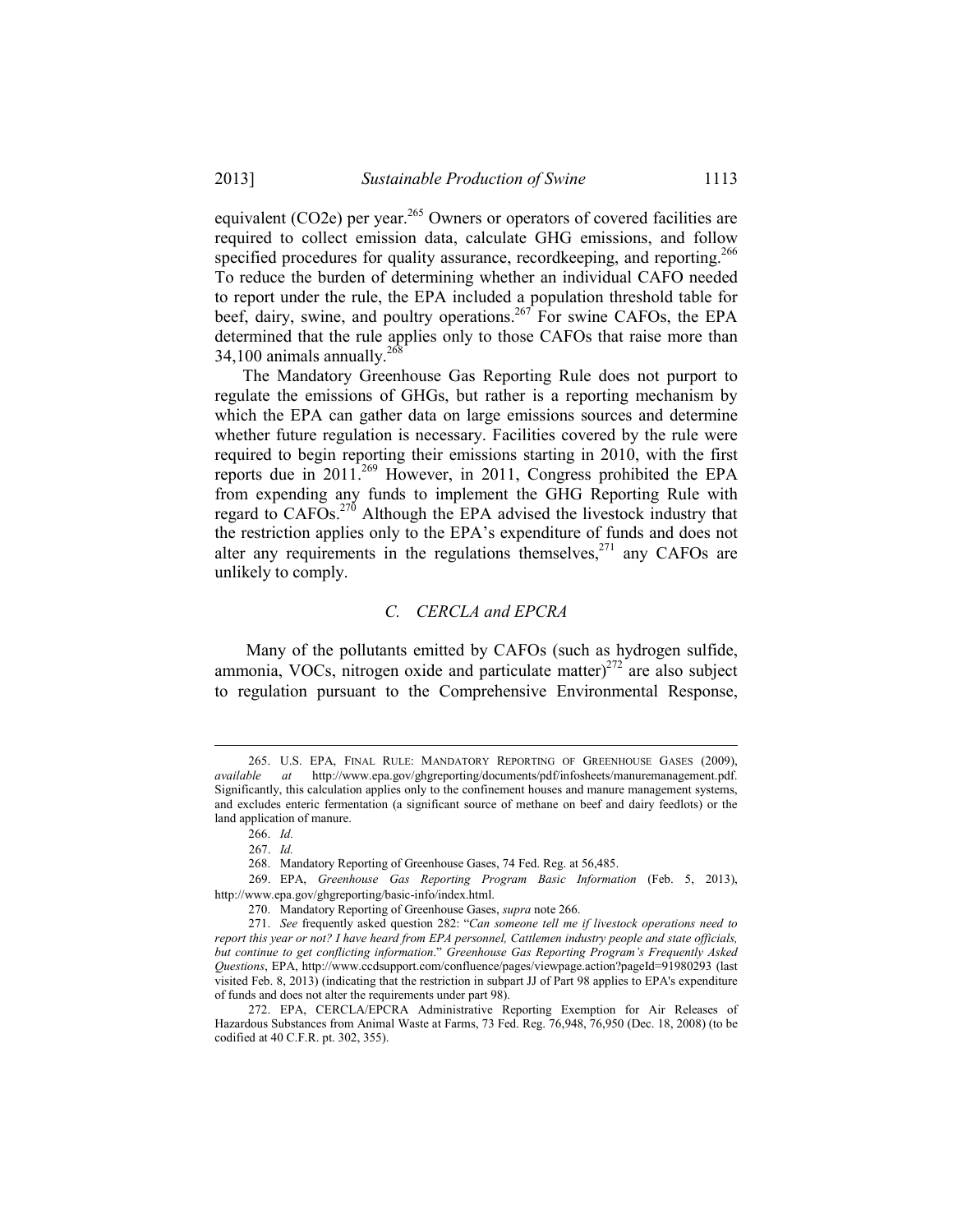Compensation and Liability Act  $(CERCIA)^{273}$  and the Emergency Planning and Community Right to Know Act (EPCRA).<sup>274</sup> Among other requirements, both statutes establish reporting requirements about the storage and release—which includes emissions<sup> $275$ </sup>—of hazardous and toxic chemicals in excess of specific amounts for purposes of emergency planning, notification and response.<sup>276</sup> For example, the "reportable" quantity" for both ammonia and hydrogen sulfide is 100 pounds per day, or 18.3 tons per year.<sup>277</sup> CAFOs are significant sources of both ammonia and hydrogen sulfide.278

 The EPA has generally not enforced the reporting requirement against livestock operations that release hazardous or toxic pollutants, initiating only two enforcement actions—both against large pork producers—for failure to comply with the statutes' reporting requirements. The EPA attributed this lack of enforcement in part to limitations in estimating emissions and releases. In addition, CERCLA excludes the "normal application of fertilizer" from the definition of "release," and EPCRA excludes any substance "used in routine agricultural operations" from its definition of hazardous chemicals. And, when the EPA entered into the Consent Agreement with certain AFOs to conduct the National Air Emissions Monitoring Study, it agreed not to sue participating operations for past violations of CERCLA and EPCRA as well.<sup>279</sup> The data and EEMs that the EPA hoped to develop would also be used to clarify the livestock industry's regulatory obligations pursuant to CERCLA and EPCRA.<sup>280</sup>

 Before the EPA published its draft of the EEMs, however, several poultry producers petitioned the EPA to exempt them from reporting their ammonia emissions pursuant to EPCRA and CERCLA.<sup>281</sup> After a period of study and solicitation of public comments, the agency published a notice stating that it would exempt "certain releases of hazardous substances to the air from the notification requirements of CERCLA . . . as implemented in

 <sup>273. 42</sup> U.S.C. § 9601(22)(D) (2006).

 <sup>274.</sup> U.S. EPA, LIST OF LISTS: CONSOLIDATED LIST OF CHEMICALS SUBJECT TO EPCRA, CERCLA AND SECTION 112(R) OF THE CLEAN AIR ACT iv-v, 25-26 (2011).

 <sup>275. 42</sup> U.S.C. § 9601(22); 42 U.S.C. § 11049(8).

 <sup>276. 42</sup> U.S.C. § 9603(a) (2006); 42 U.S.C. § 11004(a) (2006).

 <sup>277. 40</sup> C.F.R. § 355, App. A (2012) (listing extremely hazardous substances); AD HOC COMM., *supra* note 21, at 138.

 <sup>278.</sup> *See, generally,* Animal Feeding Operations Consent Agreement and Final Order, 70 Fed. Reg. 4,958 (Jan. 31, 2005).

 <sup>279.</sup> Animal Feeding Operations Consent Agreement, 70 Fed. Reg. at 4961.

 <sup>280.</sup> *Id.* The Consent Agreement focused on emissions of ammonia, hydrogen sulfide, particulate matter, and VOCs.

 <sup>281.</sup> COPELAND, CLAUDIA, CONG. RESEARCH SERV., RL 33691, ANIMAL WASTE AND HAZARDOUS SUBSTANCES: CURRENT LAWS AND LEGISLATIVE ISSUES (2011).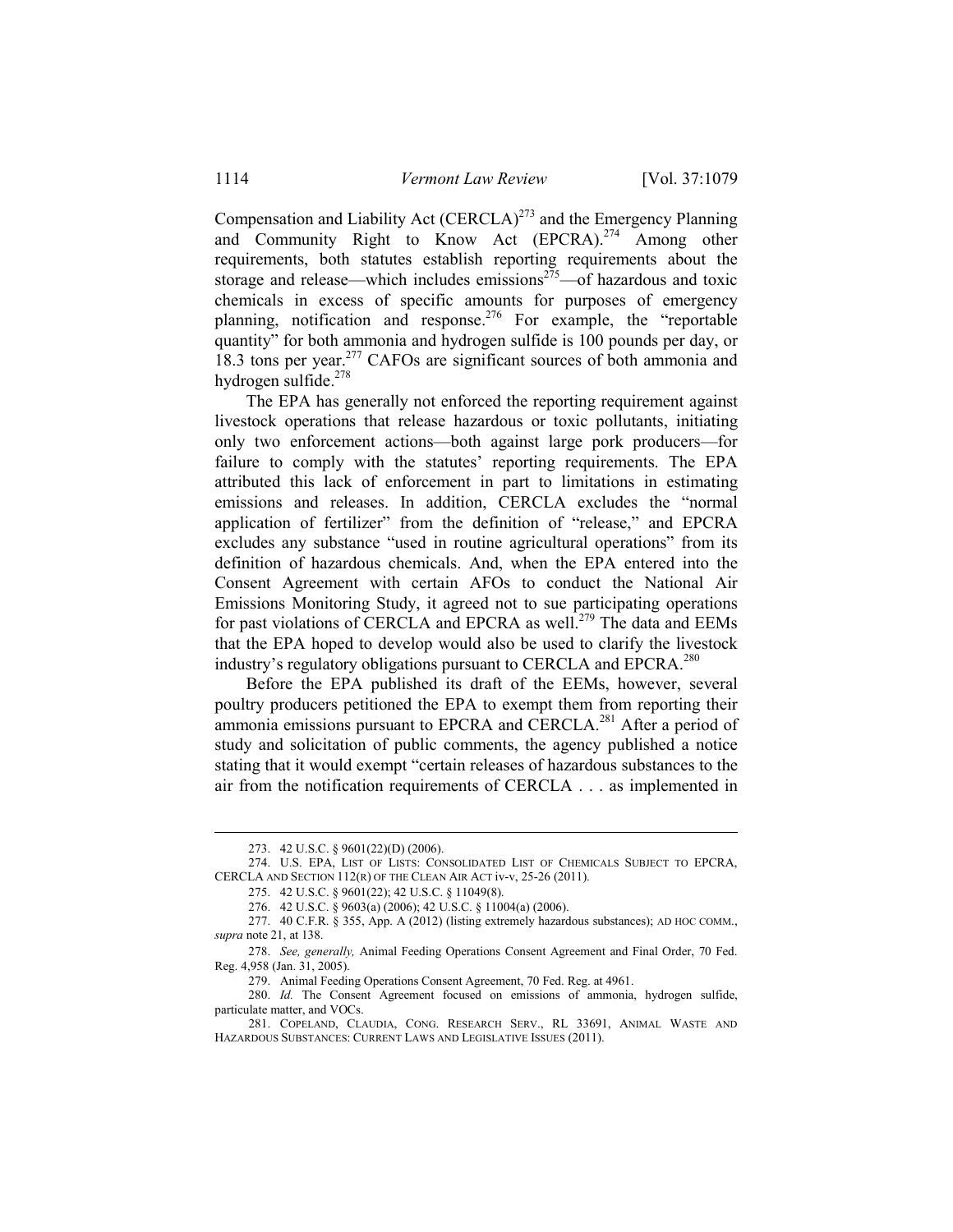40 CFR 302.6."282 Specifically, the EPA exempted from CERCLA's notification requirements "all releases of hazardous substances to the air from animal waste at farms."283 In addition, the EPA announced that it would offer a more limited exemption to farms from EPCRA's section 304 emergency notifications, requiring only those CAFOs that exceed the CWA's regulatory threshold to comply; smaller operations, and those that do not stable or confine their animals, would be exempt.284 The EPA justified its action on the basis of its belief "that Federal, State or local response officials are unlikely to respond to notifications of air releases of hazardous substances from animal waste at farms."<sup>285</sup>

 Several environmental organizations and livestock industry trade groups challenged the final rule.<sup>286</sup> After mediation failed, the EPA sought and received a voluntary remand, without vacatur, of the final rule for reevaluation based on issues raised during the mediation process and newly available data.<sup>287</sup> The EPA now anticipates publishing a new proposal for public review and comment in late 2013, after it finalizes the relevant EEMs.288 Some members of Congress have taken interest in the EPA's actions and sought to shield the livestock industry from the statutes' basic reporting requirements, introducing legislation that would exclude "manure" and emissions associated with its decomposition from CERCLA's definition of hazardous waste, and eliminate reporting requirements under both CERCLA and EPCRA.<sup>289</sup> It is unclear whether these bills will be reintroduced during the current session of Congress.

 From air pollution, to water contamination, to soil damage, to human health impacts, the current industrial model has proven itself unsustainable. It extracts value from nature and neighbors, and from the farms themselves, and transfers that wealth to the executives and shareholders of the dominant industry players.290 Conventional regulatory programs have failed to

1

289. H.R. 2997, 112th Cong. (2011); S. 1729, 112th Cong. (2011).

 290. *See, e.g.,* SMITHFIELD FOODS, PROXY STATEMENT SCHEDULE 14A 2 (2012) *available at*  http://www.sec.gov/Archives/edgar/data/91388/000130817912000171/lsmithfield\_def14a08092012.htm

 <sup>282.</sup> Administrative Reporting Exemption for Air Releases of Hazardous Substances, 73 Fed. Reg. at 76,948, 76,950.

 <sup>283.</sup> *Id.* Notably, the final rule applies to all animal feeding operations, not just poultry operations.

 <sup>284.</sup> *Id.*

 <sup>285.</sup> *Id*. at 76,949.

 <sup>286.</sup> COPELAND, *supra* note 281, at 6.

 <sup>287.</sup> Waterkeeper Alliance v. EPA, Nos. 09-1017, 09-1104 (consolidated), 2010 U.S. App. LEXIS 21658, at \*1(D.C. Cir., Oct. 19, 2010); *see also* EPA, REGULATORY DEVELOPMENT AND RETROSPECTIVE REVIEW TRACKER, CERCLA/EPCRA REPORTING REQUIREMENTS FOR AIR RELEASES OF HAZARDOUS SUBSTANCES FROM ANIMAL WASTE AT FARMS, *available at*  http://yosemite.epa.gov/opei/rulegate.nsf/byRIN/2050-AG66#3.

<sup>288</sup>*. Id.*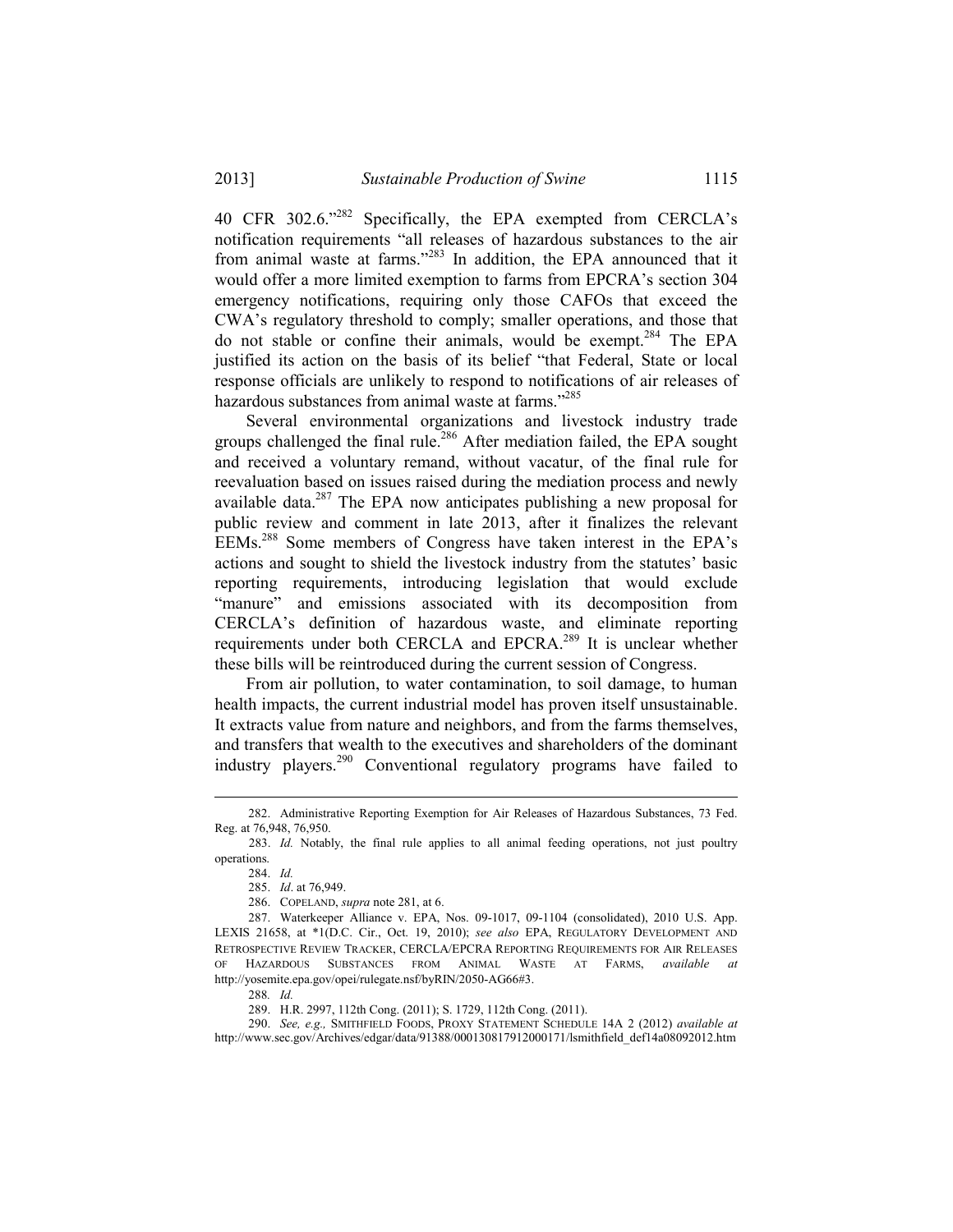meaningfully reduce harm to the environment or improve conditions for those who live near CAFOs.291 Industry practices must change in order to reduce these impacts and move to a more sustainable model of production.

## VI. CAN HOGS BE RAISED SUSTAINABLY? (OR ARE WE MERELY PUTTING LIPSTICK ON A PIG?)

 It remains to be seen whether current levels of production can be maintained to achieve any measure of sustainability, but in recent years two alternative models of production have emerged in response to the impacts associated with the concentrated production of livestock. One involves the development of sophisticated technologies for the treatment, utilization, and disposal of animal wastes that are scaled to the CAFO model of animal production. The other involves a return to more traditional means of raising food animals, one backed by a growing body of science and principles for animal husbandry. These alternative models are reviewed in more detail below.

### *A. Waste Management and Disposal for Industrial Hog Production*

 The concept of making beneficial use of animal manures is not new. Manure has been used in crop production and burned to provide heat for millennia.<sup>292</sup> But modern farms have grown in size and become increasingly specialized.<sup>293</sup> In the United States, crop and livestock production are now largely removed from one another, and manure has been replaced by synthetic fertilizers to meet the crops' nutrient demands. This high degree of specialization results in geographic concentrations of manure that far exceed local demands and lead to the litany of problems reviewed above.<sup>294</sup>

<sup>(</sup>stating that in fiscal 2012, the company posted "record sales and the second highest net income in its history")

 <sup>291.</sup> Nor have the existing regulatory programs improved the abhorrent, cruel conditions in which the animals are raised. *See generally,* CAFO: THE TRAGEDY OF INDUSTRIAL ANIMAL FACTORIES 11–13 (Daniel Imhoff ed. 2010). In fact, aside for the Humane Slaughter Act, 7 U.S.C. §§ 1901–1907, no federal program exists to address animal welfare for food animals, and the industry has been slow to adopt voluntary measures to address such concerns.

 <sup>292.</sup> AD HOC COMM., *supra* note 21, at 164.

 <sup>293.</sup> Matias Vanotti, *Development of Clean Technologies for Management of Wastes* 

*from Pig Production and their Environmental Benefits*, ENGORMIX.COM (Oct. 22, 2012), http://en.engormix.com/MA-pig-industry/management/articles/development-clean-

technologiesmanagement-t2390/124-p0.htm (indicating that U.S. agriculture was previously dominated by numerous small operations but has become highly concentrated in large operations, separating animal production from crop production).

 <sup>294.</sup> *Id.* (explaining that the amount of manure produced exceeds local demand for use as fertilizer).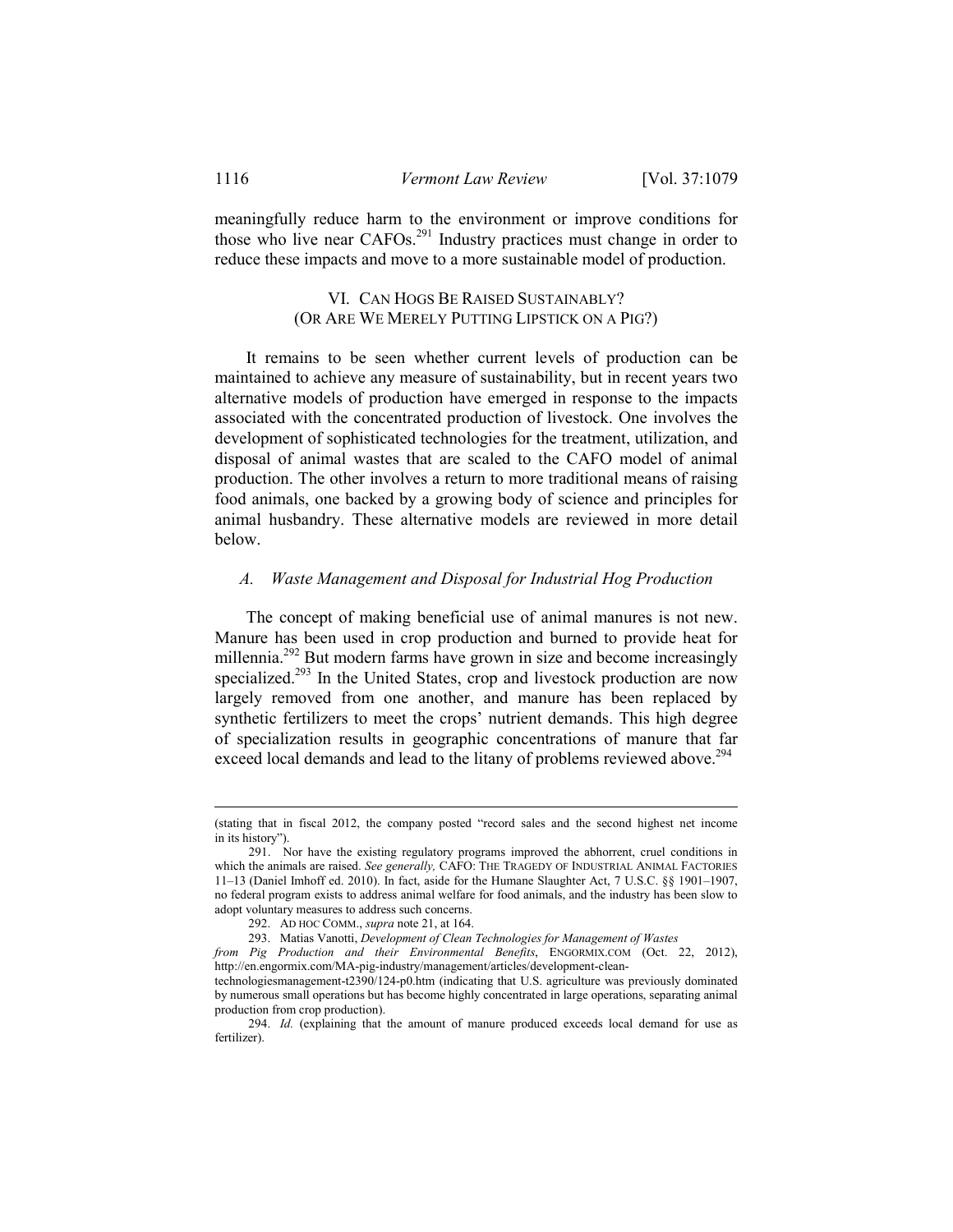A number of publicly and privately funded research projects have been conducted to better manage, treat, and utilize the large quantities of manure produced in CAFOs.<sup>295</sup> Technologies and practices studied include the use of storage covers (ranging from chopped straw to high-density polyethylene) for slurry storage tanks, anaerobic lagoons, filtration for treatment of exhaust air from the houses, aeration of the waste stream, separation of solid and liquid waste, composting waste, redesigning the confinement houses, and different land application methods.<sup>296</sup> These studies have shown that swine waste may be used:

> to produce energy in the form of methane, biogas, diesel fuel, or electricity for direct on-farm purposes; [as] synthetic growth media for high-value ornamental plants, or soil amendments for residential or commercial landscaping purposes; [as] nitrogenand phosphorus-rich fertilizer materials for direct application to crops such as corn, cotton, sweet potatoes, and so forth, or for fast-growing pine and/or hardwood plantations; … and [as a source of  $\vert$  protein products for industrial applications including industrial antibodies and enzymes used in detergents, recycling, and processing of pulp, paper, textile, and chemical products.<sup>297</sup>

These studies also show the new technologies to be effective at reducing emissions, odor, runoff, and pathogens.<sup>298</sup>

 The costs associated with advanced manure treatment can be high, and currently limit their widespread adoption. The three main alternative approaches are to: (1) retrofit existing lagoon systems to recover and treat nutrients and volatile solids to generate value-added products; (2) use anaerobic digesters to recover methane and generate biogas that can be used to generate electricity and heat; and (3) use dry systems, such as deep bedding (in which manure is mixed with dry matter, such as wheat straw or wood shavings) or separation of urine and solids in the house.<sup>299</sup>

 <sup>295.</sup> AD HOC COMM., *supra* note 21.

 <sup>296.</sup> *See, e.g.,* AD HOC COMM., *supra* note 21, at 47–48 (parenthetical in memo); Melse & Timmerman, *supra* note 48, at 5509 (2009); Vanotti, *supra* note 293, at 3.

 <sup>297.</sup> AD HOC COMM., *supra* note 21, at 164 (noting, although the concept of fattening animals with their own bodily waste is anathema, there is potential to use swine manure in "*feeding materials and nutritional supplements* to enhance feed conversion efficiency in fish, poultry, and livestock production").

 <sup>298.</sup> *Id.*

 <sup>299.</sup> Vanotti, *supra* note 293.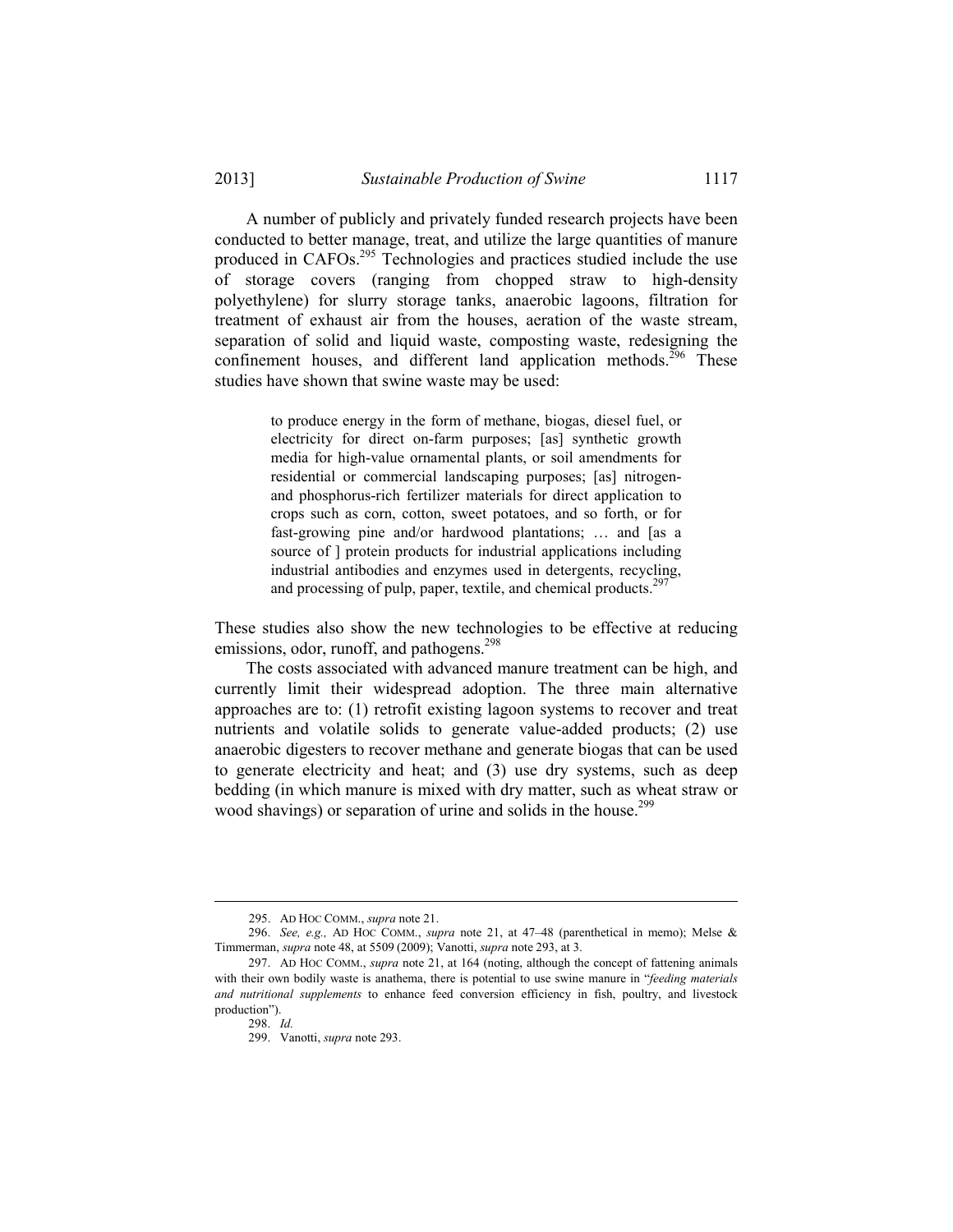### 1. Smithfield-North Carolina Study Overview

 In 2000, the state of North Carolina entered into an agreement with Smithfield Foods. The Agreement authorized the "designee"<sup>300</sup> to certify technologies as "environmentally superior," consistent with articulated standards, and called for the creation of an advisory panel to aid him in this endeavor.<sup>301</sup> The advisory panel was composed of representatives from the industry, state and local governments, environmental advocacy organizations, and concerned citizens.302 Smithfield Foods agreed to contribute \$15 million to fund the study and cover the out-of-pocket costs incurred by the advisory panel, and agreed to install technologies selected by the advisory panel on its company-owned farms for testing and evaluation by a team of scientists. $303$  The company pledged another \$50 million to fund local efforts to restore water quality in the region most severely affected by the industry's expansion.<sup>304</sup> The most powerful commitment, however, was the company's pledge to replace existing lagoons with certified ESTs on all its company-owned farms, and to assist its contract growers with their own conversion to ESTs.<sup>305</sup>

 The technology selection process was competitive: the advisory panel published a nationwide Request for Proposals and received more than 100 proposals, from which it selected eighteen technologies to evaluate over a three-year period.<sup>306</sup> The advisory panel hired an engineering firm, Cavanaugh and Associates, to administer the project and a team of scientists to take the measurements at each participating facility.<sup>307</sup> The North Carolina Attorney General dedicated two staff members to monitor and enforce the agreement. For the next five years, the advisory panel met

 <sup>300.</sup> C.M. (Mike) Williams, director of the Animal and Poultry Waste Management Center at North Carolina State University, was appointed designee by NC State University Chancellor Marye Anne Fox. Memorandum from Richard Whisnet to Charles Michael Williams 1 (Dec. 1, 2005) (available at App. D, Economics Subcommittee Reports).

 <sup>301.</sup> Agreement Between the Att'y Gen. of N.C. and Smithfield Foods, Inc. 8 (July 25, 2000) [hereinafter *Smithfield Agreement*], *available at* www.cals.ncsu.edu/waste\_mgt/smithfield\_projects/ agreement.pdf.

 <sup>302.</sup> *Id.*

 <sup>303.</sup> *Id.* at 3.

 <sup>304.</sup> *Id. See also* C.M. Williams, *Development of Environmentally Superior Technologies in the U.S. and Policy*, 100 BIORESOURCES TECH. 5,512, 5,513 (2009) (acknowledging the EST program as a partnership between Smithfield and North Carolina).

 <sup>305.</sup> *Smithfield Agreement*, *supra* note 301, at 3.

 <sup>306.</sup> C.M. WILLIAMS, DEVELOPMENT OF ENVIRONMENTALLY SUPERIOR TECHNOLOGIES: PHASE 1 REPORT FOR TECHNOLOGY DETERMINATIONS PER AGREEMENTS BETWEEN THE ATTORNEY GENERAL OF NORTH CAROLINA AND SMITHFIELD FOODS, PREMIUM STANDARD FARMS, AND FRONTLINE FARMERS, 8 (2004) [hereinafter *Phase 1 Report*], *available at* http://www.cals.ncsu.edu/waste\_mgt/ smithfield\_projects/phase1report04/front.pdf.

 <sup>307.</sup> *Id.* at 4.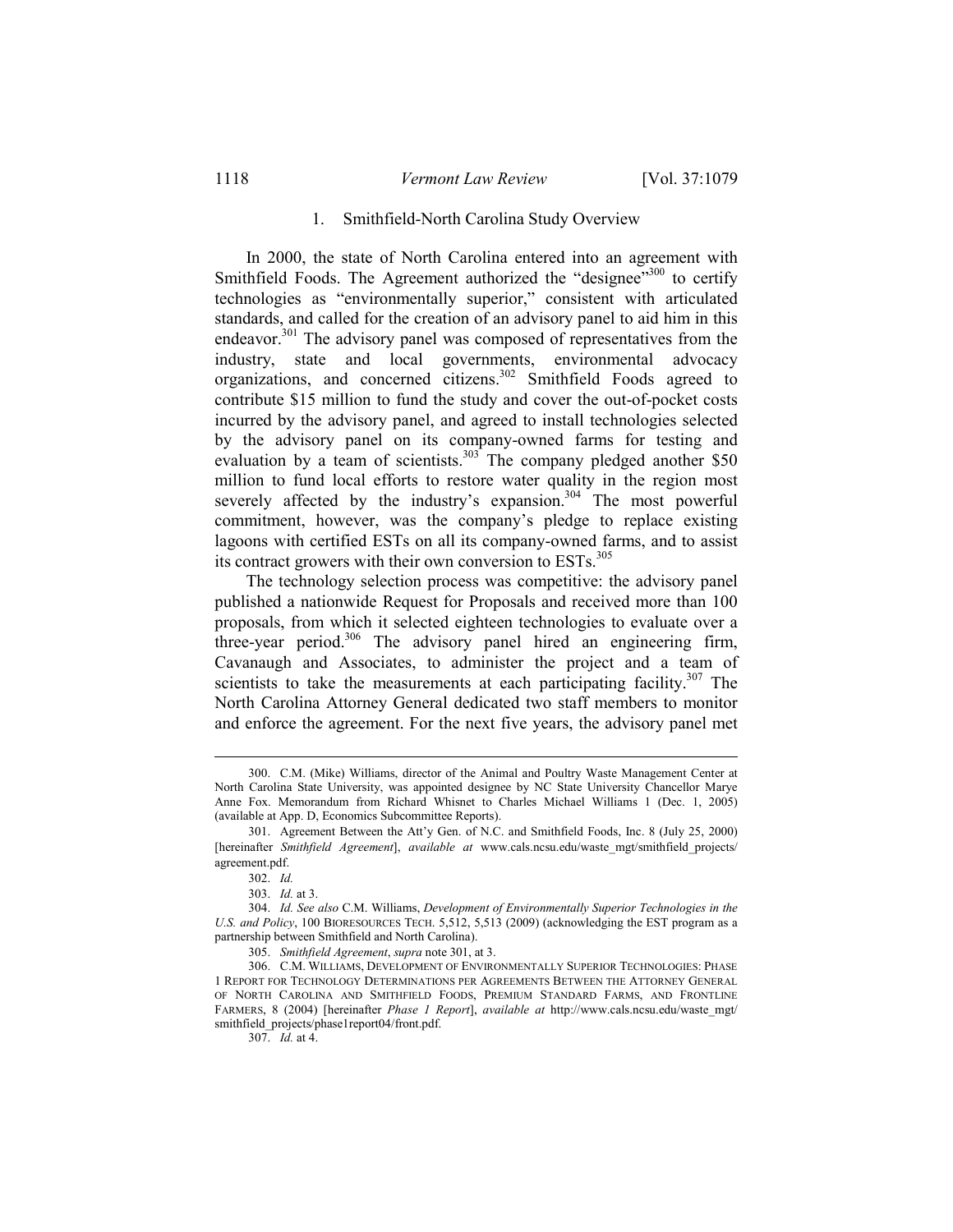several times each year to review and select candidate technologies, visit test sites, discuss the project's overall progress, review and approve the budget, refine the environmental and economic criteria, review scientific and economic reports, and meet with experts.<sup>308</sup>

 The Agreement articulated environmental performance standards and economic benchmarks against which each technology would be evaluated, and specified that only those technologies that achieved *both* the environmental and economic performance standards would be certified as "Environmentally Superior Technologies" (ESTs).<sup>309</sup> The Agreement defined an EST as:

> [A]ny technology, or combination of technologies that (1) is permittable by the appropriate governmental authority; (2) is determined to be technically, operationally, and economically feasible and (3) meets the following environmental performance standards:

> 1. Eliminate the discharge of animal waste to surface waters and groundwater through direct discharge, seepage, or runoff;

2. Substantially eliminate atmospheric emissions of ammonia;

3. Substantially eliminate the emission of odor that is detectable beyond the boundaries of farm;

4. Substantially eliminate the release of disease-transmitting vectors and airborne pathogens; and

5. Substantially eliminate nutrient and heavy metal contamination of soil and groundwater.<sup>310</sup>

The advisory panel refined these goals, distilling them to definable and measureable criteria. For example, the advisory panel developed an eightpoint scale for measuring odor, and determined that odor intensity levels above two would fail the odor reduction mandate. 4-log reductions in

 <sup>308.</sup> C.M. WILLIAMS, DEVELOPMENT OF ENVIRONMENTALLY SUPERIOR TECHNOLOGIES: PHASE 2 REPORT FOR TECHNOLOGY DETERMINATIONS PER AGREEMENTS BETWEEN THE ATTORNEY GENERAL OF NORTH CAROLINA AND SMITHFIELD FOODS, PREMIUM STANDARD FARMS, AND FRONTLINE FARMERS, 5 (2005), *available at* http://www.cals.ncsu.edu/waste\_mgt/smithfield\_projects/ phase2report05/cd,web%20files/summary.pdf.

 <sup>309.</sup> Williams, *supra* note 304, at 5512.

 <sup>310.</sup> *Smithfield Agreement*, *supra* note 301, at 3–4. These performance standards were derived from a statute the N.C. General Assembly enacted in 1997 that created a limited, performance-based exception to the moratorium on the construction of new hog farms or the expansion of existing farms. H.R. 458, 1997 Gen. Assemb., Reg. Sess. (N.C.1997) (amended by H.R. 188, 1998 Gen. Assemb., Reg. Sess (N.C. 1998). In 2007, the General Assembly made these performance standards permanent by enacting a ban on the construction of new lagoons or the expansion of existing waste lagoons for manure storage and treatment. Only those hog farms that employ waste treatment technologies that have been certified to meet the performance standards may be built. H.R. 1678, 2007 Gen. Assemb., Reg. Sess. (N.C. 2007) (to be codified as N.C. GEN. STAT. §143-215.101).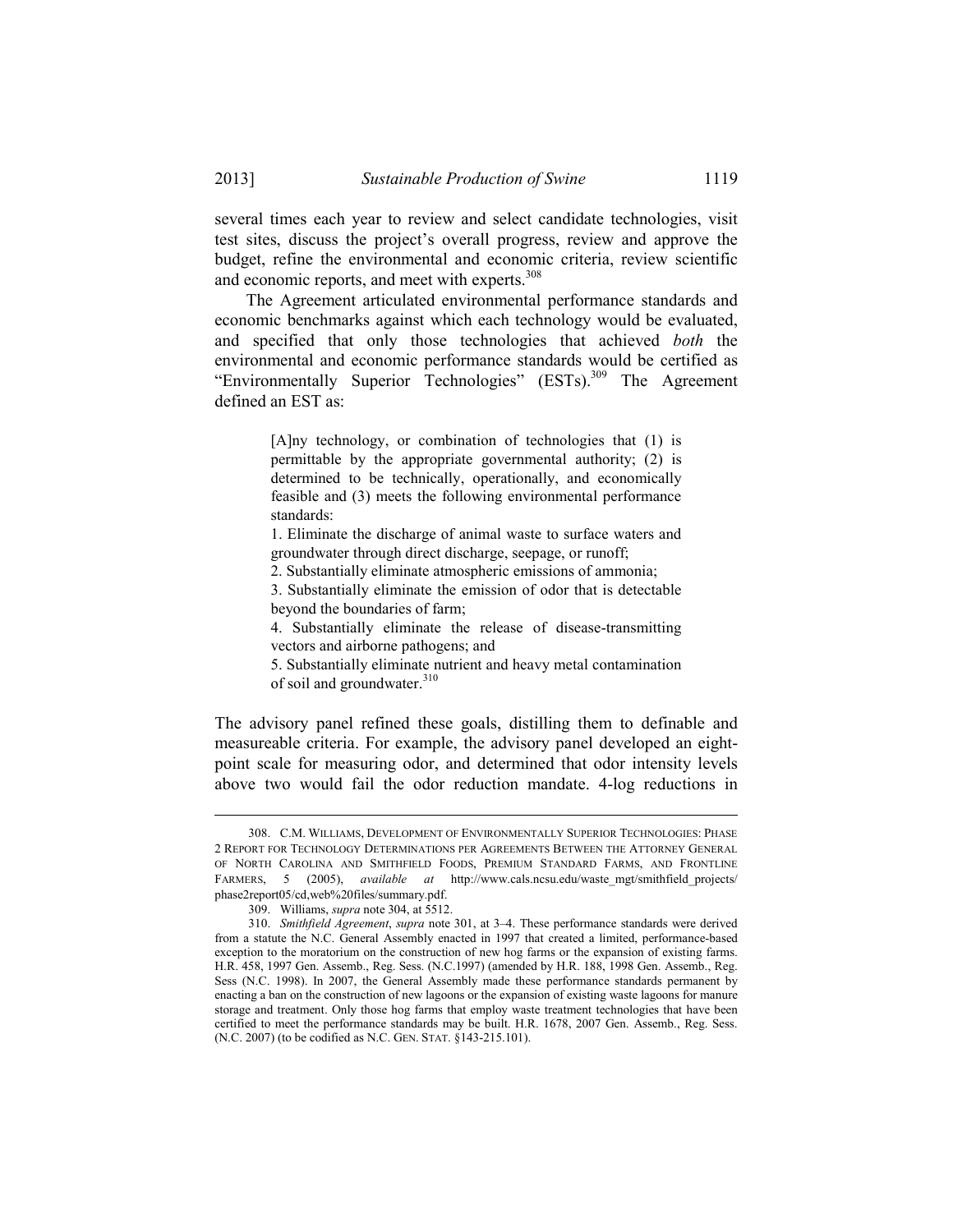pathogens would be required as compared with raw manure, and waste storage facilities and land application sites had to achieve an 80% reduction in ammonia emissions.<sup>311</sup>

 Scientists documented statistically significant reductions in airborne contaminants from three of the treatment technologies.<sup>312</sup> Technologies that included a process for separating the solid and liquid components of the manure easily met the performance standards for odor reduction. They also eliminated nearly all odor detected at the fenceline of the properties on which they were located, $313$  and showed marked ammonia reductions. $314$ Several technologies met the 4-log reduction in pathogens, and one, a mesophilic digestor with water reuse system, recorded a 6-log reduction in certain pathogens.315 Only three: Super Soils; ORBIT (a high solids anaerobic digestor limited to the treatment of solid waste); and the mesophilic digestor made significant reductions in total nitrogen, and only one, Super Soils, met the 80% ammonia reduction benchmark.<sup>316</sup>

 The economic criteria proved more controversial. As explained above, to be designated as an "Environmentally Superior Technology," the alternative technology had to not only meet the environmental benchmarks, but also had to be determined "economically feasible." Although the Agreement did not articulate criteria for this determination, it did specify that technologies that cost more than the conventional lagoon and sprayfield system could be determined to be *economically feasible*. 317 The Economics Subcomittee recommended that a 12% reduction in the State's hog population resulting from EST implementation be considered "economically feasible,"<sup>318</sup> a recommendation the Designee accepted in his final report.<sup>319</sup> The Subcommittee estimated the costs to construct an

 <sup>311.</sup> C.M. WILLIAMS, DEVELOPMENT OF ENVIRONMENTALLY SUPERIOR TECHNOLOGIES: PHASE 3 REPORT FOR TECHNOLOGY DETERMINATIONS PER AGREEMENTS BETWEEN THE ATTORNEY GENERAL OF NORTH CAROLINA AND SMITHFIELD FOODS, PREMIUM STANDARD FARMS, AND FRONTLINE FARMERS, 36 (2006) [hereinafter *Phase 3 Report*], *available at* http://www.cals.ncsu.edu/waste\_mgt/ smithfield\_projects/phase3report06/pdfs/report%20summary.pdf.

 <sup>312.</sup> Gwangpyoko Ko, *supra* note 84, at 8855-56.

 <sup>313.</sup> *Phase 1 Report*, *supra* note 306, at 34 (showing a table with approximations for average odor intensity).

 <sup>314.</sup> *See id.* at 36 (showing a table with values on reductions as compared to ammonia emissions from comparable conventional technology sites).

 <sup>315.</sup> *See Phase 3 Report*, *supra* note 311, at 54 (showing a table with a mesophilic digester with water reuse system that recorded a 6-log reduction in certain pathogens).

 <sup>316.</sup> *Id.* at 50–56.

 <sup>317.</sup> *Smithfield Agreement*, *supra* note 302, at 10.

 <sup>318.</sup> *Phase 3 Report*, *supra* note 311, at 6*.* 

 <sup>319.</sup> *Id.* A minority of the Economics Advisory Panel Members, composed entirely of hog growers and industry representatives, disagreed with this determination. APP. D: ECONOMICS SUBCOMMITTEE REPORTS, Memorandum from Richard Whisnant, Econ. Subcomm. Chair, to Dr. Charles Michael Williams, Designee, re: Econ. Feasibility Determinations, 6, footnote 8 (Dec. 1, 2005)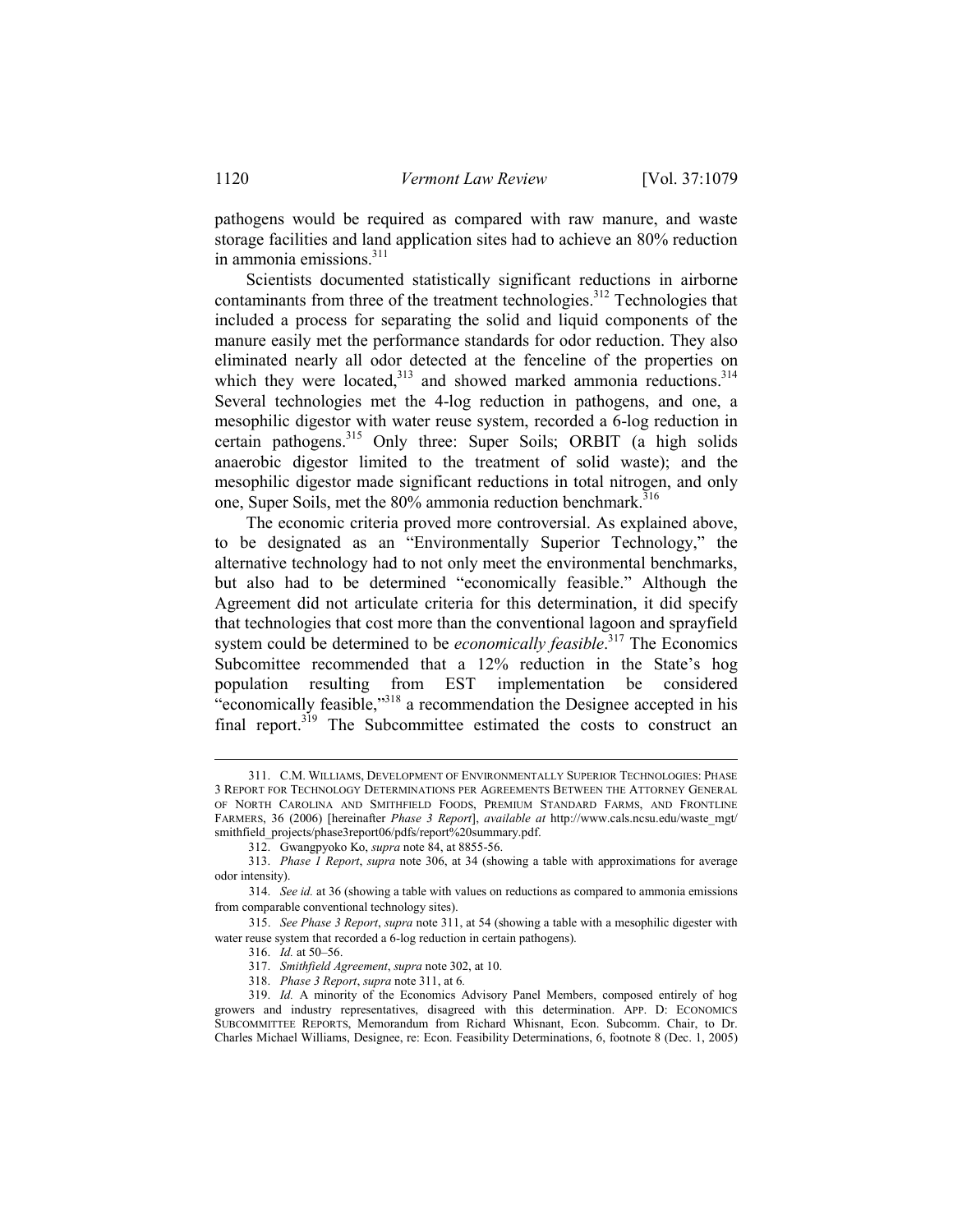operation using a lagoon and sprayfield system for waste management in compliance with then-current (2004) regulatory requirements to be \$85 per unit  $(1,000$  pounds steady-state live weight per year).<sup>320</sup> This compared with an estimated additional cost of between \$90 and \$400 per unit to retrofit an existing CAFO with an EST for the complete system of manure and liquid treatment, a cost that failed the Subcommittee's criteria cost metric for economic feasibility.<sup>321</sup> It is important to note, however, that the model used to estimate impacts on the industry did not include estimates of the social costs imposed by CAFOs, nor did it include estimates of the potential social benefits that could be achieved by the reduction in pollution associated with improved waste management.<sup>322</sup> It also did not consider the availability of cost-share programs and other subsidies that could help finance the additional costs of ESTs, even though the Agreement explicitly authorized the consideration of such assistance. $323$ 

 In the end, a combination of Super Soils, nitrification-denitrification or soluble phosphorus removal, along with one of four other specified treatment technologies, was determined to be an acceptable EST for new and existing CAFOs.<sup>324</sup> Several other technologies were determined to meet the environmental performance standards, $325$  but none met the economic standards for existing farms. $326$ 

## 2. Super Soils

 The Super Soils technology was tested on a 4,400-head finishing operation in Duplin County,  $NC^{327}$  It is designed to treat "the entire waste stream from a swine farm using a wastewater treatment system consisting of solids separation, nitrification/denitrification, and soluble phosphorus removal. . . ."328 The scientific team certified that the process far exceeded the Agreement's environmental benchmarks, removing "97.6% of the suspended solids, 99.7% of BOD [biological oxygen demand], 98.5% of TKN [total Kjehldahl nitrogen], 98.7% of ammonia, 95% of total P

<sup>[</sup>hereinafter *Whisnant memo*], *available at* http://www.cals.ncsu.edu/waste\_mgt/smithfield\_projects/ phase3report06/pdfs/Appendix%20D.

 <sup>320.</sup> *Id.* at 41.

 <sup>321.</sup> *See* Williams, *supra* note 304, at 5517.

 <sup>322.</sup> *See Phase 3 Report*, *supra* note 311, at 41 (omitting these factors from the impact analysis)*.* 

 <sup>323.</sup> *Id.* at 6.

 <sup>324.</sup> *Phase 3 Report*, *supra* note 311, at 45*.* 

 <sup>325.</sup> Williams, *supra* note 304, at 5516.

 <sup>326.</sup> *Id.* A minority of the advisory panel members disputed this determination.

 <sup>327.</sup> Matias B. Vanotti et al., Technology in North Carolina: The Super Soil Project 3 (on file with the Vermont Law Review).

 <sup>328.</sup> *Id.* at 3.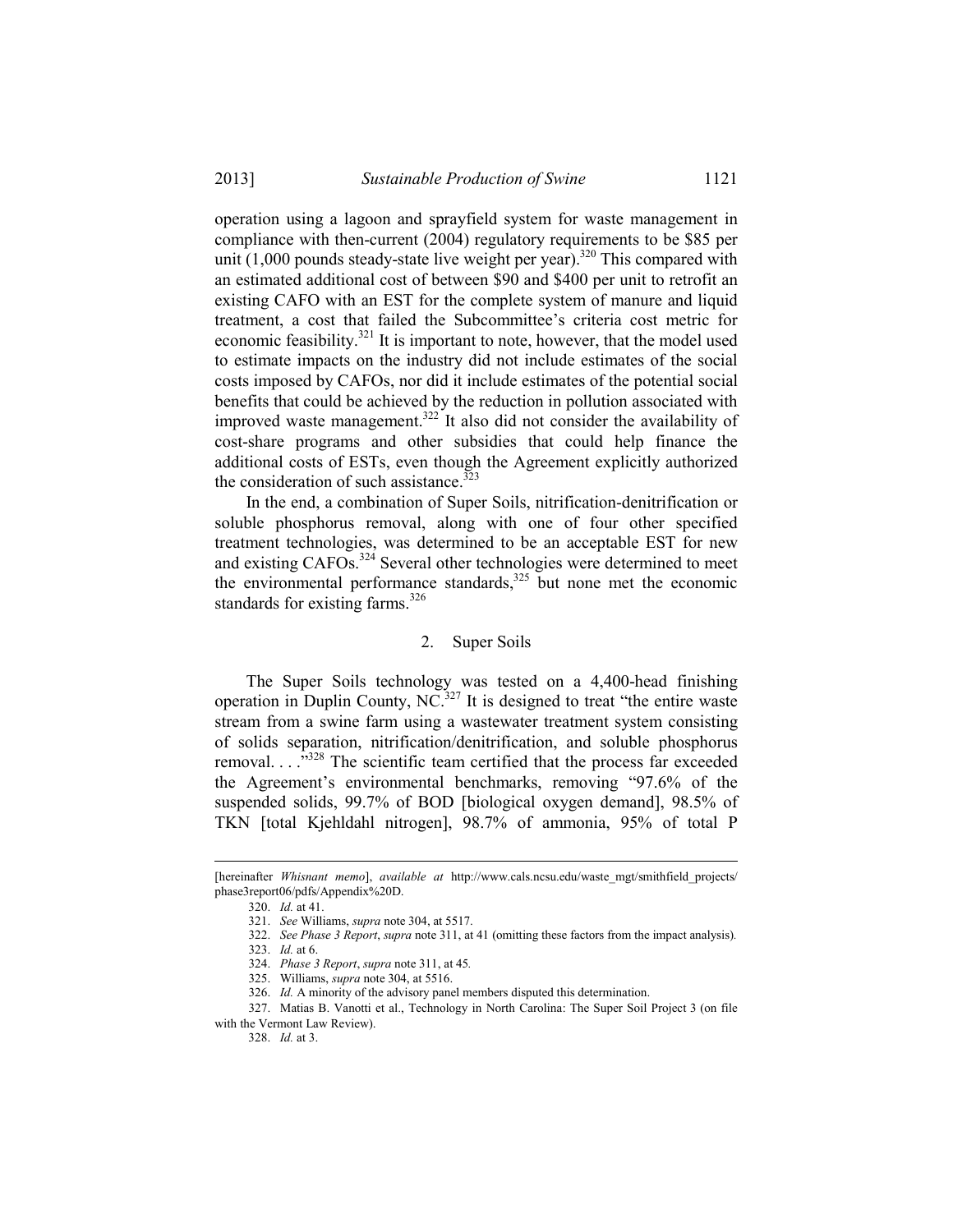[phosphorous], 98.7% of copper and 99.0% of zinc. . . . [It] also removed 97.9% of odor compounds in the liquid and reduced pathogen indicators to non-detectable levels."329 In addition to the substantial reductions in pollutants, the process also:

> produced 657 tons of separated solid waste that were converted to organic plant fertilizer, soil amendments, or energy. . . . A total of 285 bags of calcium phosphate product containing 1,160 lbs of P were produced and left the farm in a 9-month period. The phosphorus was 90% plant available based on standard citrate P [phosphorus] analysis used by the fertilizer industry. $330$

 The developers of Super Soils wanted to create a technology that would meet the economic feasibility criteria for existing farms as well as new and expanding operations. They embarked on a second generation pilot study, tested over three production cycles (15 months) on a 5,200-head finishing operation. $331$  The separated solid manure was trucked to a centralized facility where it was combined with cotton gin waste and composted.332 Scientists employed to measure the operation's performance reported that these composts "conserved 95-100% of the nitrogen and other nutrients and met EPA Class A biosolids quality standards due to low pathogen levels."333 "The system produced a deodorized and disinfected liquid effluent…. [and] recycled clean water to flush the barns. The treated water was stored in the former lagoon and used for crop irrigation. The solids were removed from the barn, composted and used for the

 <sup>329.</sup> *Id.* at 4.

 <sup>330.</sup> *Id.* at 4. The phosphorous removed could be quite valuable on the market, sold as commercial fertilizer or for other industrial applications. Some websites state that phosphorous sells for approximately \$30 per 100 grams. *Phosphorous Element Facts*, CHEMICOOL.COM, http://www.chemicool.com/elements/phosphorus.html (last visited Feb. 13, 2013). At this rate, the phosphorous removed and recovered by Super Soils would have a market value of approximately \$157,850. Another means of estimating the value is to consider the cost of removing phosphorous from polluted waterways. In 2005, a team of scientists working with the Florida Ranchlands Environmental Services Project, a public-private partnership to improve water quality and restore the natural ecology of the Florida Everglades, documented costs ranging from \$106-\$173 for every pound of phosphorous removed from cattle pastures. Sarah Lynch et al*.*, *Final Report: Assessing On-Ranch Provision of Water Management Environmental Services*, FLORIDA RANCHLANDS ENVTL SERVICE PROJECT 2, 6 (June 2005), *available at* http://www.fresp.org/pdfs/FRESP%20on-ranch%20assessment%20final.pdf (estimating the range of the average cost of removing a pound of phosphorous between \$106 and \$157 when the total amount removed is 278,000 pounds per year, and \$117 to \$173 when the amount is 311,000 pounds per year). *See also* Patrick J. Bohlen et al., *Paying for Environmental Services from Agricultural Lands: An Example from the Northern Everglades,* 7 ECOLOGICAL SOC'Y AM. 46, 47 (2009) (discussing the Florida Ranchlands Environmental Services Project, and the difficulties in implementing such plans).

 <sup>331.</sup> Vanotti, *supra* note 293.

 <sup>332.</sup> *Id.*

 <sup>333.</sup> *Id.*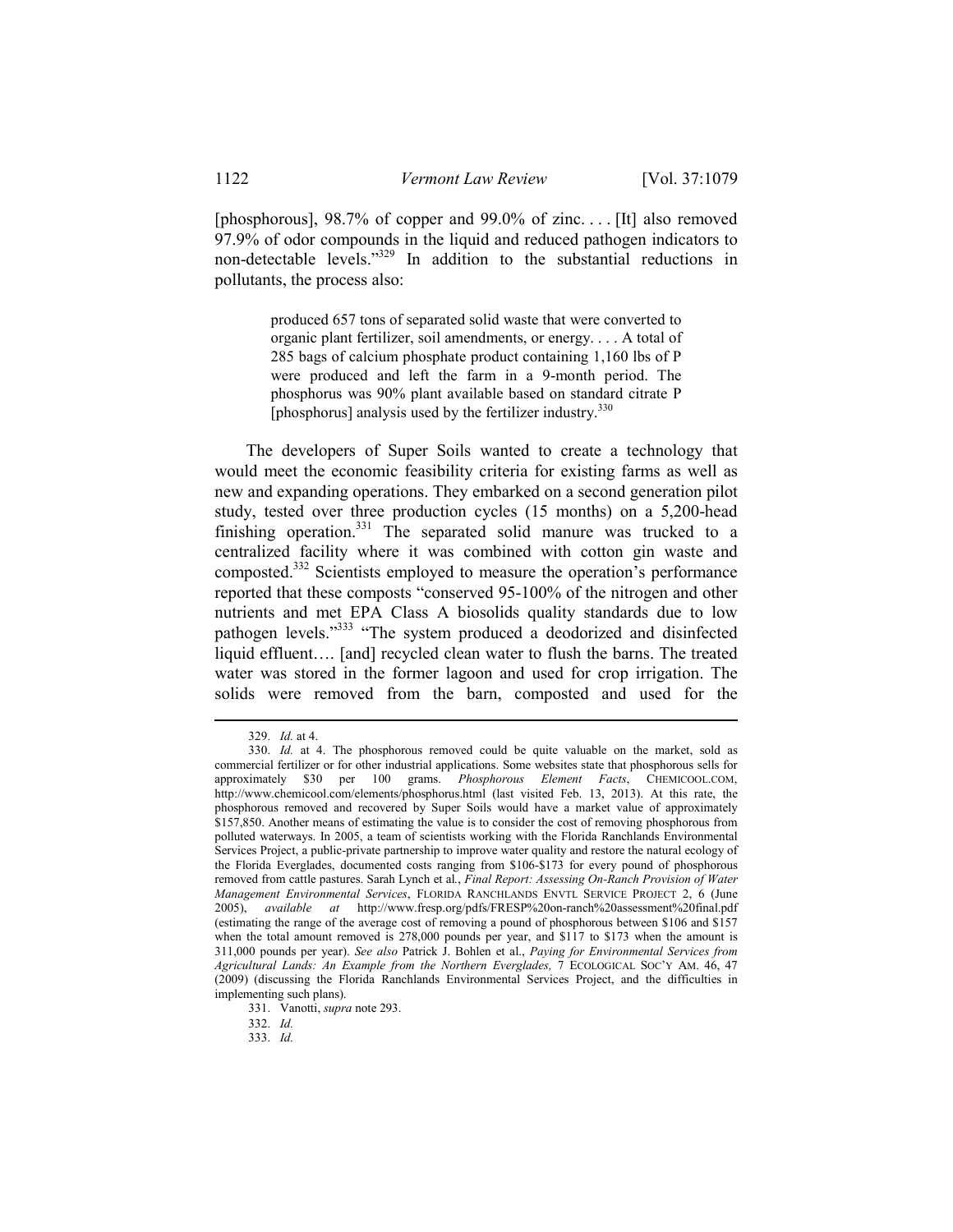manufacture of value added products."<sup>334</sup> It also achieved even better environmental performance than its first generation version, removing "99.99 percent of pathogens, 99 percent of odor-causing components, 95% of total phosphorous, 97 percent of ammonia, and more than 99 percent of heavy metals copper and zinc."335

 In addition to meeting the Agreement's environmental benchmarks, Super Soils substantially reduced greenhouse gas emissions. The scientists "estimated a 96.9% reduction in GHG [methane and nitrous oxide] emissions by replacement of traditional lagoon-spray field technology with this cleaner EST technology. . . ."336 The process also led to significant improvements in animal health, by reducing ammonia in the air in the confinement houses and improving the growing environment.<sup>337</sup> Scientists documented a 47% reduction in mortality, with increased daily weight gain and improved feed conversion that resulted in "substantial economic benefits to the producer" in each production cycle.<sup>338</sup> However, in the absence of a legal mandate, cost-share assistance, or some other change in the industrial livestock market, it is unlikely that large numbers of operations will convert their lagoons and adopt this advanced technology anytime soon.

### *B. Duke University and Loyd Ray Farms*

 Other initiatives are also underway, with private actors seeking to implement technologies that reduce the negative externalities from the concentration of manure while making profitable use of the waste stream. One such effort involves a waste-to-energy partnership among Duke University's Carbon Offsets Initiative, Duke Energy, and Loyd Ray Farms, a forward-thinking hog farmer.<sup>339</sup> The Loyd Ray Farms Project uses anaerobic digestion, a technology that met the Agreement's environmental benchmarks and was authorized pursuant to North Carolina law, to generate

 <sup>334.</sup> *Id.*

 <sup>335.</sup> *Id.*; Perry, *supra* note 155, at 23.

 <sup>336.</sup> Vanotti, *supra* note 293; Perry, *supra* note 155, at 23.

 <sup>337.</sup> Perry, *supra* note 155, at 23.

 <sup>338.</sup> Vanotti, *supra* note 293.

 <sup>339.</sup> *See Sustainability: The Loyd Ray Farms Swine Waste-to-Energy Offsets Project,* DUKE UNIV., *available at* http://sustainability.duke.edu/carbon\_offsets/Projects/loydray.html (last visited Jan. 27, 2013) [hereinafter *The Loyd Ray Farms*] (intending to serve as a model for waste management and development of on-farm renewable power); *see generally* Karl Leif Bates, *Dukes Enter into Hog Waste Partnership*, DUKE TODAY (September 27, 2010), *available at* http://today.duke.edu/2010/09/ hogwaste.html (discussing the collaboration between Duke and the power company, with funding from the state and federal agencies for a pilot system for managing hog waste to control greenhouse gas emissions, reduce pollutants and generate renewable energy).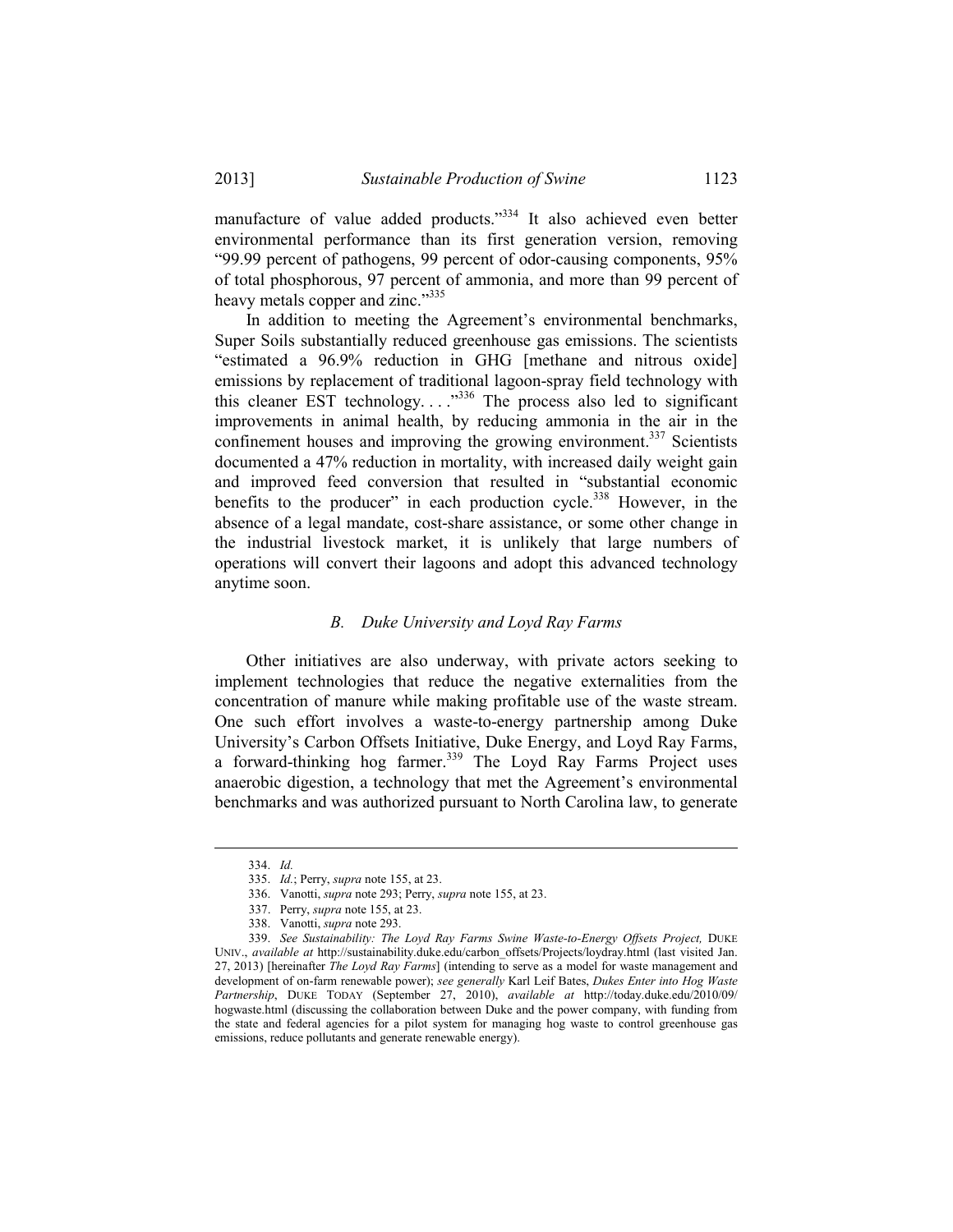renewable energy and carbon offsets.340 The project is designed to provide Duke Energy with renewable energy credits mandated by the state of North Carolina.<sup>341</sup> It will also help Duke University meet its objective of becoming carbon neutral by  $2024$ .<sup>342</sup> Finally, it will test the viability of this innovative waste management system in an effort to make it more accessible and widely used by the state's hog industry. Its primary components are an anaerobic digester, a gas conditioning skid, and a 65-kW microturbine with a flare used to destroy excess biogas.<sup>343</sup> Anaerobic digestion "is the [same] process that occurs in anaerobic lagoons. When conducted in closed vessels, gaseous emissions including methane, carbon dioxide, and small amounts of other gases (possibly ammonia, hydrogen sulfide, and volatile organic compounds) are captured and can be burned for electricity generation or water heating, or simply flared."<sup>344</sup>

 Loyd Ray Farms is a farrow-to-finish hog CAFO, with nine barns housing approximately 5,000 hogs and one large anaerobic lagoon for the management of approximately 365,000 gallons of waste produced each week.<sup>345</sup> The barns are tunnel-ventilated, with two large fans at the end of each building that circulate air inside the building and emit particulate matter and gases that accumulate inside the barns. As is customary for hog operations in North Carolina, the lagoon effluent is piped to sprayfields on which Bermuda hay is grown.<sup>346</sup> The Farm produces an estimated  $5,183$ metric tons of carbon dioxide equivalents (MTCO<sub>2</sub>e) per year.<sup>347</sup>

 The Loyd Ray Farms Project involved retrofitting the facility with two additional waste basins, one an anaerobic digester and the other an aeration basin.348 The anaerobic digester is covered with a synthetic material. The

346. *See id*.

 <sup>340.</sup> *See The Loyd Ray Farms*, *supra* note 339; *See* N.C. GEN. STAT. § 62-133.8(e) (2011) (describing renewable energy requirements).

 <sup>341.</sup> N.C. GEN. STAT. § 62–133.8 (e) (2011).

 <sup>342.</sup> *Growing Green: Becoming a Carbon Neutral Campus: Duke University Climate Action http://sustainability.duke.edu/climate\_action/* Duke%20Climate%20Action%20Plan.pdf.

 <sup>343.</sup> *See Loyd Ray Farms, U.S. EPA AgStar Partnership Program*, U.S. EPA, (Sept. 26, 2012), http://www.epa.gov/outreach/agstar/projects/profiles/loydrayfarms.html (discussing the project).

 <sup>344.</sup> AD HOC COMM., *supra* note 21, at 47.

 <sup>345.</sup> *AgStar Partnership Program*, *supra* note 343.

 <sup>347.</sup> *Id.* It is noteworthy that hogs, unlike cattle, produce very little methane from digestion: 90 percent of the methane emitted from hog CAFOs comes from the manure *after* it has left the animal, and is generated when the manure is stored in anaerobic conditions. Scientists have advised that more aerobic solid waste management, or raising hogs on pasture or in deep-bedded housing, will result in the generation of very little methane. AD HOC COMM., *supra* note 21, at 53; THICKE, *supra* note 5, at 42 (citing EPA, INVENTORY OF U.S. GREENHOUSE GAS EMISSIONS AND SINKS: 1990–2010, 430-R-12-001, at 6-1 (2012), *available at* http://www.epa.gov/climatechange/Downloads/ghgemissions/US-GHG-Inventory-2012-Main-Text.pdf.)

 <sup>348.</sup> *See AgStar Partnership Program, supra* note 343 (describing the system).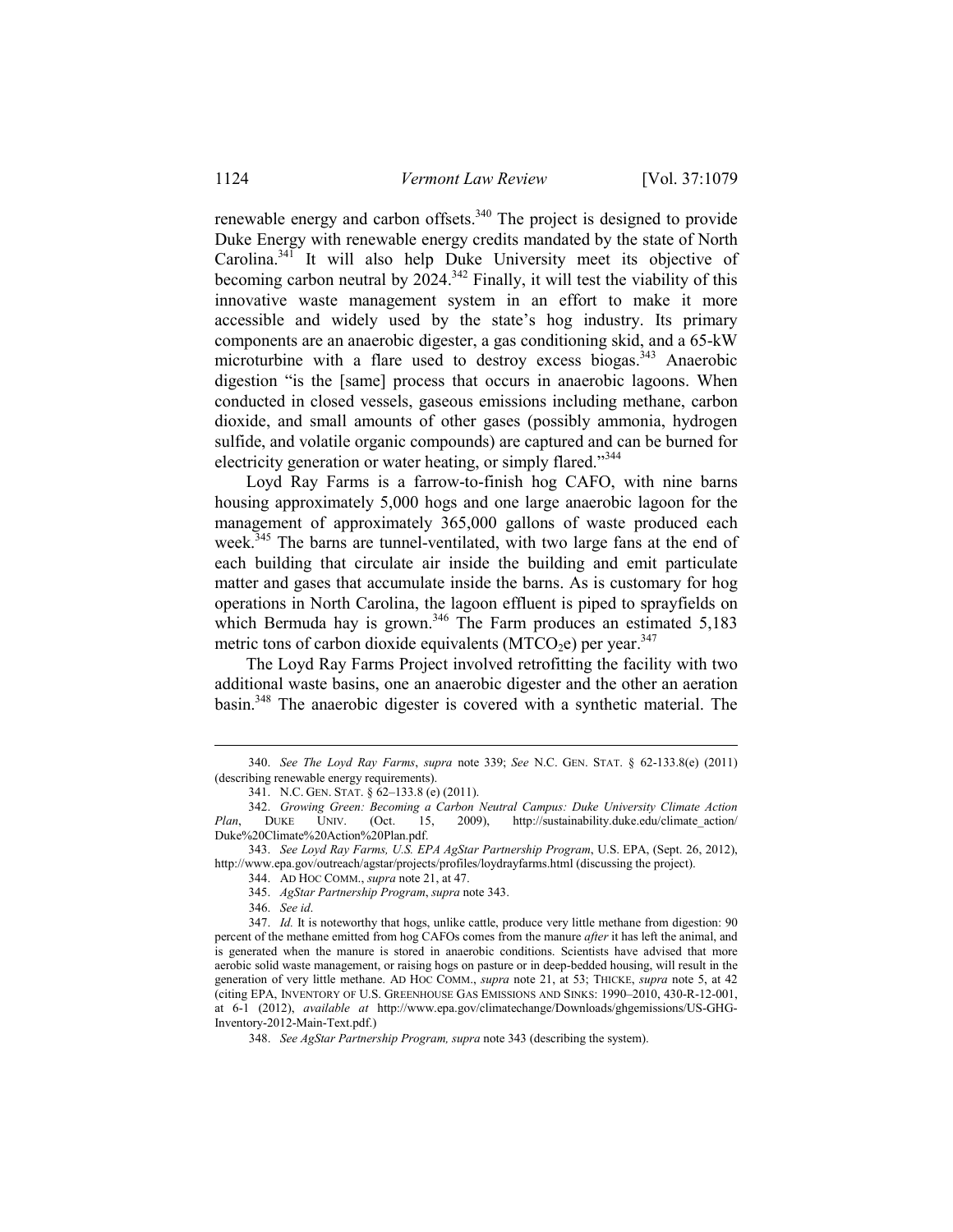methane gas is collected, conditioned, and sent to a microturbine where it provides the power for five of the CAFO's nine barns and the waste management system itself. The excess methane is flared.<sup>349</sup> The liquid effluent is then sent to an open-air waste storage basin, in which pumps agitate and stir the waste for several hours each day.<sup>350</sup> The incorporation of oxygen into the liquid manure slurry results in denitrification.<sup>351</sup> The nutrient-reduced effluent is then piped to the original open-air anaerobic waste lagoon, where it is stored until applied to the sprayfields.<sup>352</sup>

 As anticipated with a commercial scale test project, the system has experienced some setbacks along the way.<sup>353</sup> Even so, during the first full year of operation, the system produced electricity more than 60% of the time and generated  $367.5$  MWh of electricity.<sup>354</sup> The gas is composed of roughly 60% methane and 40% carbon dioxide, and contains between 1,000 and  $1,500$  ppm hydrogen sulfide.<sup>355</sup> Based on the composition of the biogas and documentation of the electricity generated by the waste management system, the project staff estimate that during the first year of operation, the system destroyed more than 2,000 metric tons  $MTCO<sub>2</sub>e$ , or roughly 40% of the project's potential reductions of greenhouse gasses.<sup>356</sup> In addition, substantial reductions in ammonia emissions and odor were documented.<sup>357</sup>

### *C. Premium Standard Farms, Next Generation Technologies*

 As Smithfield Foods and the state of North Carolina were negotiating their agreement for the study of advanced waste treatment technologies, the state of Missouri initiated its own legal action against Premium Standard

 <sup>349.</sup> *See AgStar Partnership Program, supra* note 343 (discussing the project). Plans are underway to purchase an additional microturbine, which would generate enough electricity to satisfy the demands of the entire facility, with electricity sold back to the power grid. Interview with David Cooley, Associate for Project Development, Duke Carbon offsets Initiative (Dec. 17, 2012).

 <sup>350.</sup> *Id.*

 <sup>351.</sup> *Id.*

 <sup>352.</sup> *Id.*

 <sup>353.</sup> Most significantly, the gas-conditioning skid, which dehumidifies, cools and compresses the gas for delivery to the microturbine, clogged and disrupted electricity production. After several attempts to repair the system, the project's engineers are replacing the skid with a more reliable model. *Id.*

 <sup>354.</sup> DUKE CARBON OFFSETS INITIATIVE, ONE-YEAR PROGRESS REPORT, LOYD RAY FARMS INNOVATIVE ANIMAL WASTE MANAGEMENT PERMIT (2012) [hereinafter ONE-YEAR PROGRESS REPORT].

 <sup>355.</sup> *Id*. at 3. According to the project's staff, the microturbine selected for the project can withstand high concentrations of hydrogen sulfide without corroding. *Id.; see also AgStar Partnership Program, supra* note 343 (describing the system).

 <sup>356.</sup> ONE-YEAR PROGRESS REPORT, *supra* note 354, at 5.

 <sup>357.</sup> *See* E-mail from Tatjana Vujic, Dir., Duke Carbon Offsets Initiative, to

Melissa Rosebrock, N.C. Dep't Env't and Natural Res., Div. of Water Quality (Feb. 15, 2012) (on file with author).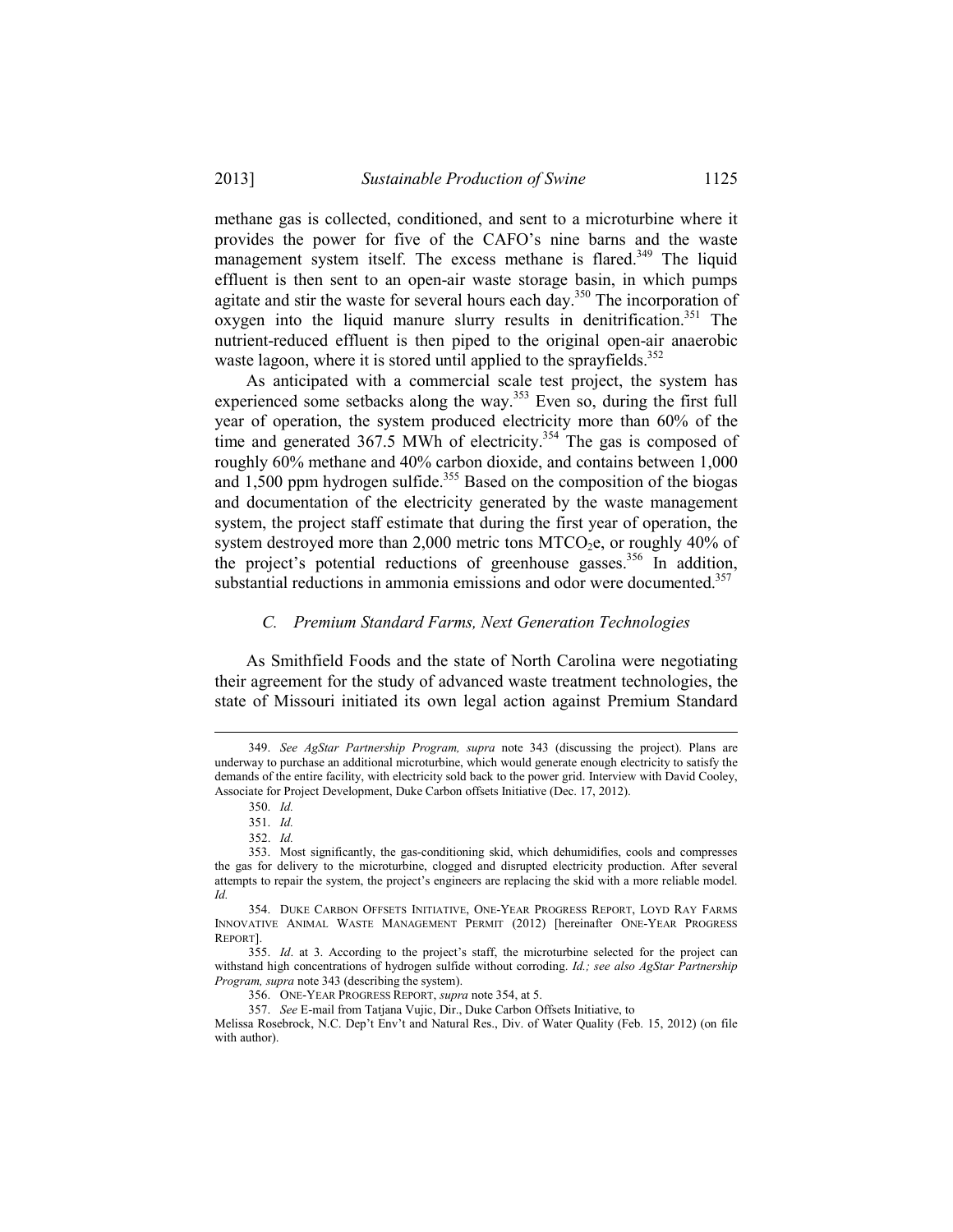Farms (PSF), the largest hog grower in that state.<sup>358</sup> The Missouri Attorney General filed a lawsuit against the company alleging multiple violations of the federal Clean Water Act and Clean Air Act, the Missouri Clean Water Law, and the Missouri Clean Air Conservation Law.<sup>359</sup> In settlement of those claims, the court approved a landmark consent judgment in which the company agreed "to undertake a two-tier Capital Improvement Program to research, develop and implement next generation waste handling/environmental control technologies (Next Generation Technology)<sup>360</sup> at its Missouri swine operations<sup>"361</sup> and pay penalties of \$1 million to the State of Missouri.<sup>362</sup> The consent judgment also created a three-person advisory team to review, evaluate, and oversee PSF's activities and technology development.<sup>363</sup>

 The advisory team developed criteria for review and evaluation of technologies, including nitrogen and phosphorous management, pathogen risk reduction, and odor reduction from barns, land application fields, and lagoons.364 The company committed to cut by half the nutrients produced from its waste handling systems, allowing the company to reduce the land used for waste application.<sup>365</sup> For odor reduction, the criterion was a "reduction of at least 70% relative to an untreated barn using a flushing system."<sup>366</sup> Air monitoring was also included: the company committed to measuring baseline emissions from an untreated lagoon and an untreated barn, in addition to measuring emissions from a covered lagoon, wastewater treatment cells and barns involved in a dust control test.<sup>367</sup> "An on-site lab will be measuring emissions of hydrogen sulfide, ammonia, particulate

1

367. *Id.* at 2.

 <sup>358.</sup> Smithfield Foods, Inc. acquired Premium Standard Farms in 2006.

 <sup>359.</sup> State *ex rel.* Nixon v. Premium Standard Farms, Inc., Case No. CV99-0745, Consent Judgment 1 (Cir. Ct. MO, 2001). In December 2012, Premium Standard Farms, LLC, changed its name to Murphy-Brown of Missouri, LLC.

 <sup>360.</sup> The Consent Judgment defined Next Generation technology as "an improved wastehandling and storage system designed to reduce or eliminate the release or threatened release, discharge or emission of contaminants, odor and/or pollutants from all barns, lagoons and wastewater application acreage and associated appurtances for the handling, storage, treatment, transportation and application of wastewater, to the fullest possible extent." *Id.* at 2.

 <sup>361.</sup> *Id.*

 <sup>362.</sup> *Id.* at 15.

 <sup>363.</sup> *Id.* at 3.

 <sup>364.</sup> *Id.*

 <sup>365.</sup> Press Release, Gordon Becton, Premium Standard Farms News, http://www.continentalgrain.com/conticonnect/article.aspx?id=80 (last visited Jan. 26, 2013). It was also expected to benefit area farmers, by providing more dilute water that could be applied to their crops, potentially replacing irrigation. *Id.*

 <sup>366.</sup> State *ex rel* Koster v. Premium Standard Farms, Inc., 02CV217957, Judgment Extending Consent Judgment (Sept. 1, 2010), Exhibit 1, at 2, ¶ 3 [hereinafter *Koster Judgment Exhibit*], *available at* http://ago.mo.gov/environment/pdf/SvPSF2010.pdf).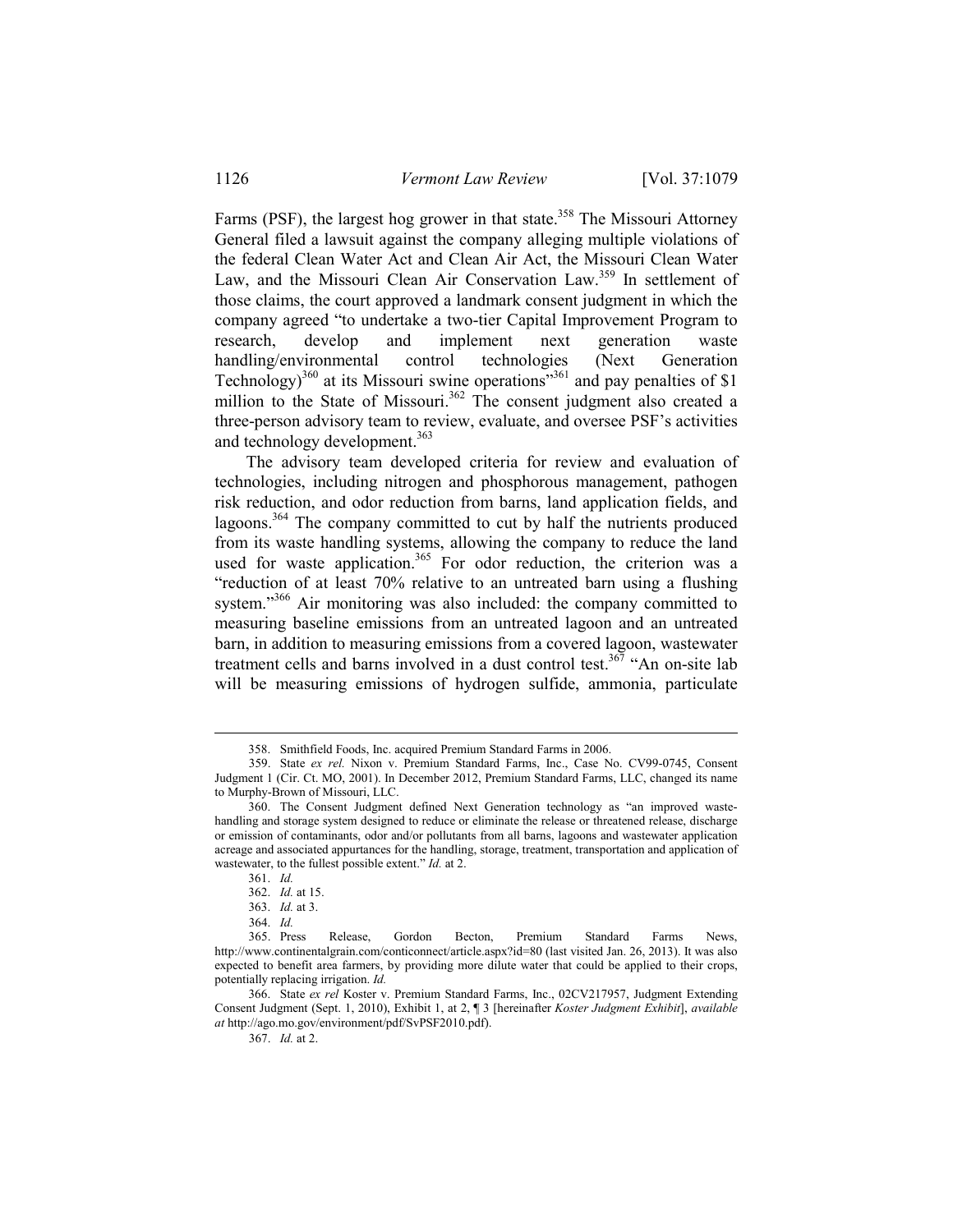matter and non-methane volatile organic compounds at both the treatment and control sites."368

 In 2004, the process was already bearing results, "including reducing by more than 90 percent the use of traveling irrigation sprayers, the successful testing and implantation of numerous scientifically advanced technologies … extensive useful air quality data collection and analysis, and detailed water quality sampling and analysis…"369 By 2010, the advisory panel had certified several Next Generation Technologies: the Crystal Peak Fertilizer (CPF) process, permeable lagoon covers with Advanced Nitrification/De-nitrification (AND), and a "sustainable technology system" (STS) consisting of a digester and barn scrapers.<sup>370</sup> The Crystal Peak Fertilizer project processes manure into a high-quality, 3-11-1 fertilizer that is certified organic by the Washington State Department of Agriculture. Internal Recirculation Process (IRP) units concentrate and condition manure solids, which are then pumped to digesters where they remain for approximately one month.<sup>371</sup> The digested solids are then pumped to a centrifuge, spun at high speeds to remove excess water. The resulting "cake" goes to a mixer to be blended with other inputs before it moves to the dryer.<sup>372</sup> According to the company's website, "bio-gases" generated during the digestion process will be collected and used to fuel the dryer."<sup>373</sup> Liquids from the process are pumped to storage cells and applied to crops for irrigation.<sup> $374$ </sup> "The plant has been designed for minimal emissions by use of thermal oxidation and wet scrubbing of exhaust gases. Dust emissions from the dryer are controlled by a traditional bag house and cyclone and recycled back into the product."375

 <sup>368.</sup> Becton, *supra* note 365.

 <sup>369.</sup> *Koster Judgment Exhibit*, *supra* note 366, at 2. However, the company continued to experience problems on its existing operations, and the Second Consent Judgment settled additional claims the state of Missouri brought against the company for spills and discharges of waste. *Id.* The company also agreed "to reduce the hog population at three farms, install mechanical devices designed to scrape manure from the subfloors of barns at certain Missouri farms (the scrapers), and make a voluntary payment of \$1.0 million to the road funds and school funds in specified Missouri counties where PSF operates." SMITHFIELD FOODS 2011 ANNUAL REPORT 1, 12, *available at* http://files.shareholder.com/downloads/SFD/ 906647085x0x487821/0381B046-9EC2-4254-A885-17847C0D1576/Smithfield\_AR\_11.pdf (last visited Jan. 26, 2013).

 <sup>370.</sup> *Koster Judgment Exhibit, supra* note 366*,* at 4.

 <sup>371.</sup> *Crystal Peak*, PREMIUM STANDARD FARMS, http://www.psfarms.com/crystal\_peak.html (last visited Jan. 27, 2013).

 <sup>372.</sup> *Id.*

 <sup>373.</sup> *Id.*

 <sup>374.</sup> *Id.*

 <sup>375.</sup> *Id.*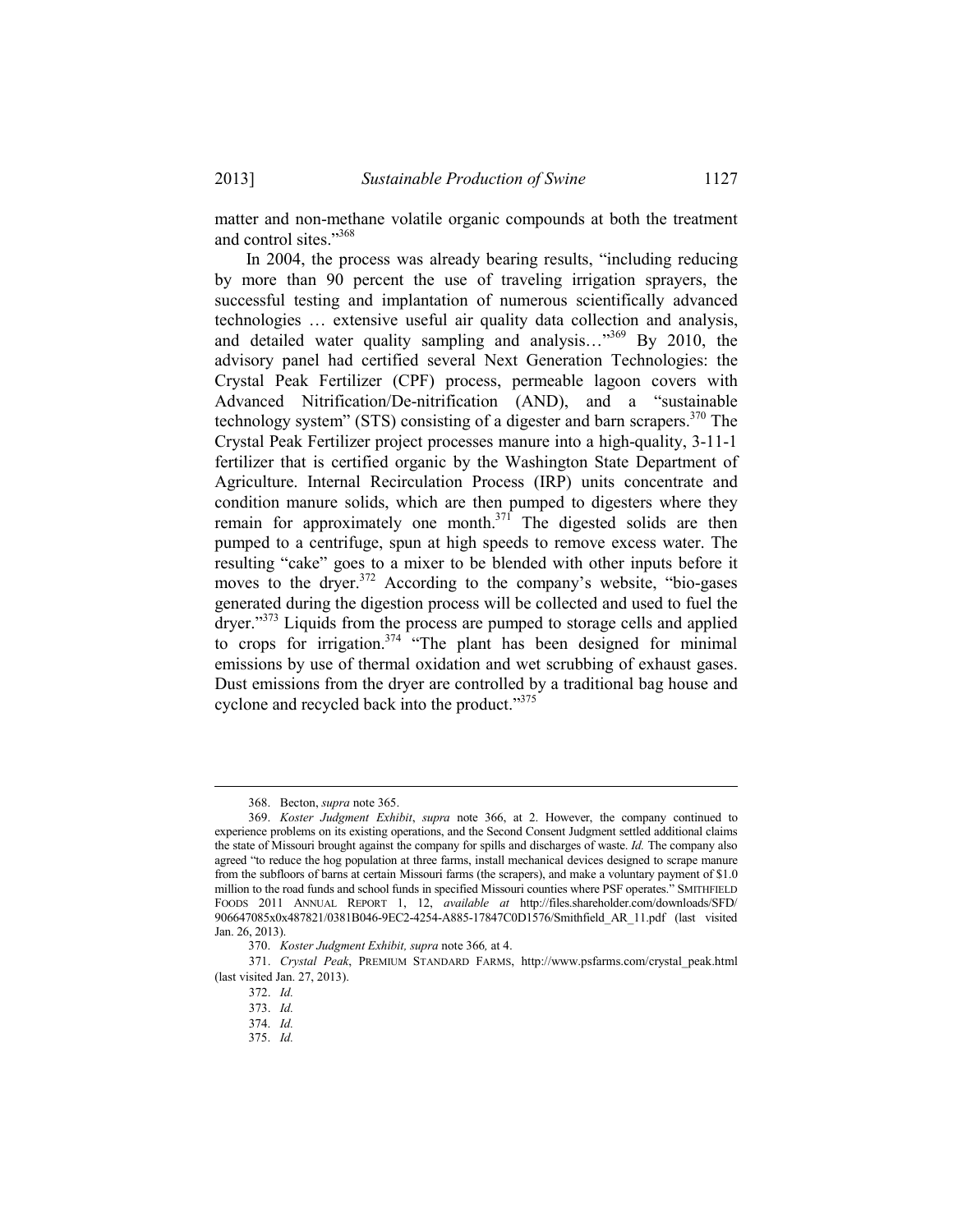The company also evaluated approximately thirteen technologies to control barn odor.<sup>376</sup> The researchers found that replacing the lagoon flush system with automated scrapers in tunnel-ventilated swine barns effectively controlled odor and reduced emissions.<sup>377</sup> The automated scraper uses a metal or flexible blade below the slatted floor to move manure to the end of the barn, where it falls directly into a storage unit or is conveyed by a sump to anaerobic treatment lagoon.<sup>378</sup> Researchers determined that by running the scrapers every two hours, gas production within the building was reduced, as were emissions from the recycled flush water. $379$  The company found it was also easier and less costly to implement because it eliminated traditional barn flushing.380 In combination with an anaerobic digester, "[t]he production of renewable energy . . . as well as resulting reduction of greenhouse gas emissions are valuable additional assets."381

 By 2012, the company had fully complied with the consent judgment and installed Next Generation Technologies on all the farms in its Missouri operations, including installing barn scrapers in  $366$  barns.<sup>382</sup> The company "estimated that it has spent a total of more than \$49 million to install improved environmental technologies, including the previous installation of lagoon covers, treatment facilities, and land application technologies, equipment and practices that are among the most advanced in the U.S."<sup>383</sup> "Included in these expenditures is a fertilizer plant in northern Missouri that converts waste into commercial grade fertilizer."384

 <sup>376.</sup> The company reported that controlling barn odor was the most challenging part of the process. *Premium Standard Farms begins implementing final phase of next generation technology,*  AGPROFESSIONAL (Aug. 24, 2012), http://www.agprofessional.com/news/premium\_standard\_farms\_ begins\_implementing\_final\_phase\_of\_next\_generation\_technology\_120028649.html.

 <sup>377</sup>*.* SMITHFIELD FOODS, 2012 YEAR IN REVIEW, REDUCING ODOR THROUGH 'BARN SCRAPER' TECHNOLOGY48, *available at* http://smithfieldcommitments.com/core-reporting-areas/environment/ compliance/air-quality/.

 <sup>378.</sup> *Id*.

 <sup>379.</sup> *Id.*.

 <sup>380.</sup> *Koster Judgment Exhibit*, *supra* note 366*,* at 1 (discussing Sustainable Technology Systems (STS)).

 <sup>381.</sup> *Id*.

 <sup>382.</sup> *See* Press Release, *PR Newswire, Premium Standard Farms Completes Installation of Next Generation Technology Seven Months Ahead of Schedule*, THE BUSINESS JOURNALS (Jan. 11, 2012), *available at* http://www.bizjournals.com/prnewswire/press\_releases/2012/01/11/cg34588) (announcing the successful installation of Next Generation Barn Scraper Technology seven months ahead of schedule.

 <sup>383.</sup> *Id.* 

 <sup>384.</sup> SMITHFIELD FOODS 2011 ANNUAL REPORT, *supra* note 369, at 12.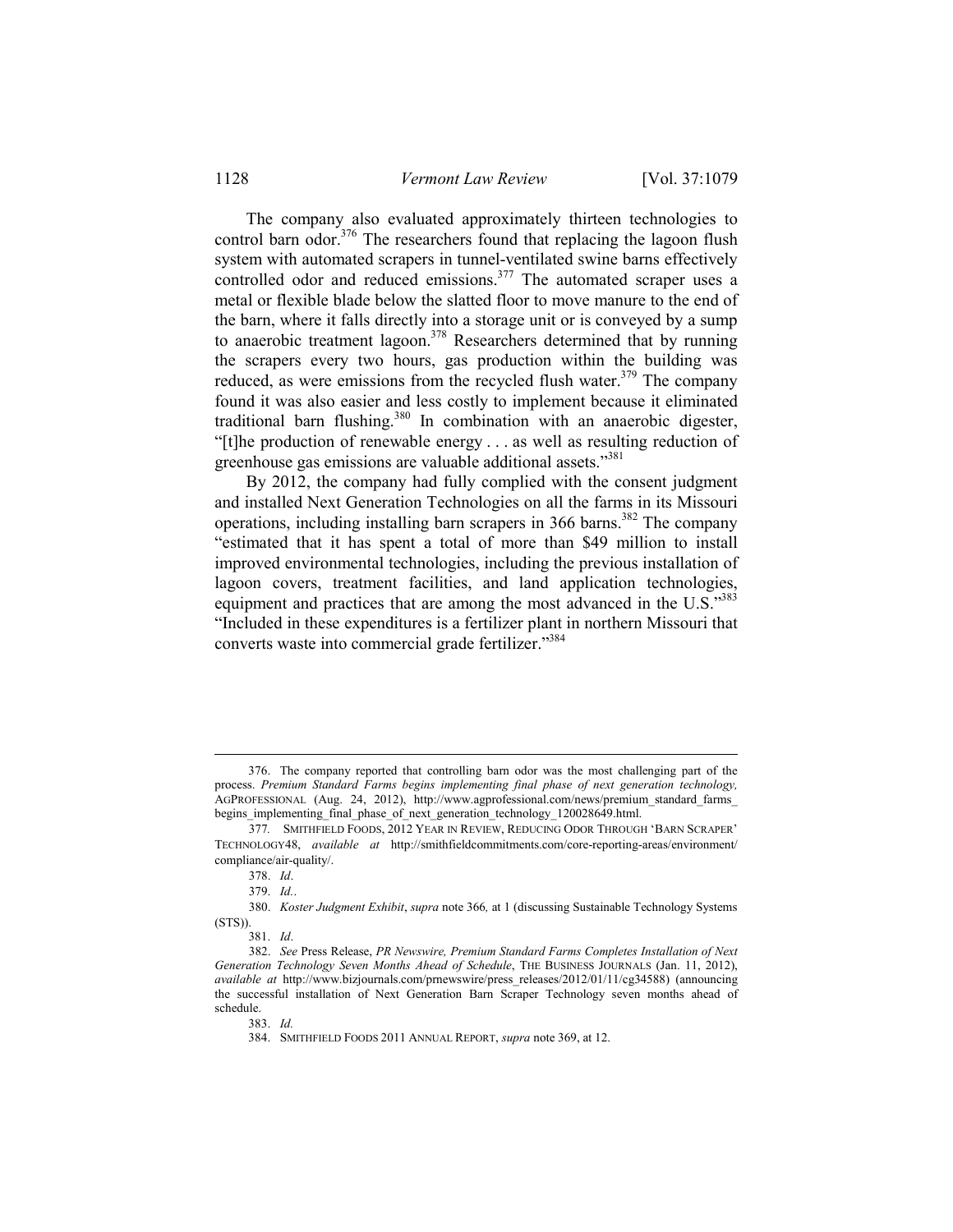### *D. Back to the Land*

 Each of the approaches discussed above involve an "end-of-pipe" solution, i.e., the use of advanced technologies to manage, treat and dispose of the large volumes of waste generated at a typical swine CAFO. The technologies are designed to mitigate the negative impacts that flow from the concentration of large volumes of waste and require significant expenditures of capital and labor to implement. These technologies should be adopted on a large scale to make the current system sustainable in environmental and public health terms. These technologies will also force changes to the legal and economic structure of the industrial system of producing animals for food.<sup>385</sup> These changes will certainly include an increase in the cost that consumers pay for pork products, but may also include changes to the contract terms between processing companies and their growers. For example, a company that owns a patent for a particular technology may want to mandate that its growers use that technology and modify the contract to include a licensing agreement. If the technology results in the creation of a commercially valuable product or generates marketable carbon credits, the contract may be modified to specify which entity owns the product or credits. This added complexity in contractual relationships could result in more company-owned farms and fewer production contracts for family-owned farms. Regardless of the ways in which the system evolves, however, it is likely that the expanded use of advanced treatment technologies will result in more industry consolidation and larger CAFOs to achieve improved economies of scale. And while the environmental and public health impacts may be reduced, the economic and social impacts in rural communities may be increased, resulting in an industry that is even less sustainable over time.

 It is therefore encouraging that another model is emerging, one that is grounded in the modern food "movement" and represents a return to more traditional methods of hog production that dominated the country well into the  $20<sup>th</sup>$  century. More and more farmers are now raising hogs outdoors, on pasture, or in deep-bedded hoop-houses.<sup>386</sup> These methods are particularly attractive to small-scale independent hog producers and limited resource

 <sup>385. &</sup>quot;[T]he costs of hog production include the external (pollution) costs, and as long as those costs are being imposed involuntarily on people, communities and businesses outside the farm operation, there will be contingent liabilities (risks) facing the industry. It is only when those costs are substantially eliminated or are internalized that the industry will escape the risk of regulatory change designed to capture the costs." *Whisnant Memo*, *supra* note 319, at 11.

 <sup>386.</sup> Christopher W. Bordeaux, Optimizing Nutrient Management and Vegetative Ground Cover on Pastured-Pig Operations 1, 1 (October 28, 2010) (unpublished M.S. thesis, North Carolina State University), *available at* http://repository.lib.ncsu.edu/ir/bitstream/1840.16/6532/1/etd.pdf.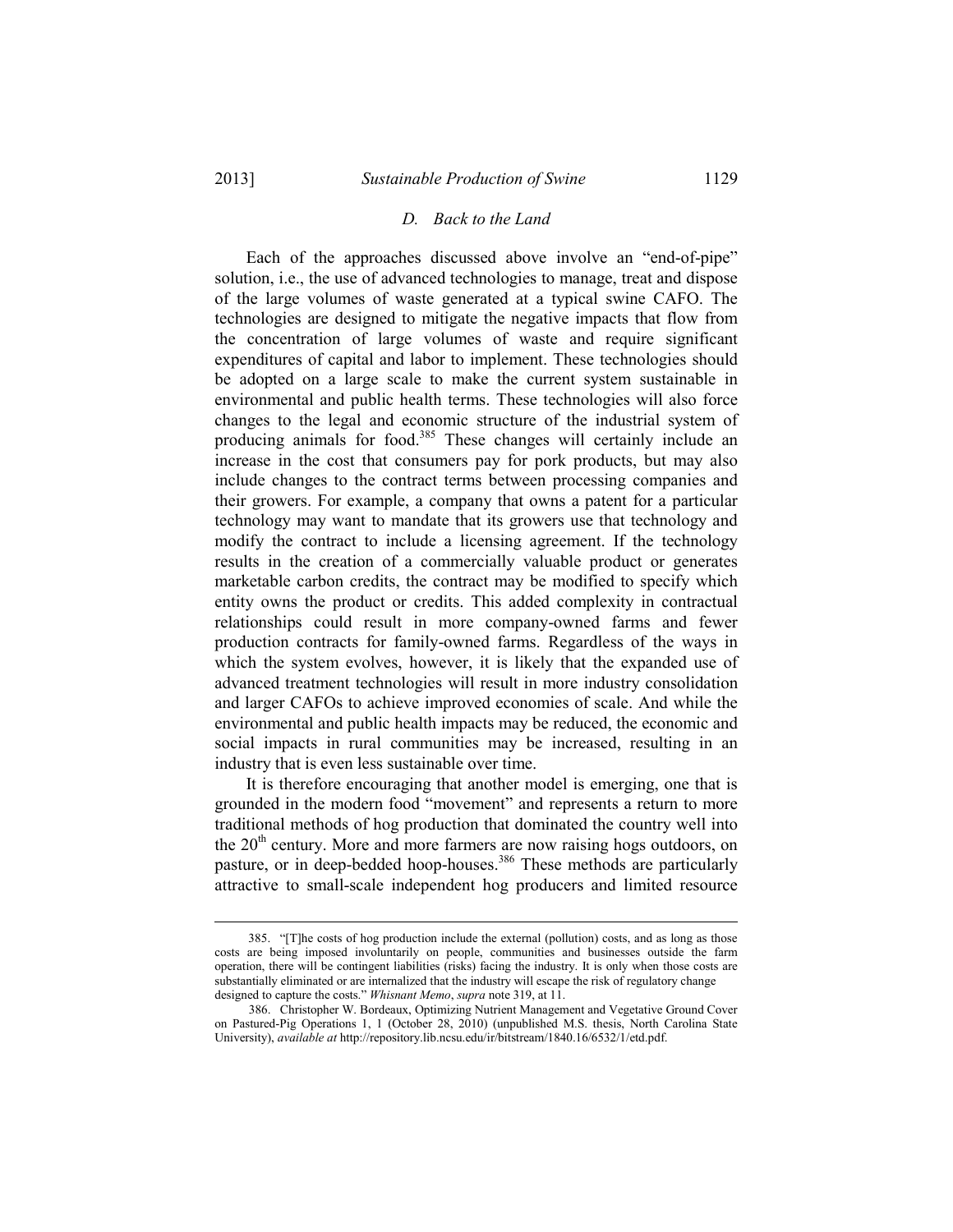farmers because of the lower start-up costs—including lower capital needs for buildings and equipment—lower energy costs, water requirements, and greater independence.<sup>387</sup> In addition, "the market sale price per pound is typically 40 to 60% higher than conventionally raised hogs."<sup>388</sup> A number of research efforts are underway to measure the results of pasture-based production in terms of meat yield, animal health, cost of production, and environmental impact.

 "Pasture-raised pigs (PRP) is . . . defined as raising pigs outdoors on pasture" with the use of portable housing and electric fencing to rotate among pasture sites.<sup>389</sup> PRP systems combine practices to increase animal welfare (such as sufficient space for the pigs to express their natural behaviors, deep bedding for farrowing, and restrictions on the use of antibiotics) and minimize environmental impact (such as maintaining groundcover or removal of nutrients through crop rotation and harvest).<sup>390</sup> Some assert that hogs are among the easiest animals to raise on pasture, as they are natural foragers and browsers and will readily eat grass, legumes, standing crops, or other types of ground cover.<sup>391</sup> Raising pigs on pasture is considered a "go-slow operation," as animals are allowed to mature at their natural pace, unaccelerated by hormones and antibiotics.<sup>392</sup> This method of production is popular in Germay, due to the benefits to animal welfare, low investment costs, and consumer preference.<sup>393</sup> In addition, legislation has imposed nutrient limits on land application of manure in order to minimize harm to the environment, and significant investment and advances have been made in developing and implementing manure treatment technologies. $394$ 

 "Pigs kept outdoors spend more than half their active time foraging" for different foods and nest materials, and to create wallows.<sup>395</sup> The pigs

1

392. ROBINSON, *supra* note 100, at 5.

394. Melse, *supra* note 48, at 5507.

 <sup>387.</sup> *Id.*

 <sup>388.</sup> *Id.* The author also notes that an "economic analysis performed in 1996 suggested that the return on investment in this business, excluding the cost of land, is about 15.5% per litter (Larson et al., 1996)." *Id.* at 5.

 <sup>389.</sup> *Id.* at 1.

 <sup>390.</sup> Ronaldo Vibart, Short Review: Conservation Practices In Pasture-Raised Pork Systems 1, 1 (unpublished, undated manuscript) (on file with author).

 <sup>391.</sup> ANIMAL FEED, GRACELINKS.ORG, http://www.gracelinks.org/260/animal-feed (last visited Apr. 7, 2013). Although pigs will eat a number of plant species, they do require more nutrients than pasture alone can provide, and their diet may be supplemented by a variety of crops such as turnips, kale, sweet potatoes and beets. *Id.* 

 <sup>393.</sup> Michael Quintern & Albert Sundrum, *Ecological Risks of Outdoor Pig Fattening in Organic Farming and Strategies for their Reduction—Results of a Field Experiment in the Centre of Germany*, 117 AGRIC., ECOSYSTEMS & ENV'T 238 (2006).

 <sup>395.</sup> Vibart, *supra* note 390, at 1. Wallows are depressions in the soil, which the pigs create for lounging and cooling, especially in the warmer months. Wallows are often filled with water, and the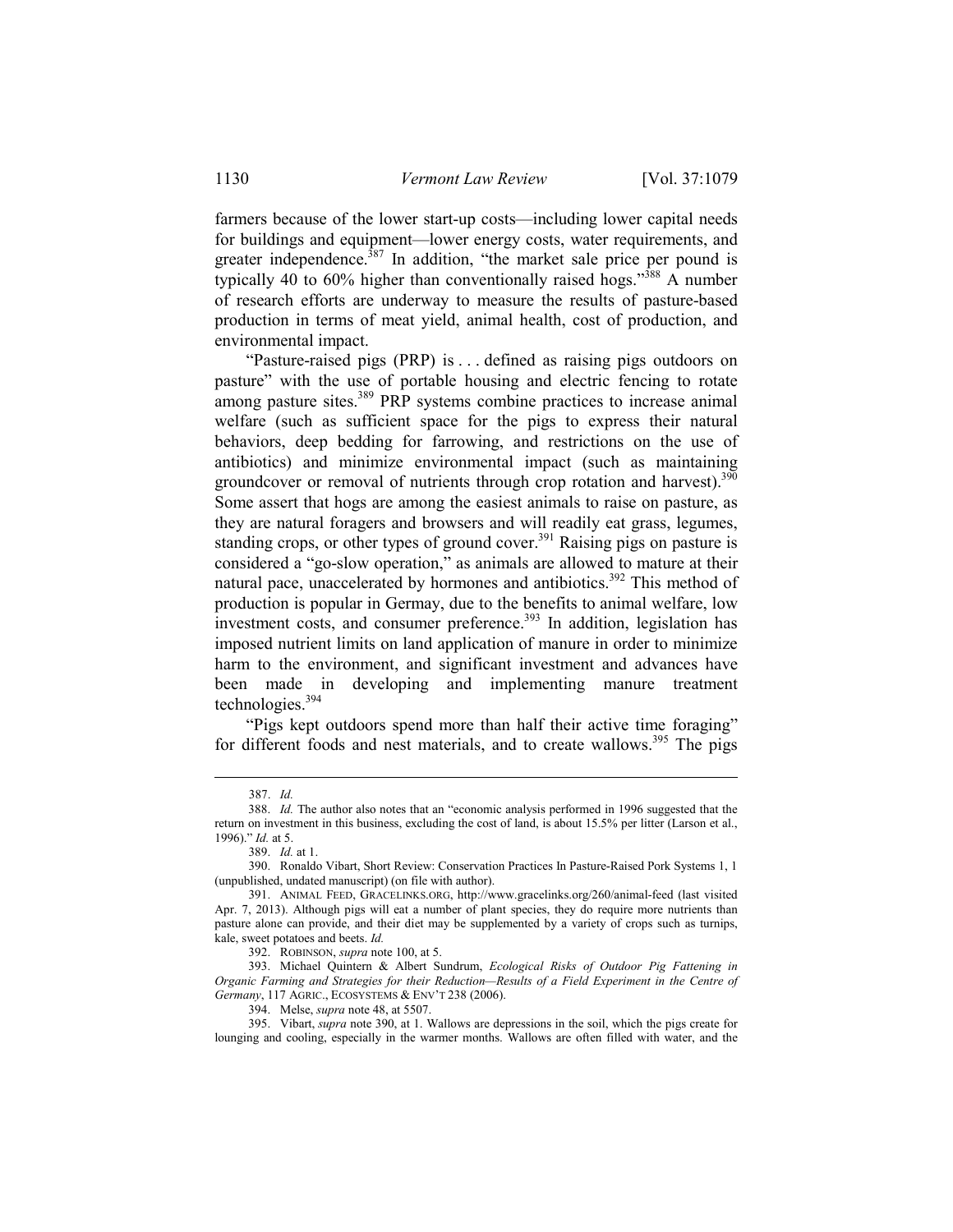enjoy grazing, digging, and rooting, which can "loosen up the soil and improve soil pore volumes similar to tillage."396 The pigs are free to explore their environment and express their natural behaviors, "resulting in less stressed animals than those confined in commercial operations."<sup>397</sup> One health benefit associated with PRP operations is "improved immunity against bacteria as compared to pigs reared in confinement."<sup>398</sup>

 The benefits of outdoor production are largely determined by farm management, and PRP operations can present environmental risks if not adequately managed. Unlike confinement operations, however, most of the environmental impacts of PRP production result from "the natural behavior of hogs"—the rooting and foraging can result in erosion of vegetative ground cover, soil compaction, irregular nutrient distribution, and nutrient losses to ground water and to the atmosphere.<sup>399</sup> When maintained at suitable stocking densities, animals that live and graze on pasture spread their manure across the landscape, where the manure decomposes and returns the nutrients to the soil naturally. The manure emits few greenhouse gases or odors during this natural process of decomposition.<sup>400</sup>

 While there are limited "documented guidelines on how to minimize natural resource degradation in alternative, smaller-scale swine production,"401 an increasing body of research is being developed that offers suggestions for minimizing environmental impacts and making efficient, beneficial use of the nutrients in the manure. In general, the environmental impacts associated with PRP production "varies with animal class, physiological stage and concentration, genetics and diet, vegetative ground cover, climate, soil texture, drainage and topography, and nutrient removal

pigs will lie in them and coat themselves with mud to protect their skin from sunburn. Deborah Barconnier, *Wallowing in Mud is More Than Just Temperature Control*, PHYSORG.COM (May 2, 2011), http://www.phys.org/news/2011-05-wallowing-mud-temperature.html.

 <sup>396.</sup> Bordeaux, *supra* note 386, at 6.

 <sup>397.</sup> *Id.* 

 <sup>398.</sup> *Id.*

 <sup>399.</sup> SILVANA PIETROSEMOLI ET AL., CONSERVATION PRACTICES IN OUTDOOR HOG PRODUCTION SYSTEMS: FINDINGS AND RECOMMENDATIONS FROM THE CENTER FOR ENVIRONMENTAL FARMING SYSTEMS 2 (2012); Quintern & Sundrum, *supra* note 393, at 238–39 (internal citations omitted); *see also* Vibart, *supra* note 390, at 4 (explaining that pigs have distinct exploratory patterns); ROBINSON, *supra* note 100, at 51 (referencing a study conducted at the University of Texas that showed that properly run, pasture-based hog farms produce very little odor, in sharp contrast with confinement operations).

 <sup>400.</sup> Similarly, animals housed in deep-bedding operations, in which manure packs are composted, emit much fewer greenhouse gases than manure kept in pits for anaerobic digestion. THICKE, *supra* note 5, at 43.

 <sup>401.</sup> Vibart, *supra* note 390, at 2.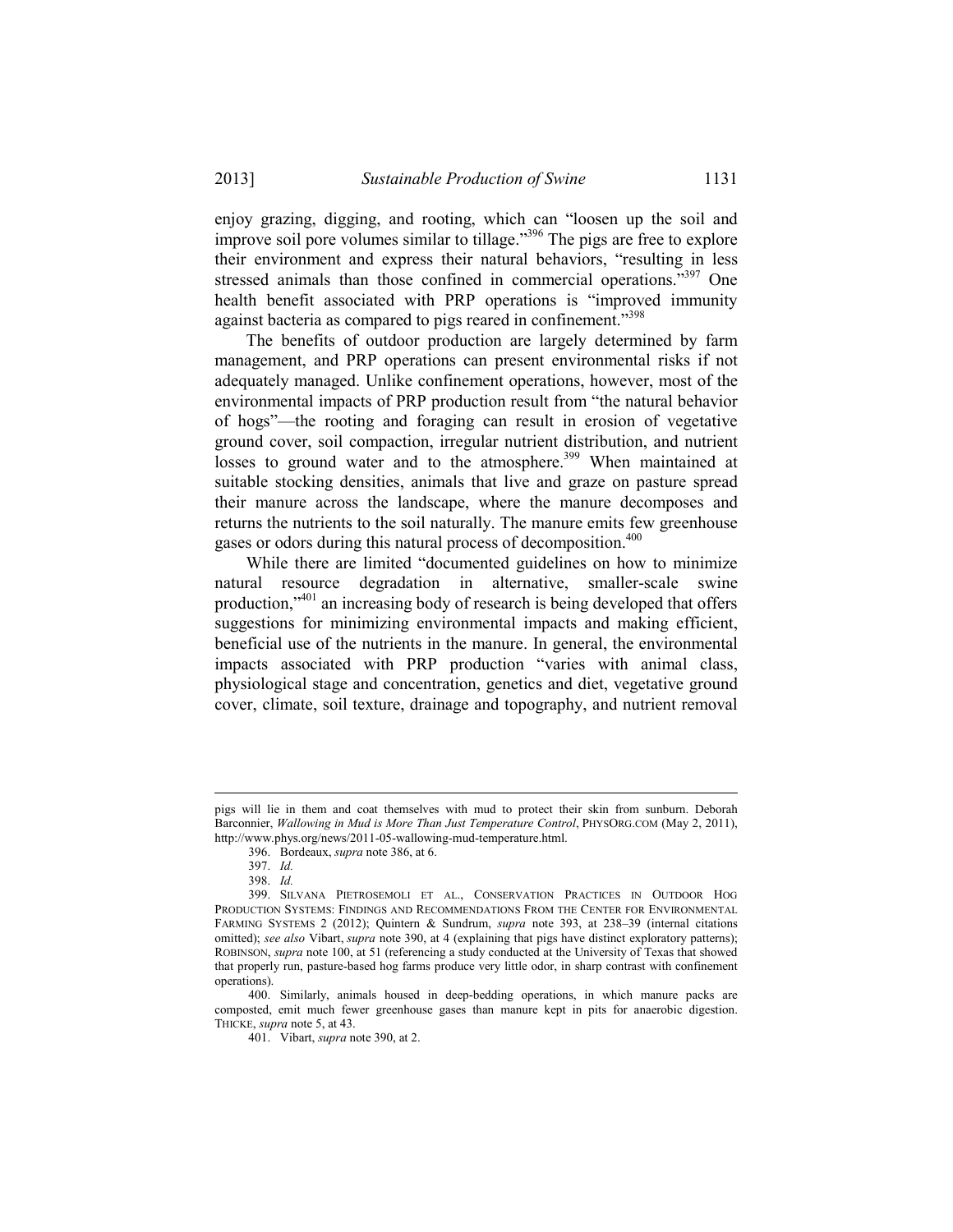and crop rotation."402 Among these factors, scientists have determined that the maintenance of groundcover is the most critical challenge. $403$ 

> Vegetative ground cover reduces erosion by increasing infiltration, trapping sediments, stabilizing the soil, and reducing the effects of intense rainfall. Ground cover ensures that nutrients from swine waste are held within the plants and soil, and are kept from leaching or flowing to surface waters. Vegetative ground cover also influences animal welfare by altering the temperature near the soil surface and improving animal comfort; this means animals have fewer joint problems, sows demonstrate better reproductive performance and, indirectly, soil fauna habitat is preserved.404

 Research suggests that pigs have a strong preference for legumes such as white clover and alfalfa, as compared with tall fescue and buffalo grass.<sup>405</sup> Thus, there may be a trade-off between forages with greater ground cover potential and those with a higher nutrient content.<sup>406</sup> At one demonstration farm, a rich combination of fescue, crabgrass, ryegrass, dallisgrass, orchardgrass, and clover, with other perennials and annuals mixed in, ensured that forage grew year round and resulted in improved groundcover.407 Another consideration is that the length of time the animals spend on the pasture affects the establishment and maintenance of groundcover.<sup>408</sup> Weekly rotation of paddocks used for grazing, and frequent relocation of shade, feeding and watering installations also benefit the maintenance of groundcover.<sup>409</sup> "[A] more intense infrastructure rotation schedule may be effective in nutrient distribution" and maintenance of  $q$ roundcover. $410$ 

 Perhaps the most important aspect, however, is the maintenance of stocking rates appropriate to the soil type and the ability of crops to remove nutrients.<sup>411</sup> As with conventional production systems, otherwise valuable

 <sup>402.</sup> *Id.* at 1.

 <sup>403.</sup> *Id.* at 3; ROBINSON, *supra* note 100, at 11.

 <sup>404.</sup> PIETROSEMOLI, *supra* note 399.

 <sup>405.</sup> Vibart, *supra* note 390, at 6.

 <sup>406.</sup> *Id*. at 8.

 <sup>407.</sup> PIETROSEMOLI, *supra* note 399, at 36.

 <sup>408.</sup> Vibart, *supra* note 390, at 4.

 <sup>409.</sup> Quintern & Sundrum, *supra* note 393, at 249.

 <sup>410.</sup> Bordeaux, *supra* note 386, at 50. *See also id.* at 17–18 (stating that "[i]mplementation of a rotational shade, water, and feed infrastructure scheme . . . may . . . lead[] to better distribution of nutrients . . . .").

 <sup>411.</sup> Quintern & Sundrum, *supra* note 393, at 239.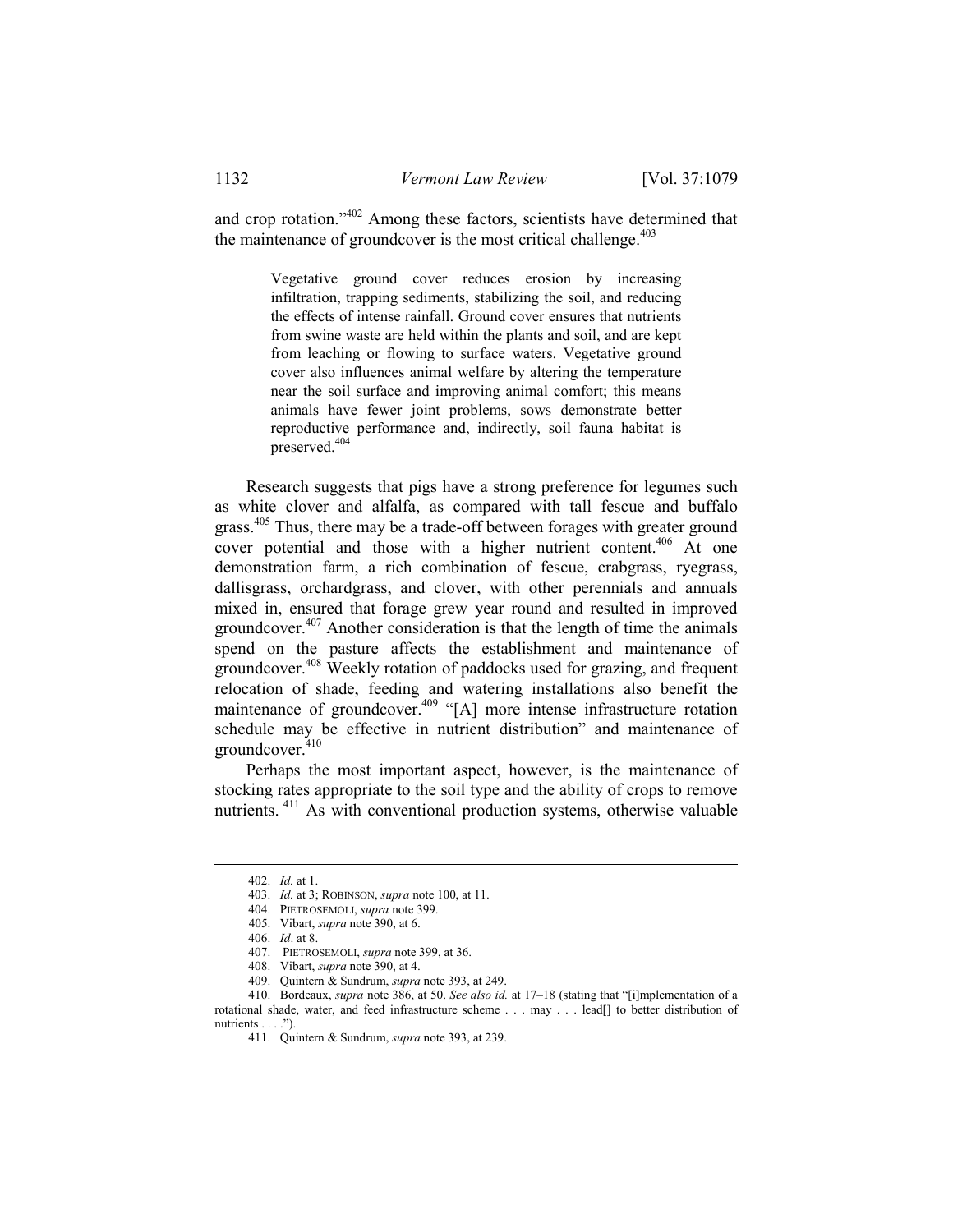manure may become a pollutant in livestock-dense situations.<sup>412</sup> Studies have shown that stocking densities of 10-15 sows and piglets per acre are suitable "for maintaining adequate ground cover in rotationally-managed, irrigated, well-established pastures."413 For wean-to-finish operations, stocking densities should be kept to 15-30 hogs per acre per cycle, depending on the groundcover established.<sup>414</sup>

 In addition to maintaining groundcover and stocking densities, other sound management practices for outdoor hog production include allowing periods of time for the land to rest between herds—including growing and removing an annual crop between production cycles, integrating hog production with crop production and using rotational grazing to facilitate nutrient uptake, providing hay or other silage to hogs when they enter new pastures, rotating an annual crop into the pasture after two production cycles of animal feeding composting hog manure, and using deep-bedded, portable houses.<sup>415</sup> Additional research is needed to refine management practices for improved groundcover and improved nutrient removal. "Future research should focus on evaluating an integrated approach to minimizing the environmental impacts of outdoor hog production systems, with a particular emphasis on best nutrient management practices to be implemented in grass and legume mixtures."416

## *E. Hoop-houses and Deep Bedding*

 Hoop houses are another low-cost alternative to conventional slattedfloor barns, one that combines indoor production with improved environmental performance and animal welfare. Sweden transitioned to this method of production after the government enacted strict animal welfare protections $417$  and banned the sub-therapeutic use of antibiotics in livestock production methods.<sup>418</sup> These new methods seem to work well on diversified, mid-sized farms.<sup>419</sup>

 <sup>412.</sup> Vibart, *supra* note 390, at 9.

 <sup>413.</sup> *Id.* at 8.

 <sup>414.</sup> PIETROSEMOLI, *supra* note 399, at 5–6; *see also* Howell N. Wheaton & John C. Rea, *Forages for Swine,* UNIV. OF MO. EXTENSION (Oct. 1993), *available at* http://extension.missouri.edu/publications/DisplayPub.aspx?P=G2360 (describing ideal foraging conditions and acreage for sows in pastures).

 <sup>415.</sup> *See, e.g.,* PIETROSEMOLI, *supra* note 399, at 7, 9, 11, 14–15 (describing a number of best practices for hog production).

 <sup>416.</sup> *Id.* at 54.

 <sup>417.</sup> These included a prohibition on farrowing crates. Mark S. Honeyman, *Västgötmodellen: Sweden's Sustainable Alternative for Swine Production*, 10 AM. J. ALT. AGRIC. 129, 129–130 (1995).

 <sup>418.</sup> *Id*. at 129.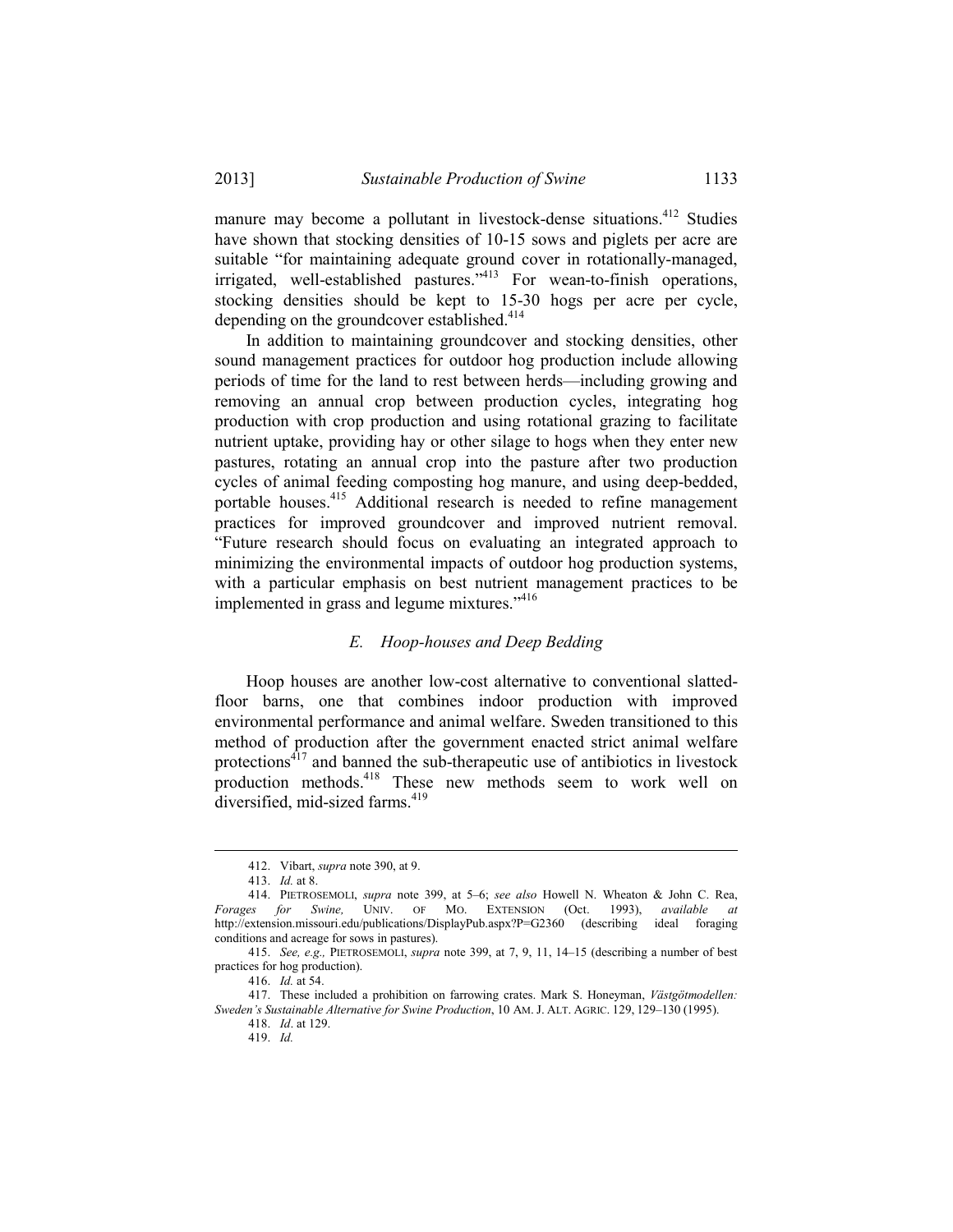Hoop houses are partially enclosed structures within the production area that are filled with deep bedding.<sup> $420$ </sup> High quality straw is an important part of the hoop house system, and new straw is added frequently.<sup>421</sup> Manure is removed regularly and composted<sup>422</sup> or spread on land.<sup>423</sup> In these structures, pigs are allowed to express natural behaviors such as rooting and lounging, and during farrowing, animals are only confined for short periods of time.<sup>424</sup> Scientists report low piglet mortality and rapid growth with this production system, and overall productivity is reported to be comparable to that of conventional industrialized systems.<sup>425</sup> As with other types of animal production systems, management is an important factor in successful production with hoop houses. $426$ 

 In sum, animal agriculture is a fundamental aspect of sustainable agriculture, contributing to the creation of jobs and economic activity in rural areas.427 But to be truly sustainable—enhancing profit and improving the area's environmental and socioeconomic conditions<sup>428</sup>—improved methods of livestock production are essential.

### *F. Economics of PRP Production*

 As discussed above, economic considerations are paramount when evaluating the sustainability of livestock production. Although hogs raised in a natural environment will forage widely, enjoying a variety of grains, legumes and grasses, when raised in confinement, their diet consists mainly

 <sup>420.</sup> *Id.* at 130.

 <sup>421.</sup> *Id.* at 130–31. Other materials, such as baled cornstalks, grass hay, ground corn cobs, even baled newsprint, also may be used. Katherine E. Buckley, *Composting Hog Manure—Is it Right for Your Farm?,* AGRIC. AND AGRI-FOOD CANADA SWINE SEMINAR 3 (January 29–30, 2003), *available at* www.gov.mb.ca/agriculture/livestock/pork/pdf/bab17s04.pdf (discussing the use of bedding in hoop houses).

 <sup>422.</sup> Buckley, *supra* note 421, at 3, 4–5 ("Composting is the aerobic (oxygen requiring) decomposition of manure or other organic materials in the thermophilic temperature range of 104–149 degrees F…. The composted material is odourless, fine-textured, and low-moisture and can be used for non-agricultural and agricultural purposes with little odour or fly breeding potential. … The process increases the value of raw manures by destroying pathogens and weed seeds…."). Scientists in Illinois have documented no difference in yields in corn and soybeans grown on soils amended with compost when compared with crops grown with inorganic commercial fertilizers. Paul Walker, *Waste (Manure) Processing and Handling: Composting*, ENGORMIX (May 28, 2009), *available at* http://en. engormix.com/MA-pig-industry/news/p0.htm.

 <sup>423.</sup> PEW COMM'N INDUS. FARM ANIMAL PROD., PEW CHARITABLE TRUSTS, PUTTING MEAT ON THE TABLE: INDUSTRIAL FARM ANIMAL PRODUCTION IN AMERICA 23 (2008); *see also* AD HOC COMM., *supra* note 21, at 40 (2003) (discussing the uses of pig manure to spread on land).

 <sup>424.</sup> Bordeaux, *supra* note 386, at 4.

 <sup>425.</sup> Honeyman, *supra* note 417, at 131.

 <sup>426.</sup> *Id.* at 132.

 <sup>427.</sup> *Id.* at 129.

 <sup>428.</sup> *Id.*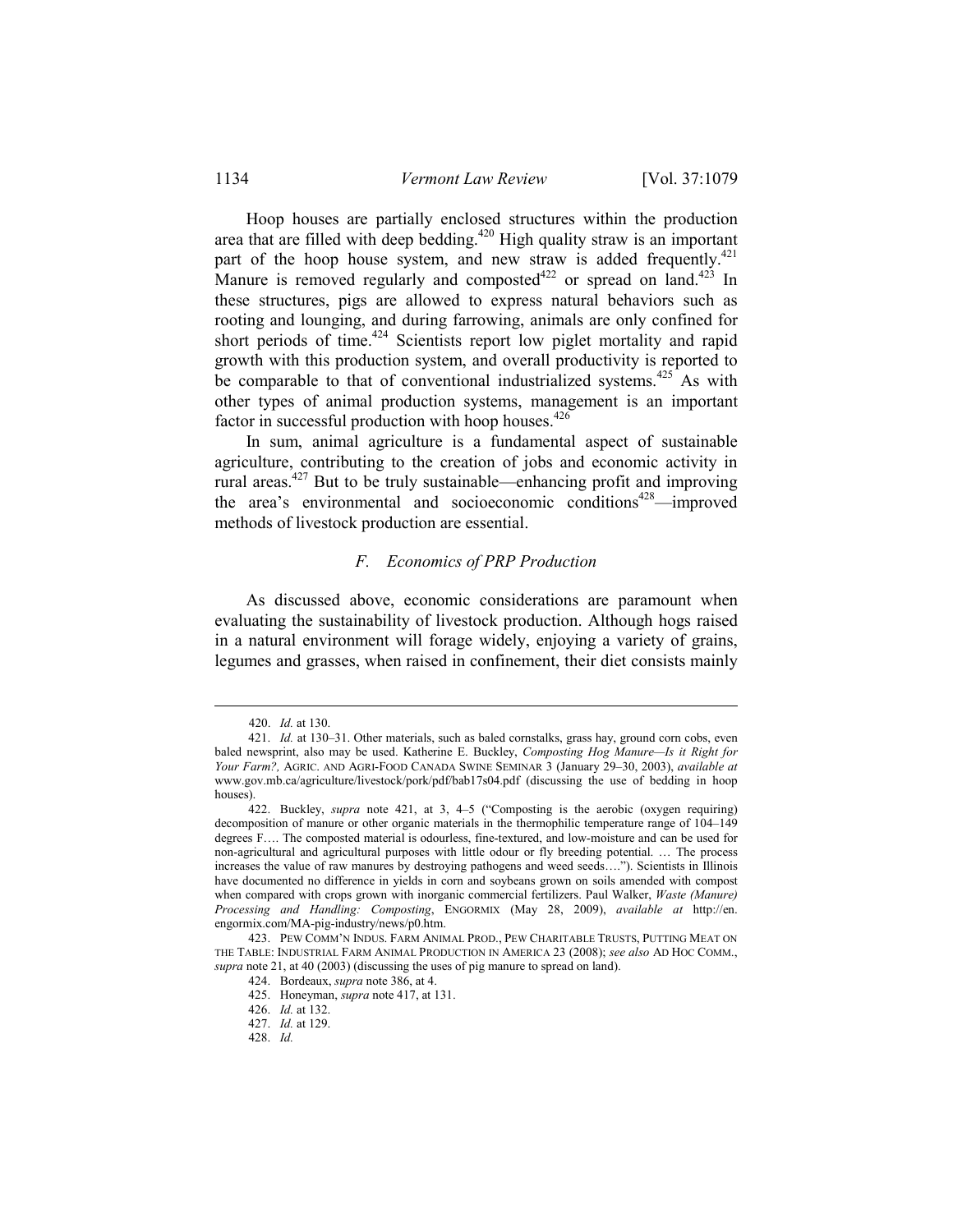of soy and corn.429 CAFO owners and operators feed soy and corn to their animals because it is cheap—thanks to government subsidies—and because it fattens the animals.<sup>430</sup> But the feed, which also includes unwholesome products such as meat from other animals, manure, plastics, garbage and antibiotics, as well as pesticide residues and genetically-engineered grains, is not healthy for the animals; in fact, it impairs their health. $^{431}$  Corporations pass on the low prices to consumers, but they "are also passing on a host of medical, economic and environmental threats, which we pay for with our health, our taxes and our quality of life. $1432$  Indeed, a new method of accounting is needed to adequately measure the true costs of industrial methods of hog production.

 CAFO proponents often dismiss such concerns, brashly asserting that it "smells like money"<sup>433</sup> and touting the supposed economic benefits to the communities in which CAFOs proliferate. In truth, however, consolidating hog production has serious economic repercussions. "For every \$5 million in investment, between 40 and 45 new jobs are created; but each new hog CAFO puts an estimated 126 independent hog farmers out of business, resulting in a net loss of jobs." $434 \text{ °C}$  One full-time person can provide the routine daily labor required by 4000 to 5000 nursery pigs or growing hogs."435 Moreover, "hog factories buy most of their supplies from within the company, bypassing local suppliers and further undermining the local economy."436

 Hog CAFOs also enjoy contractual arrangements with slaughtering and processing facilities that ensure access and sale to processing facilities at a secure price.<sup>437</sup> As the National Academy of Sciences' Research Council noted, the market for pigs in the United States comprises "a mix of spot markets, contracts, and processor ownership."<sup>438</sup> But according to the USDA, only 14.1% of hog sales to slaughterhouses and processors were conducted through spot market transactions; the remaining 85.9% were conducted either through marketing contracts or were packer-owned.<sup>439</sup> As many have explained, the slaughterhouses find it easier to work under

<u>.</u>

436. ROBINSON, *supra* note 100, at 49 (citing GEORGE BOODY & MARA KRINKE, THE

MULTIPLE BENEFITS OF AGRICULTURE: AN ECONOMIC, ENVIRONMENTAL & SOCIAL ANALYSIS (2001)). 437. AD HOC COMM., *supra* note 21, at 29.

 438. A spot market refers to a sale in which prices are negotiated within 24 hours of the delivery of pigs to market. *Id.* 

439. *Id.*

 <sup>429.</sup> ANIMAL FEED, *supra* note 391, at 1.

 <sup>430.</sup> *Id.*

 <sup>431.</sup> *Id.*

 <sup>432.</sup> *Id.* at 3.

 <sup>433.</sup> Stith, Warrick & Sill, *supra* note 193.

 <sup>434.</sup> ROBINSON, *supra* note 100, at 49.

 <sup>435.</sup> AD HOC COMM., *supra* note 21, at 37.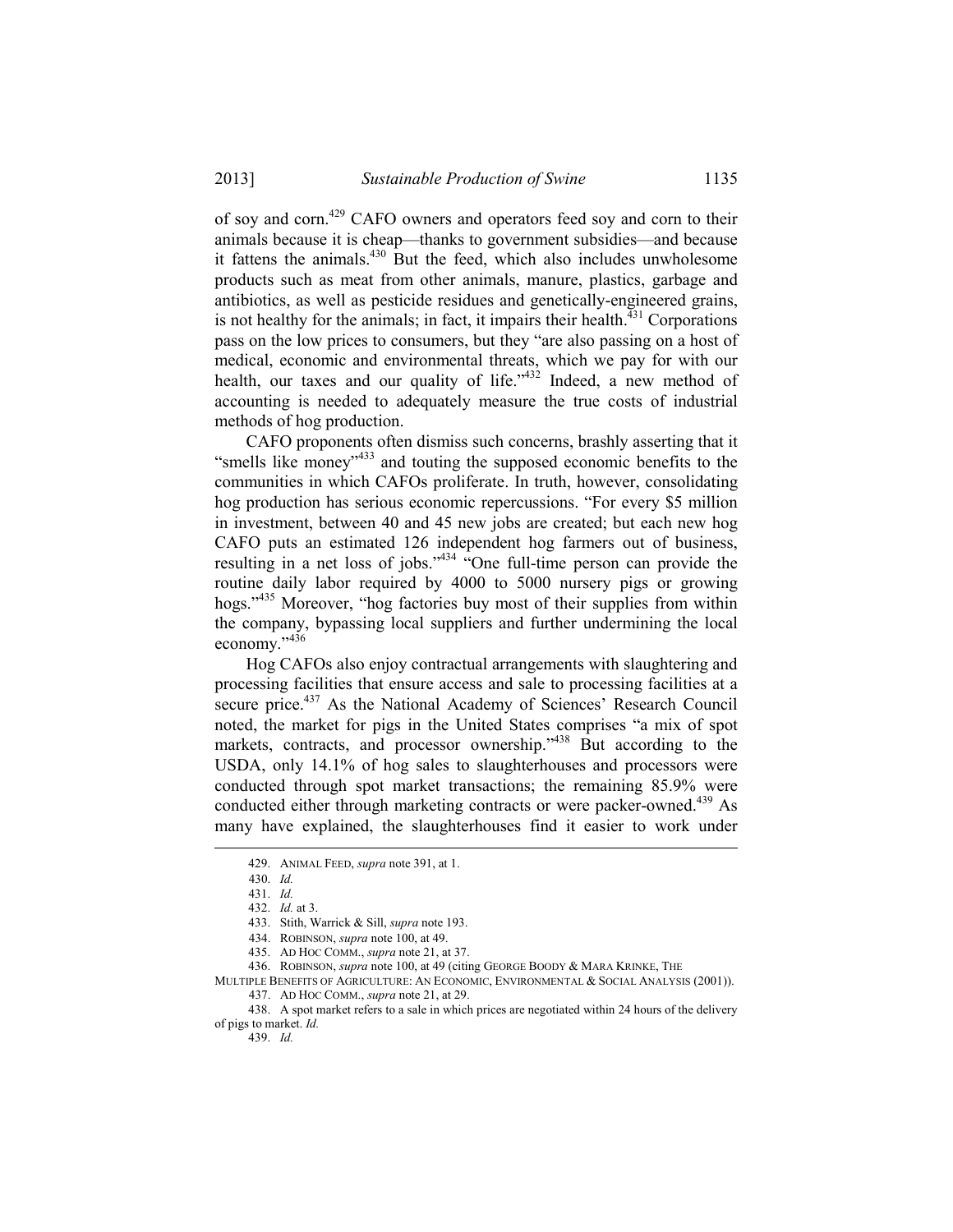contract with large growers, because they can more easily control for uniform growing conditions<sup>440</sup> (size of market animal and timing of production) and only have to pick up one large lot of finished hogs rather than meeting their production needs with multiple stops at smaller farms.<sup>441</sup> By these metrics, it is easy to understand how an industry that produces record profits for its leading companies impoverishes the communities it calls home.

 In contrast, using more traditional methods to raise hogs benefits both the farmer and the community. "Research in Iowa and North Dakota has found that on a per-hog basis the profitability of raising hogs in pasturebased systems or in deep-bedded hoop houses—two alternatives to CAFOs—is about the same as raising hogs in CAFOs."442 Indeed, as Starmer and Wise demonstrated,<sup>443</sup> operating costs for CAFOs would increase by 2.4–10.7% if they were forced to account for the environmental damage caused by their operations and implement improved waste management techniques.444 If feed subsidies were eliminated, operating costs would increase by 17.4–25.7%, completely eliminating the unfair, and unsustainable, competitive advantage swine CAFOs currently enjoy over more diversified, humane and sustainable methods of production.<sup>445</sup> Raising pigs on pasture is beneficial to the animals and the consumer. A 1965 study documented that pigs raised indoors on concrete floors showed signs of lameness, and the meat was of lower quality and flavor. 446 Other studies have shown that pasture-raised pork has a higher nutritional value, including more vitamin E and more omega-3 fatty acids.<sup>447</sup> It is no wonder pasture-raised pork commands a higher price in the marketplace. The

 <sup>440.</sup> Indeed, large production companies like Smithfield Foods tightly control the genetics of their animals to promote uniformity of the finished product. *See* Press Release, Smithfield Foods, Inc, Smithfield Foods, Inc. Announces the Expansion of its Genetics Development Program, (Feb. 28, 2000), *available at* http://files.shareholder.com/downloads/SFD/0x0x176049/a481852b-a7df-49e6-820f-7d430b1b513b/SFD\_News\_2000\_2\_28\_General.pdf (stating that Smithfield tightly controls the genetics of their animals to promote uniformity of the finished product).

 <sup>441.</sup> *See* THICKE, supra note 5, at 25–26.

 <sup>442.</sup> *Id.* at 25–26 (citing Ben Larson et al., *Economics of Finishing Pigs in Hoop Structures and Confinement: A Summer Group*, IOWA STATE UNIV., http://www.ipic.iastate.edu/reports/02swinereports/ asl-1818.pdf (last visited Jan. 25, 2012); D.G. Landblom et al., *An Economic Analysis of Swine Rearing Systems for North Dakota*, DICK. RESEARCH CTR., http://www.ag.ndsu.edu/archive/dickinso/ research/2000/swine00c.htm (2001)).

 <sup>443.</sup> ELANOR STARMER & TIMOTHY A. WISE, LIVING HIGH ON THE HOG: FACTORY FARMS, FEDERAL POLICY, AND THE STRUCTURAL TRANSFORMATION OF SWINE PRODUCTION 3 (2007).

 <sup>444.</sup> *Id.*

 <sup>445.</sup> *Id.* 

 <sup>446.</sup> ROBINSON, *supra* note 100, at 50 (discussing results of a study comparing pasture raised pigs with those raise on concrete floors).

 <sup>447.</sup> *Id.* at 51; Iwao Koizumi et al., *Studies on the Fatty Acid Composition of Intramuscular Lipids of Cattle, Pigs and Birds*, 37 J. NUTR. SCI. VITAMINOLOGY 545 (1991).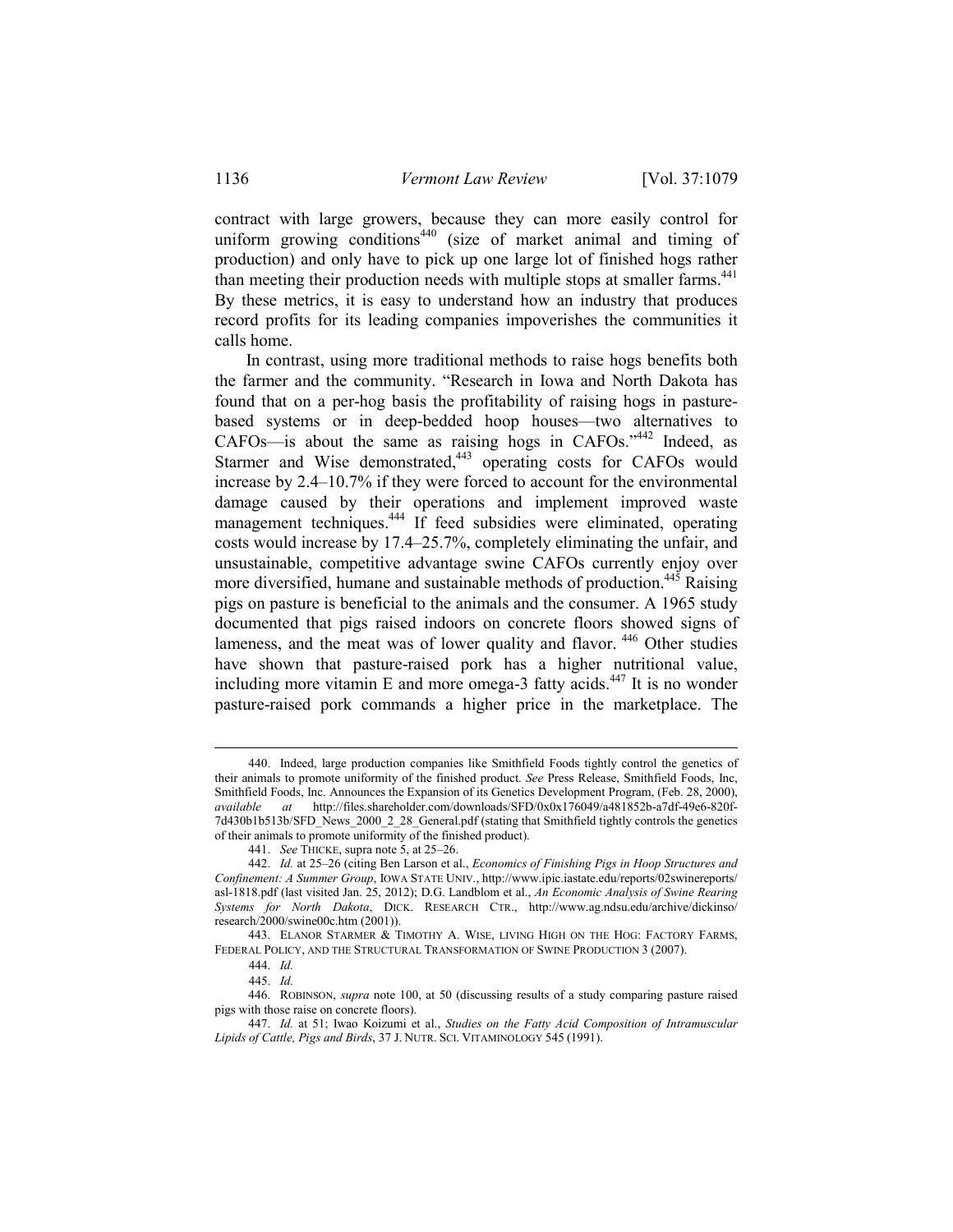savings in feed costs, plus improved animal health and firmer, more nutritious meat, "favors the use of pasture where possible."<sup>448</sup>

#### VII. WHAT IS NEEDED TO FACILITATE MORE SUSTAINABLE PRODUCTION?

 When managed properly, the current system of production and waste management is reliable in terms of avoiding direct discharges to surface waters and reducing runoff from land application of waste. However, the design is dependent on the overuse of antibiotics, intensifies odor, encourages emissions of ammonia and methane, and concentrates waste in a way that overwhelms the environment's capacity to assimilate it. In addition, these costs are transferred to the communities in which the CAFOs are located and, increasingly, to the rest of society. Some are more emphatic, asserting that "[t]hrough its emphasis on high production, the industrial model has degraded soil and water, reduced the biodiversity that is a key element to food security, increased our dependence on imported oil, and driven more and more acres into the hands of fewer and fewer 'farmers,' crippling rural communities."<sup>449</sup> To facilitate more sustainable production of hogs—whether in CAFOs or on small pastured lots—many aspects of the industry, regulatory policy, and governance must be reformed. Some of these reforms are briefly addressed below.

## *A. USDA Reforms*

 At the CAFO level, the primary need is to replace the thousands of open-air waste lagoons with advanced technologies. At least one state, North Carolina, has banned new and expanding hog operations from using the lagoon and sprayfield system for waste management,  $450$  a move that could lead to increased competition for contract growers.<sup>451</sup> Fortunately, there are many viable waste management technologies from which to choose. It isn't necessary to settle on one technology for all categories of operations; rather, individual growers and companies can select the

 <sup>448.</sup> ROBINSON, *supra* note 100, at 50; *see also Agricultural and Resource Economics,* N.C. STATE UNIV. AGRIC. AND RES. ECON., *available at* http://www.ag-econ.ncsu.edu/extension/ outdoor\_hogs.html (last visited Jan. 29, 2013) (providing access to an on-line tool for those deciding whether to raise hogs on pasture, including evaluations of economic performance and management decisions); SYLVANA PIETROSEMOLI, ET AL., CONSERVATION PRACTICES IN OUTDOOR HOG PRODUCTION SYSTEMS: FINDINGS AND RECOMMENDATIONS FROM THE CENTER FOR ENVIRONMENTAL FARMING SYSTEMS (2012), 3, available at http://www.cefs.ncsu.edu/publications/ conservation\_practices\_2012.pdf.

 <sup>449.</sup> RICHARD EARLES, SUSTAINABLE AGRICULTURE: AN INTRODUCTION 1–2 (2005), *available at* https://attra.ncat.org/attra-pub/summaries/summary.php?pub=294.

 <sup>450.</sup> H.R. 1678-79, 2007 Gen. Assemb., Reg. Sess. (N.C. 2007).

 <sup>451.</sup> SMITHFIELD FOODS 2011 ANNUAL REPORT, *supra* note 369, at 17.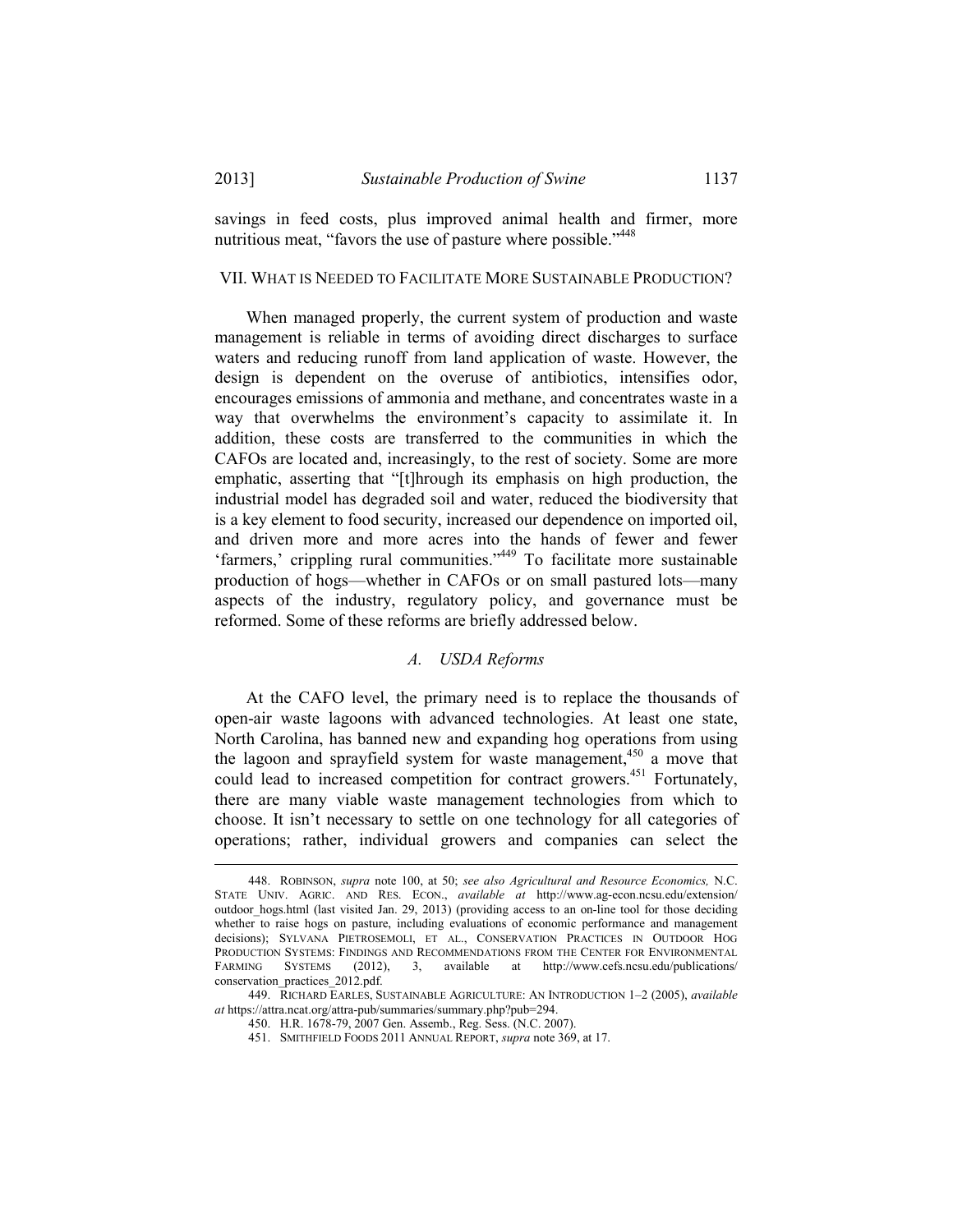technology best suited to the climate and land-use needs in which their operation is located. To aid companies and independent producers with this transition, existing USDA programs could be modified to provide costshare and technical assistance.<sup>452</sup> Another option is to provide payments for the provision of ecosystem services, as NRCS did through two Conservation Innovation Grants in conjunction with the Florida Ranchlands Environmental Services Project.<sup>453</sup> In the interim, there is no reason to delay the implementation of management practices, such as the immediate incorporation of manure into soil, to reduce concerns about odor, runoff, and emission of greenhouse gases.<sup>454</sup>

### *B. Rebuilding Infrastructure for Small-Scale Production*

 A critical piece of the puzzle is restoring the infrastructure for smallscale production, including systems for aggregating, processing, and distributing the animals and products from small-scale producers. As farms consolidated production, so too did the systems that move animals and products to market. Much of that infrastructure is now geared to the national and international levels, making it inefficient—and unavailable for use at the local or even regional scale.<sup>455</sup> For example, twelve plants account for the slaughter of the majority of hogs in the United States, and most of these are owned by a small number of companies that are vertically integrated, i.e., they also serve as the retailer and own the brand labels under which the finished products are marketed.<sup>456</sup> As a result of market consolidation, retail, food-service, and institutional buyers source very little food from smaller-scale producers.<sup>457</sup>

 <sup>452.</sup> This could also be done for conversion to pasture-raised systems, although most BMPs for pasture-based livestock production currently are directed toward grazing ruminants and not grazing pigs. Vibart, *supra* note 390, at 3.

 <sup>453.</sup> *See* THE FLA. RANCHLANDS ENVT'L SERVS. PROJECT, http://www.fresp.org/ (last visited March 4, 2013) (discussing payment plan for pollution reduction by ranchers).

 <sup>454.</sup> AD HOC COMM., *supra* note 21, at 171.

 <sup>455.</sup> Food today travels an average of 1,500 miles from farm to table and changes hands more than a dozen times, "moving along a food supply chain that links producers, packers, shippers, food manufacturers, wholesale distributors, food retailers, and consumers." ALLISON S. PERRETT, THE INFRASTRUCTURE OF FOOD PROCUREMENT AND DISTRIBUTION: IMPLICATIONS FOR FARMERS IN WESTERN NORTH CAROLINA 2 (2007), *available at* http://www.asapconnections.org/special/research/ Reports/Infrastructure%20of%20Distribution%20Final.pdf.

 <sup>456.</sup> *See* RACHEL J. JOHNSON, ET AL., ECONOMIC RESEARCH SERVICES/U.S. DEPARTMENT OF AGRICULTURE SLAUGHTER AND PROCESSING OPTIONS AND ISSUES FOR LOCALLY SOURCED MEAT 10– 11 (2012), *available at* http://www.ers.usda.gov/media/820188/ldpm216-01.pdf (discussing small scale slaughtering and processing).

 <sup>457.</sup> *See,* JENNIFER CURTIS, FROM FARM TO FORK: A GUIDE TO BUILDING NORTH CAROLINA'S SUSTAINABLE LOCAL FOOD ECONOMY 42–43 (2010), *available at* http://www.cefs.ncsu.edu/resources/ stateactionguide2010.pdf.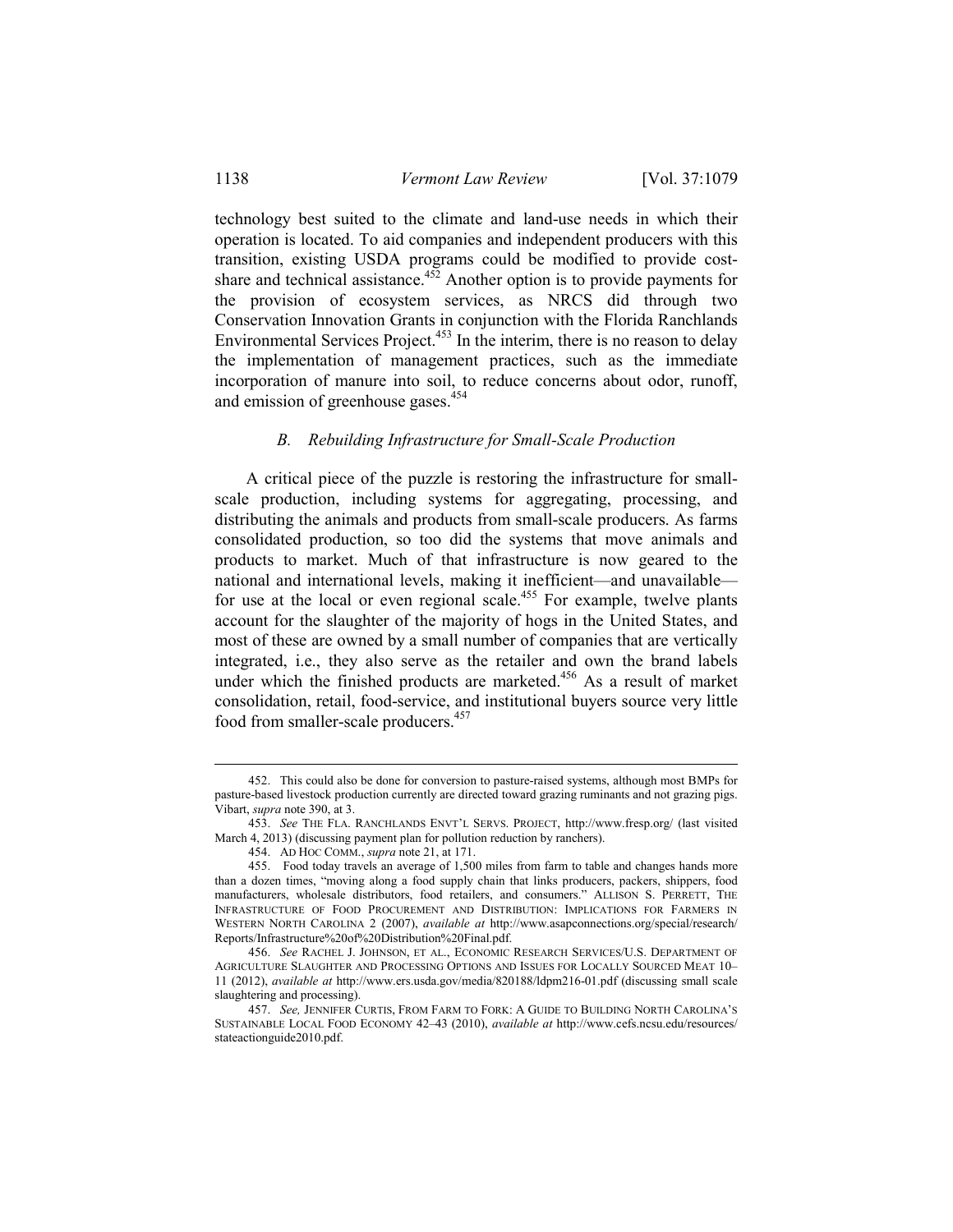The current supply chain for pork effectively shuts out smaller farmers as well as the smaller scale businesses that once slaughtered and processed their animals and purchased their products. Small-scale processing facilities have declined rapidly in number, and many small growers now lack access to slaughter facilities. In other areas, producers have access to slaughter facilities "but have difficulty finding inspected cutting and packaging services of the desired quality."<sup>458</sup> Conversely, some small-scale slaughter and processing facilities struggle because there are too few local growers.<sup>459</sup> Meanwhile, consumer demand for locally-sourced pork (and other meats) is increasing at a strong rate.<sup>460</sup>

 The supply chain is rusty for smaller-scale production. It will take time, capital, and scientific knowledge to rebuild the infrastructure and return to healthier, more sustainable methods of food animal production.<sup>461</sup> Some potential strategies for increasing volumes of local meats in local markets include the use of mobile slaughter units, pooling production, and developing local and regional market aggregators—producers who can collectively provide a small- or mid-scale processor with more steady, yearround business.<sup>462</sup> Fortunately, there are entrepreneurs taking on these roles, government and philanthropic institutions willing to provide financial assistance, non-profit organizations analyzing the community's needs and identifying opportunities to invest in and retool aging infrastructure, and consumers willing to pay more for meat that is produced in accordance with their values.

## *C. Legal and Regulatory Tools*

 As discussed above, to properly treat manure produced on a large scale in a way that safeguards human health and the environment—and makes use of the valuable nutrients and gasses within the waste stream—requires a complex combination of technologies. Unless the industry moves to even greater concentration—such as seen at facilities in Utah and South Dakota—it will also require long-term contracts with farmers that set forth

 <sup>458.</sup> *See* Johnson, *supra* note 456, at 17, 19 (explaining that there are fewer small slaughter and processing plants operating now than in the past).

 <sup>459.</sup> *Id.* at 1 (discussing a study that showed a relatively small percentage of the existing capacity to slaughter on a small-scale was being utilized, primarily due to a shortage of skilled labor and the seasonality of the livestock industry).

<sup>460.</sup> *See Id.* at 3 (explaining that demand for locally sourced meat has increased in recent vears). 461. ROBINSON, *supra* note 100, at 36 (indicating the potential to rebuild sustainable farming practices).

 <sup>462.</sup> *See* Johnson, *supra* note 456, at 17, 19, 21, (introducing ideas like using smaller slaughter and processing facilities, like mobile slaughter units and the development of local and regional market aggregators); PERRETT, *supra* note 455, at 9.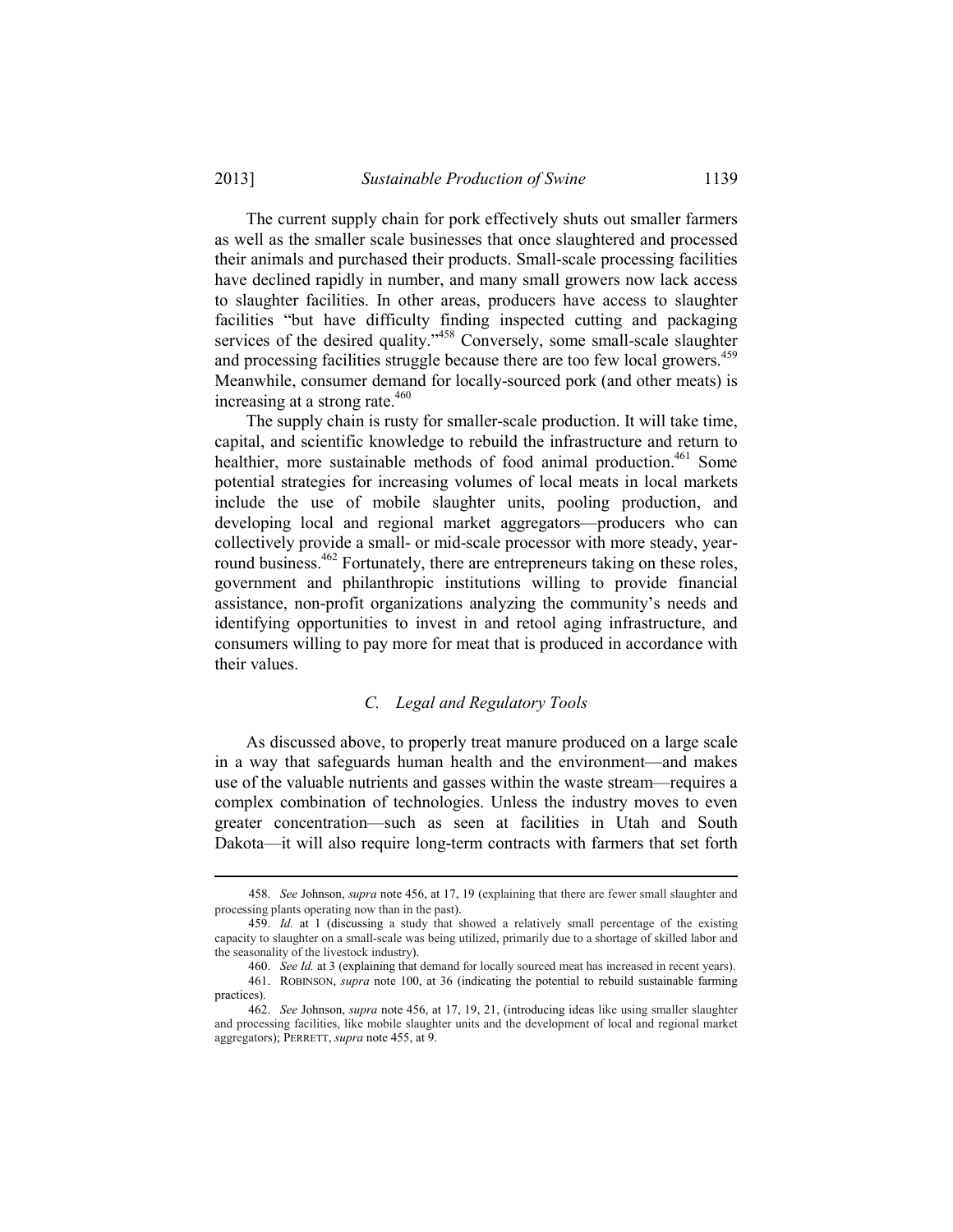a predictable delivery schedule and guaranteed quantities, and provides clarity about the ownership and distribution of any profits or credits derived from the sale of the end products (such as sale of electricity or compost, carbon credits, etc.). To accomplish this will require the development of a legal and regulatory environment that encourages and supports the adoption of the technologies. For example, a combination of strict limits on the use of antibiotics, restrictions on manure use that are based on the assimilative capacity of the region in which the manure is generated, appropriate subsidies for adoption of new technologies, and provisions for the use of manure as a source of renewable energy are all viable options. Similar practices have been developed in Europe, including the development of subsidies for generating energy from manure.<sup>463</sup> Such measures can be implemented in the United States as well.

 Legal and regulatory tools also must be adapted to restore a competitive marketplace for sustainable production of food animals that are based on more traditional, less industrial, methods of production. The lack of attention to the trade practices employed by the industry's dominant players has contributed to the disintegration of the rural infrastructure that is essential for small-scale producers to access the marketplace. Development of technical resources to support small-scale, sustainable production is important, but so is the development of small-lot slaughtering and processing facilities that have the flexibility to handle different species of food animals, licensing of mobile abattoirs, and aggregators that can help farmers market their products in more densely-populated areas. Additionally, food safety laws must be tailored to meet the needs of smaller-scale producers without compromising public health.<sup>464</sup>

## VIII. CONCLUSION

 The actions highlighted above—while sorely needed—are unlikely to be developed on a national scale in the current political climate. Even in the absence of government imperatives, however, many private companies, universities, and communities are moving forward to develop and implement improved waste management measures and restore essential supply-chain connections for small-scale producers. In the short-term, perhaps the best we can hope for is the elimination of subsidies that confer

 <sup>463.</sup> Melse & Timmerman, *supra* note 48, at 5507 (2009).

 <sup>464.</sup> *See* ROLAND MCREYNOLDS, CAROLINA FARM STEWARDSHIP ASS'N HURTING NC'S LOCAL FOODS HARVEST: THE UNINTENDED CONSEQUENCES OF FEDERAL FOOD SAFETY LEGISLATION ON NORTH CAROLINA'S SMALL AGRICULTURAL ENTERPRISES 6 (2010), *available at* http://www.carolinafarmstewards.org/wpcontent/uploads/2012/04/Hurting\_NCs\_Local\_Food\_Harvest04 2010.pdf (discussing small farmer's concerns about redundant regulations).